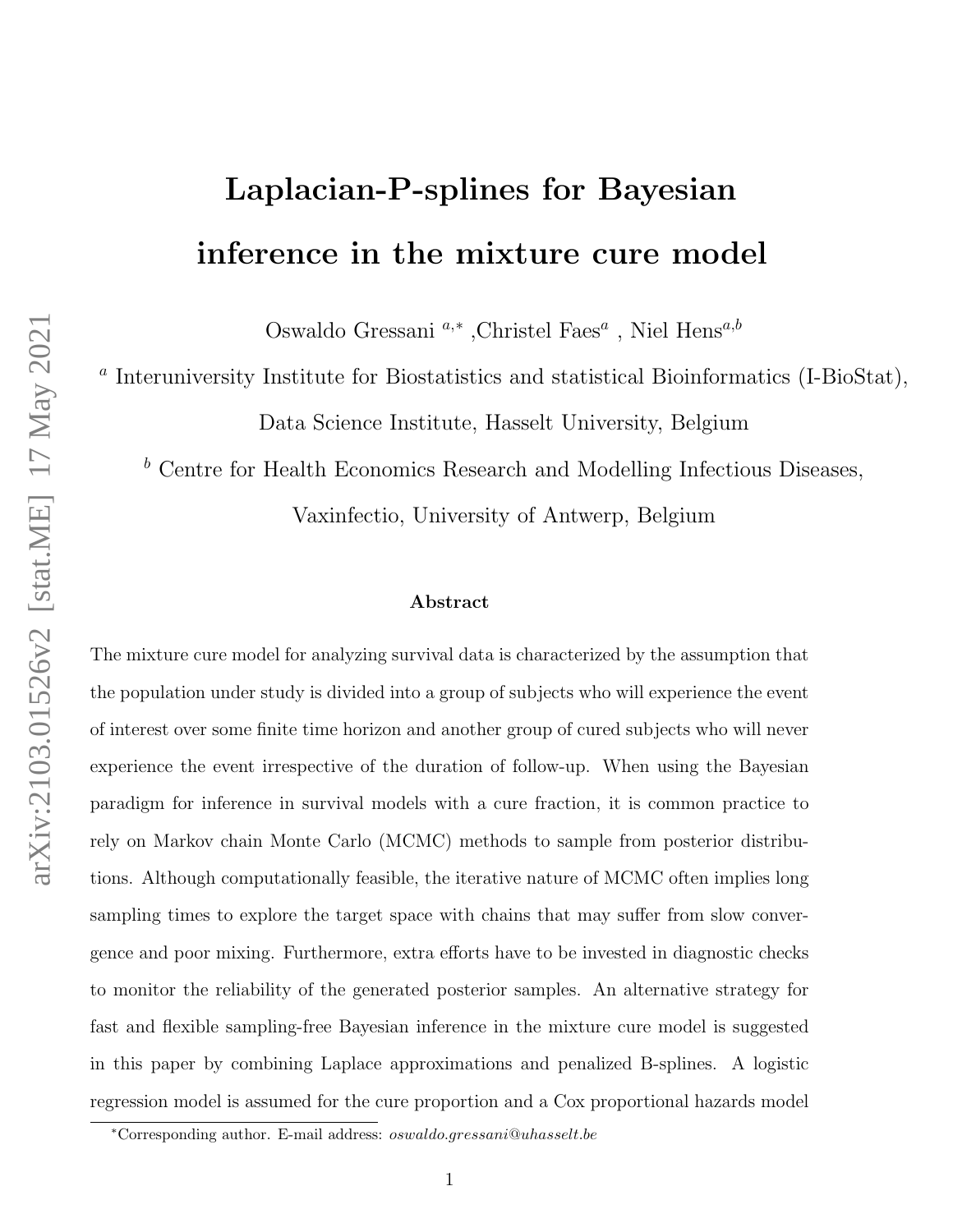with a P-spline approximated baseline hazard is used to specify the conditional survival function of susceptible subjects. Laplace approximations to the conditional latent vector are based on analytical formulas for the gradient and Hessian of the log-likelihood, resulting in a substantial speed-up in approximating posterior distributions. The spline specification yields smooth estimates of survival curves and functions of latent variables together with their associated credible interval are estimated in seconds. The statistical performance and computational efficiency of the proposed Laplacian-P-splines mixture cure (LPSMC) model is assessed in a simulation study. Results show that LPSMC is an appealing alternative to classic MCMC for approximate Bayesian inference in standard mixture cure models. Finally, the novel LPSMC approach is illustrated on three applications involving real survival data.

Keywords: Mixture cure model, Laplace approximation, P-splines, Approximate Bayesian inference, Survival analysis.

### 1 Introduction

Survival analysis is a challenging, yet very attractive area of statistical science that is devoted to the study of time-to-event data. Standard models for survival data typically leave no room for the existence of a cure fraction such that it is implicitly assumed that all subjects of the population under study will experience the event of interest as time unfolds for a sufficiently long period. Technological breakthroughs in medicine during the last decades, especially in cancer research, have led to the development of promising new treatments and therapies so that many diseases previously considered fatal can now be cured. This phenomenon has triggered the necessity to develop models that allow for long-term survivors and gave birth to cure models. A recent complete textbook treatment on cure models is proposed by [Peng and Yu](#page-34-0) [\(2020\)](#page-34-0) and an enriching literature review on cure regression models has been written by [Amico and Van Keilegom](#page-31-0) [\(2018\)](#page-31-0). Among the large family of cure models that have emerged, the mixture cure model driven by the seminal work of [Boag](#page-31-1)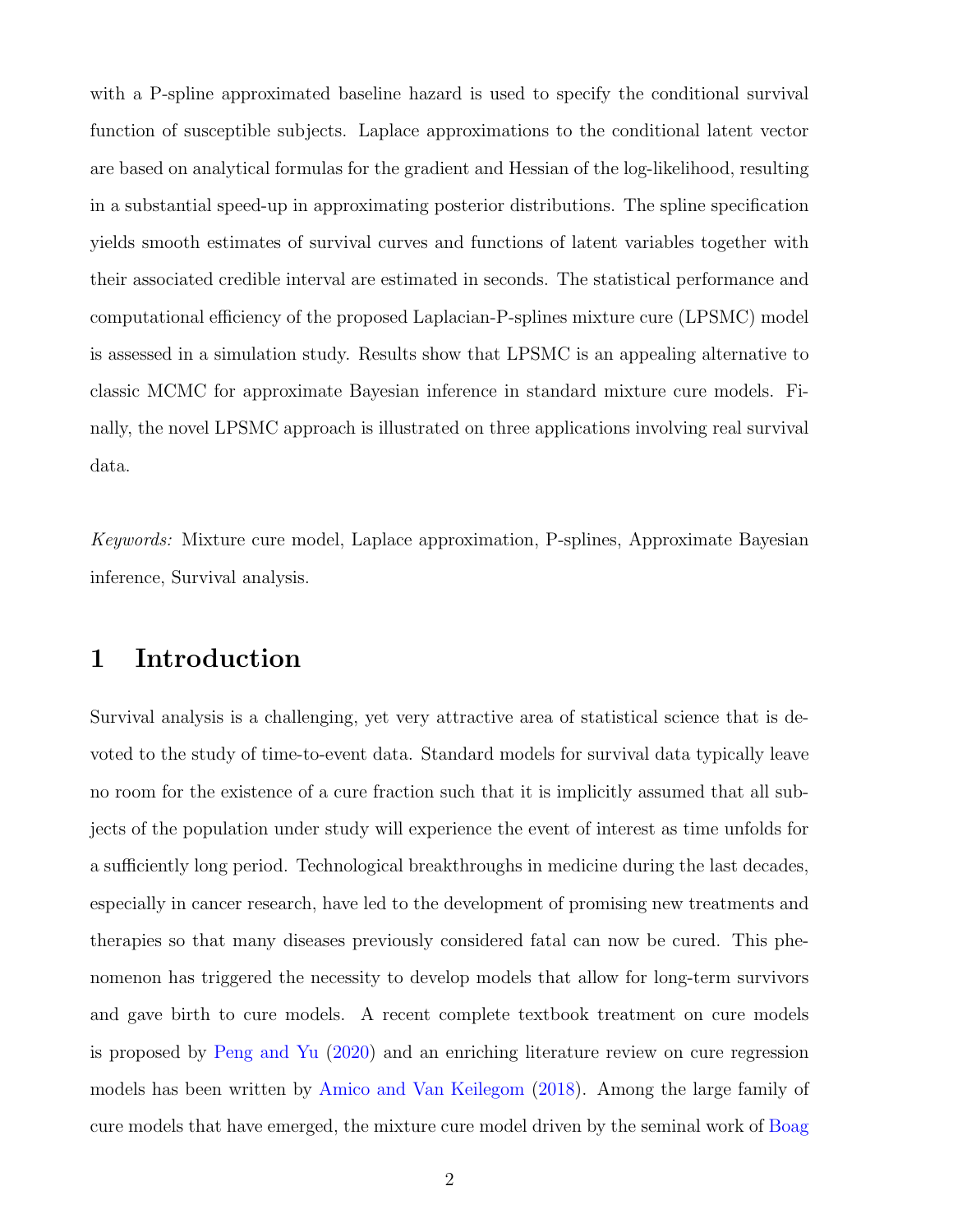[\(1949\)](#page-31-1); [Berkson and Gage](#page-31-2) [\(1952\)](#page-31-2); [Haybittle](#page-33-0) [\(1965\)](#page-33-0) and later refined by [Farewell](#page-32-0) [\(1977a,](#page-32-0) [1982\)](#page-32-1) is probably the most prominent as its mathematical formulation allows for a clear and interpretable separation of the population in two categories, namely cured subjects and susceptible subjects who are at risk of experiencing the event of interest.

Let  $T \in [0, +\infty)$  be a continuous random variable representing the survival time. Existence of a cure proportion in the population under study is made possible by allowing the event  $\{T = +\infty\}$  to arise with positive probability. To include covariate information, denote by  $X$  and  $Z$  random covariate vectors (with continuous and/or discrete entries) that belong to covariate spaces  $\mathcal X$  and  $\mathcal Z$ , respectively. In a mixture cure model, the population survival function expresses the separation between the cured and uncured subpopulations as follows:

$$
S_p(t|\boldsymbol{x}, \boldsymbol{z}) = 1 - p(\boldsymbol{x}) + p(\boldsymbol{x})S_u(t|\boldsymbol{z}), \qquad (1)
$$

with covariate vectors  $\boldsymbol{x} = (x_1, \ldots, x_p)^\top \in \mathcal{X}$  and  $\boldsymbol{z} = (z_1, \ldots, z_q)^\top \in \mathcal{Z}$  that can share (partially) the same components or can be entirely different. The term  $p(x)$  is frequently called the "incidence" of the model and corresponds to the conditional probability of being uncured, i.e.  $p(\mathbf{x}) = P(B = 1|\mathbf{X} = \mathbf{x})$  with binary variable  $B = \mathbb{I}(T < +\infty)$  referring to the (unknown) susceptible status and  $\mathbb{I}(\cdot)$  the indicator function, i.e.  $\mathbb{I}(E) = 1$  if condition E is true. The term  $S_u(t|\mathbf{z})$  is known as the "latency" and represents the conditional survival function of the uncured subjects  $S_u(t|\mathbf{z}) = P(T > t | B = 1, \mathbf{Z} = \mathbf{z})$ . The logistic link is commonly employed to establish a functional relationship between the probability to be uncured and the vector  $x$  [\(Farewell,](#page-32-2) [1977b;](#page-32-2) [Ghitany et al.,](#page-32-3) [1994;](#page-32-3) [Taylor,](#page-35-0) [1995\)](#page-35-0), so that  $p(\bm{x}) = \exp(\beta_0 + \bm{x}^\top \bm{\beta})/(1 + \exp(\beta_0 + \bm{x}^\top \bm{\beta}))$ , with regression coefficients  $\bm{\beta} = (\beta_1, \dots, \beta_p)^\top$ and  $\beta_0$  an intercept term. The latency part is often specified in a semiparametric fashion by using the [Cox](#page-32-4) [\(1972\)](#page-32-4) proportional hazards (PH) model (see e.g. [Kuk and Chen,](#page-33-1) [1992;](#page-33-1) [Peng](#page-34-1) [and Dear,](#page-34-1) [2000\)](#page-34-1) and implies the following form for the survival function of the susceptibles  $S_u(t|\mathbf{z}) = S_0(t)^{\exp(\mathbf{z}^\top \boldsymbol{\gamma})}$ , where  $\boldsymbol{\gamma} = (\gamma_1, \dots, \gamma_q)^\top$  are the regression coefficients pertaining to the latency part and  $S_0(\cdot)$  is the baseline survival function.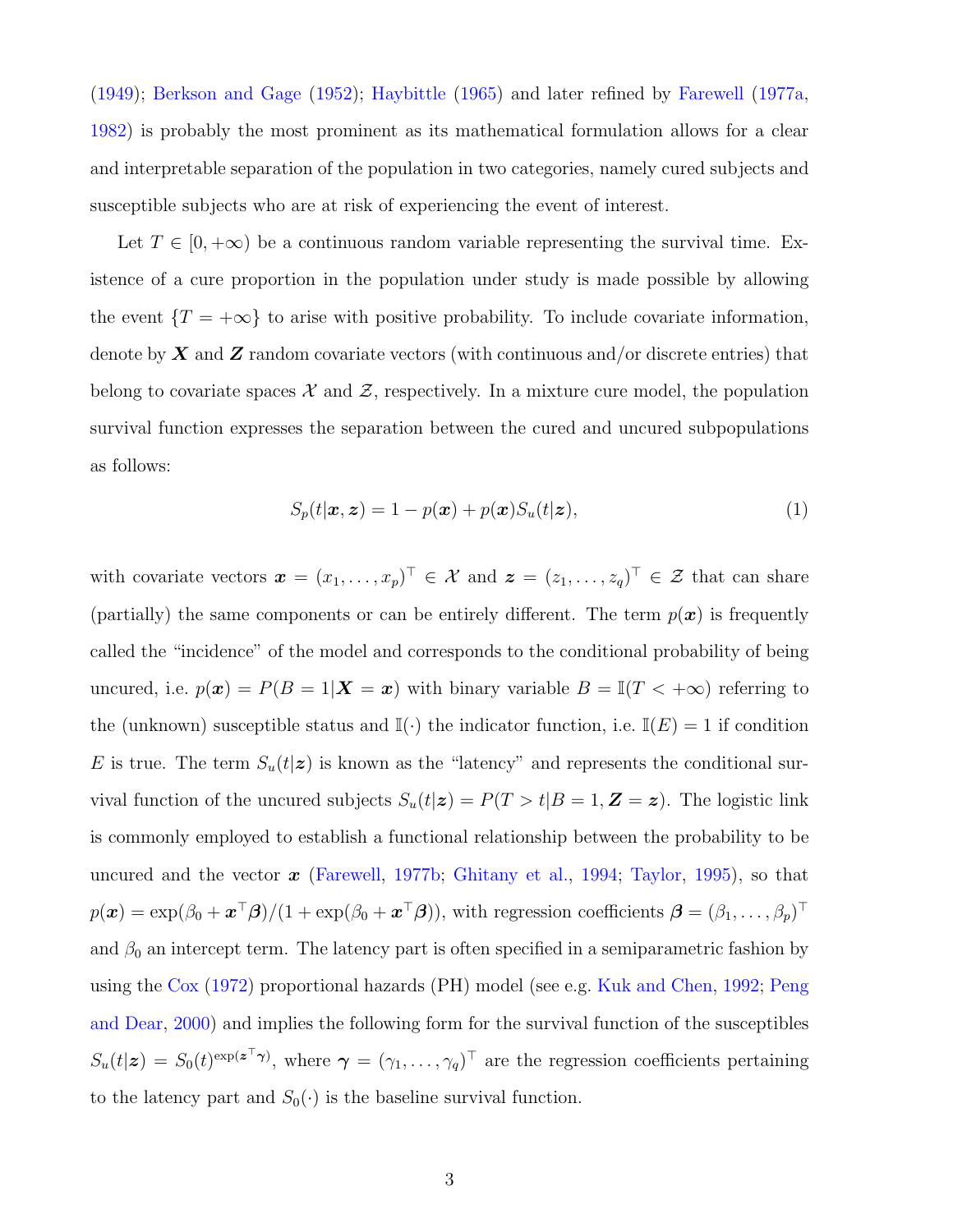The philosophy underlying Bayesian approaches considers that the model parameters are random and that their underlying uncertainty is characterized by probability distributions. After obtaining data, Bayes' theorem acts as a mechanistic process describing how to update our knowledge and is essentially the key ingredient permitting the transition from prior to posterior beliefs. Unfortunately, the complexity of mixture cure models is such that the posterior distribution of latent variables of interest are not obtainable in closed form. An elegant stochastic method that is widely used in practice is Markov chain Monte Carlo (MCMC) as it allows to draw random samples from desired target posterior distributions and hence compute informative summary statistics. According to [Greenhouse and](#page-33-2) [Wasserman](#page-33-2) [\(1996\)](#page-33-2), the first steps of Bayesian methods applied to mixture models with a cure fraction date back as far as [Chen et al.](#page-32-5) [\(1985\)](#page-32-5) to analyze cancer data. Later, [Stangl](#page-34-2) [\(1991\)](#page-34-2) and [Stangl and Greenhouse](#page-34-3) [\(1998\)](#page-34-3) used a Bayesian mixture survival model to analyze clinical trial data related to mental health. The end of 1990s saw the emergence of Bayesian approaches in the promotion time cure model [\(Chen et al.,](#page-31-3) [1999\)](#page-31-3), another family of cure models motivated by biological mechanisms that does not impose a mixture structure on the survival. Some references for Bayesian analysis in the latter model class are [Yin](#page-35-1) [and Ibrahim](#page-35-1) [\(2005\)](#page-35-1), who proposed a Box-Cox based transformation on the population survival function to reach a unified family of cure rate models embedding the promotion time cure model as a special case; [Bremhorst and Lambert](#page-31-4) [\(2016\)](#page-31-4) used Bayesian P-splines with MCMC for flexible estimation in the promotion time cure model and [Gressani and Lambert](#page-33-3) [\(2018\)](#page-33-3) suggested a faster alternative based on Laplace approximations. More recent uses of Bayesian methods in mixture cure models are [Yu and Tiwari](#page-35-2) [\(2012\)](#page-35-2) in the context of grouped population-based cancer survival data or [Martinez et al.](#page-34-4) [\(2013\)](#page-34-4) who consider a parametric specification for the baseline survival of uncured subjects governed by a generalized modified Weibull distribution. In the literature of cure survival models, only scarce attempts have been initiated to propose an alternative to the deep-rooted MCMC instruments. This is especially true for mixture cure models, where to our knowledge Lázaro [et al.](#page-33-4) [\(2020\)](#page-33-4) is the only reference proposing an approximate Bayesian method based on a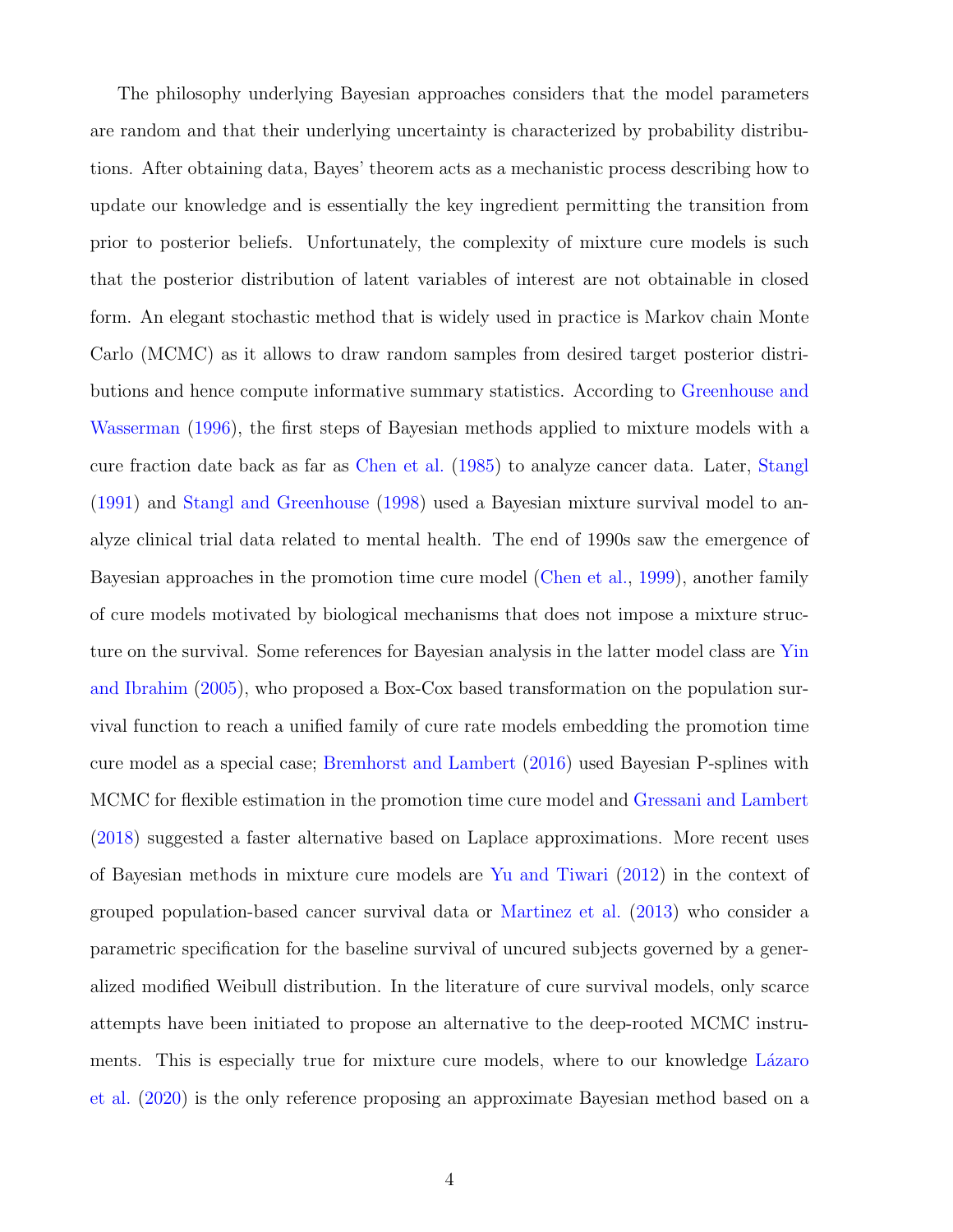combination of Integrated Nested Laplace Approximations (INLA) [\(Rue et al.,](#page-34-5) [2009\)](#page-34-5) and modal Gibbs sampling [\(Gomez-Rubio,](#page-32-6) [2017\)](#page-32-6). In this article, we propose a new approach for fast approximate Bayesian inference in the mixture cure model based on the idea of Laplacian-P-splines [\(Gressani and Lambert,](#page-33-3) [2018\)](#page-33-3). The proposed Laplacian-P-splines mixture cure (LPSMC) model has various practical and numerical advantages that are worth mentioning. First, as opposed to Lázaro et al.  $(2020)$ , our approach is completely samplingfree in the sense that estimation can be fully reached without the need of drawing samples from posterior distributions. This of course implies a huge gain from the computational side, without even mentioning the additional speed-up effect implied by the analytically available gradient and Hessian of the log-likelihood function in our Laplace approximation scheme. Second, the LPSMC approach delivers approximations to the joint posterior latent vector, while the INLA scheme concentrates on obtaining approximated versions of the marginal posterior of latent variables. A direct positive consequence is that with LPSMC, the "delta" method can be used to compute (approximate) credible intervals for functions of latent variables, such as the cure proportion or the survival function of the uncured, in virtually no time. A third beneficial argument is that the use of P-splines is particularly well adapted in a Bayesian framework and provide smooth estimates of the survival function. Finally, our approach and its associated algorithms are explicitly constructed to fit mixture cure models contrary to INLA that cannot fit such models originally  $(Lázaro et al.,)$ [2020\)](#page-33-4).

The article is organized as follows. In Section 2, the spline specification of the logbaseline hazard is presented and the Bayesian model is formulated along with the prior assumptions. Laplace approximations to the conditional latent vector are derived and an approximate version of the posterior penalty parameter is proposed. The end of Section 2 is dedicated to the construction of approximate credible intervals for (functions of) latent variables. Section 3 aims at assessing the proposed LPSMC methodology in a numerical study with simulated data under different cure and censoring scenarios. Section 4 is dedicated to three real data applications and Section 5 concludes the article.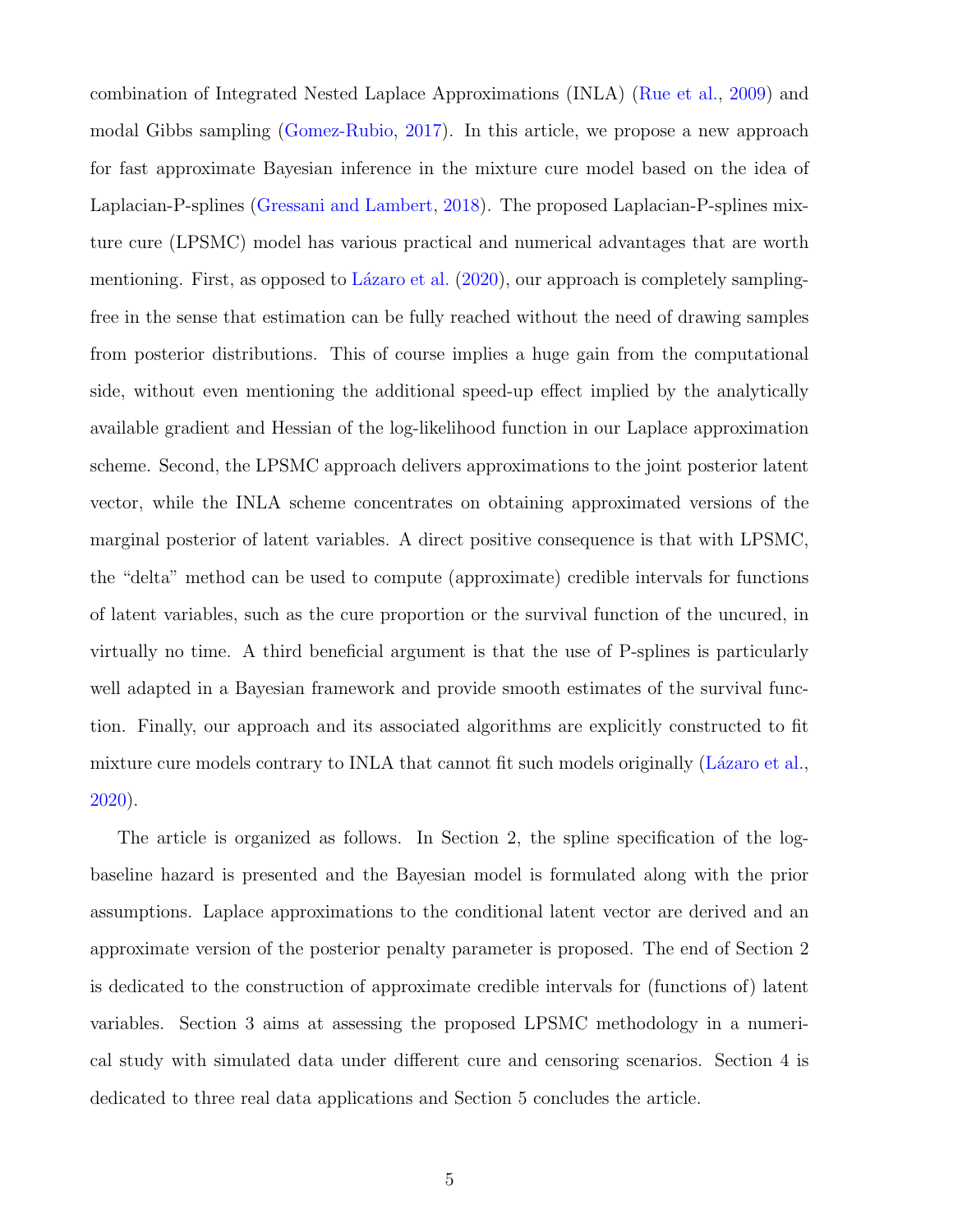### 2 The Laplacian-P-spline mixture cure model

We consider that the survival time  $T$  is accompanied by the frequently encountered feature of random right censoring. Rather than observing T directly, one observes the pair  $(T_{obs}, \tau)$ , where  $T_{\text{obs}} = \min(T, C)$  is the follow-up time and  $\tau = I(T \le C)$  is the event indicator  $(\tau = 1)$ if the event occurred and  $\tau = 0$  otherwise) and C is a non-negative random censoring time that is assumed conditionally independent of T given the covariates, i.e.  $C \perp T|\mathbf{X}, \mathbf{Z}$ . At the sample level,  $\mathcal{D}_i = (t_i, \tau_i, \mathbf{x}_i, \mathbf{z}_i)$  denotes the observables for the *i*th unit, with  $t_i$  the realization of  $T_{obs}$  and  $\tau_i$  its associated event indicator. Vectors  $\boldsymbol{x}_i$  and  $\boldsymbol{z}_i$  represent the observed covariate values of subject  $i$  and the entire information set available from data with sample size *n* is denoted by  $D = \bigcup_{i=1}^{n}$ .

#### 2.1 Flexible modeling of the baseline risk function with B-splines

A flexible spline specification of the (log) baseline hazard function  $h_0(\cdot)$  is proposed [\(Whit](#page-35-3)[temore and Keller,](#page-35-3) [1986;](#page-35-3) [Rosenberg,](#page-34-6) [1995\)](#page-34-6) using a linear combination of cubic B-splines, i.e.  $\log h_0(t) = \boldsymbol{\theta}^\top b(t)$ , where  $\boldsymbol{\theta} = (\theta_1, \dots, \theta_K)^\top$  is a K-dimensional vector of B-spline amplitudes and  $b(\cdot) = (b_1(\cdot), \ldots, b_K(\cdot))^T$  is a cubic B-spline basis constructed from a grid of equally spaced knots in the closed interval  $\mathcal{I} = [0, t_u]$ , with  $t_u$  the largest observed followup time. Partitioning  $\mathcal I$  into  $J$  (say 300) sections of equal length  $\Delta$  with midpoint  $s_j$ , the Riemann midpoint rule is used to approximate the analytically unsolvable baseline survival function:

<span id="page-5-0"></span>
$$
S_0(t) = \exp\left(-\int_0^t \exp\left(\boldsymbol{\theta}^\top b(s)\right) ds\right)
$$

$$
\approx \exp\left(-\sum_{j=1}^{j(t)} \exp\left(\boldsymbol{\theta}^\top b(s_j)\right) \Delta\right),
$$

where  $j(t) \in \{1, \ldots, J\}$  is an integer enumerating the interval that includes time point t.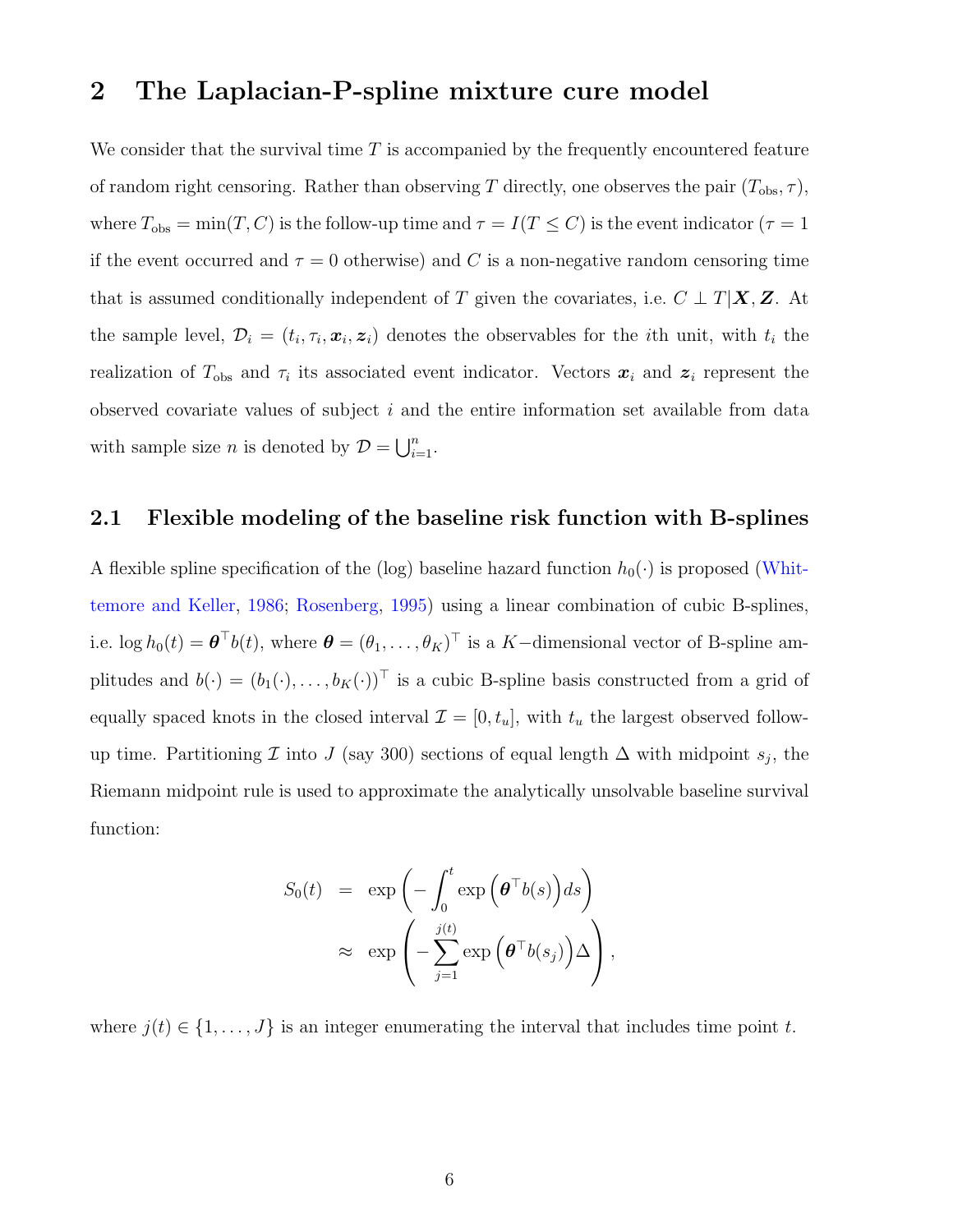#### 2.2 Latent vector and priors

The latent vector of the model is  $\boldsymbol{\xi} = (\boldsymbol{\theta}^\top, \check{\boldsymbol{\beta}}^\top, \boldsymbol{\gamma}^\top)^\top$  and contains the spline vector  $\boldsymbol{\theta}$ , the vector of regression coefficients belonging to the incidence part (including the intercept)  $\breve{\boldsymbol{\beta}} = (\beta_0, \boldsymbol{\beta}^\top)^\top$  and the vector of remaining regression coefficients belonging to the latency part  $\gamma$ , with dimension dim( $\xi$ ) = K + (p + 1) + q. Based on the idea of [Eilers and Marx](#page-32-7) [\(1996\)](#page-32-7), we fix K large enough to ensure flexible modeling of the baseline hazard curve and counterbalance the latter flexibility by imposing a discrete penalty on neighboring Bspline coefficients based on finite differences. In a Bayesian translation [\(Lang and Brezger,](#page-33-5) [2004\)](#page-33-5), the prior distributional assumption on the B-spline vector is taken to be Gaussian  $\theta_{\alpha} \sim \mathcal{N}_{\dim(\theta)}(0, (\lambda P)^{-1}),$  with a covariance matrix formed by the product of a roughness penalty parameter  $\lambda > 0$  and a penalty matrix  $P = D_r^{\top} D_r + \varepsilon I_K$  obtained from rth order difference matrices  $D_r$  of dimension  $(K - r) \times K$ . An  $\varepsilon$ -multiple of the K-dimensional identity matrix  $I_K$  is added to ensure full rankedness [\(Lambert,](#page-33-6) [2011\)](#page-33-6) with typical values for the scalar perturbation being  $\varepsilon = 10^{-6}$  [\(Eilers and Marx,](#page-32-8) [2021\)](#page-32-8) or  $\varepsilon = 10^{-5}$  [\(Alston et al.,](#page-31-5) [2013\)](#page-31-5). Furthermore, a Gaussian prior is imposed on the remaining regression coefficients, with zero mean and small (common) precision  $\zeta = 10^{-6}$ , resulting in the following proper (conditional) prior for the latent vector  $\xi|\lambda \sim \mathcal{N}_{\dim(\xi)}(0, \Sigma_{\xi}(\lambda))$  with covariance matrix:

$$
\Sigma_{\xi}(\lambda) = \begin{pmatrix} (\lambda P)^{-1} & 0 \\ 0 & \zeta^{-1} I_{(p+1)+q} \end{pmatrix}.
$$

The prior precision matrix of the latent vector is denoted by  $Q_{\xi}(\lambda) = \sum_{\xi}^{-1}(\lambda)$ . For full Bayesian treatment, we impose a Gamma prior with mean  $a_{\lambda}/b_{\lambda}$  and variance  $a_{\lambda}/b_{\lambda}^2$  on the roughness penalty parameter  $\lambda \sim \mathcal{G}(a_{\lambda}, b_{\lambda})$ . Fixing  $a_{\lambda} = 1$  and  $b_{\lambda} = 10^{-5}$  (see e.g. Cetinyürek Yavuz and Lambert, [2011\)](#page-31-6) yields a large variance and hence reflects a minimally informative prior for  $\lambda$ . Other prior specifications are also available (see e.g. [Jullion and](#page-33-7) [Lambert,](#page-33-7) [2007;](#page-33-7) [Ventrucci and Rue,](#page-35-4) [2016\)](#page-35-4).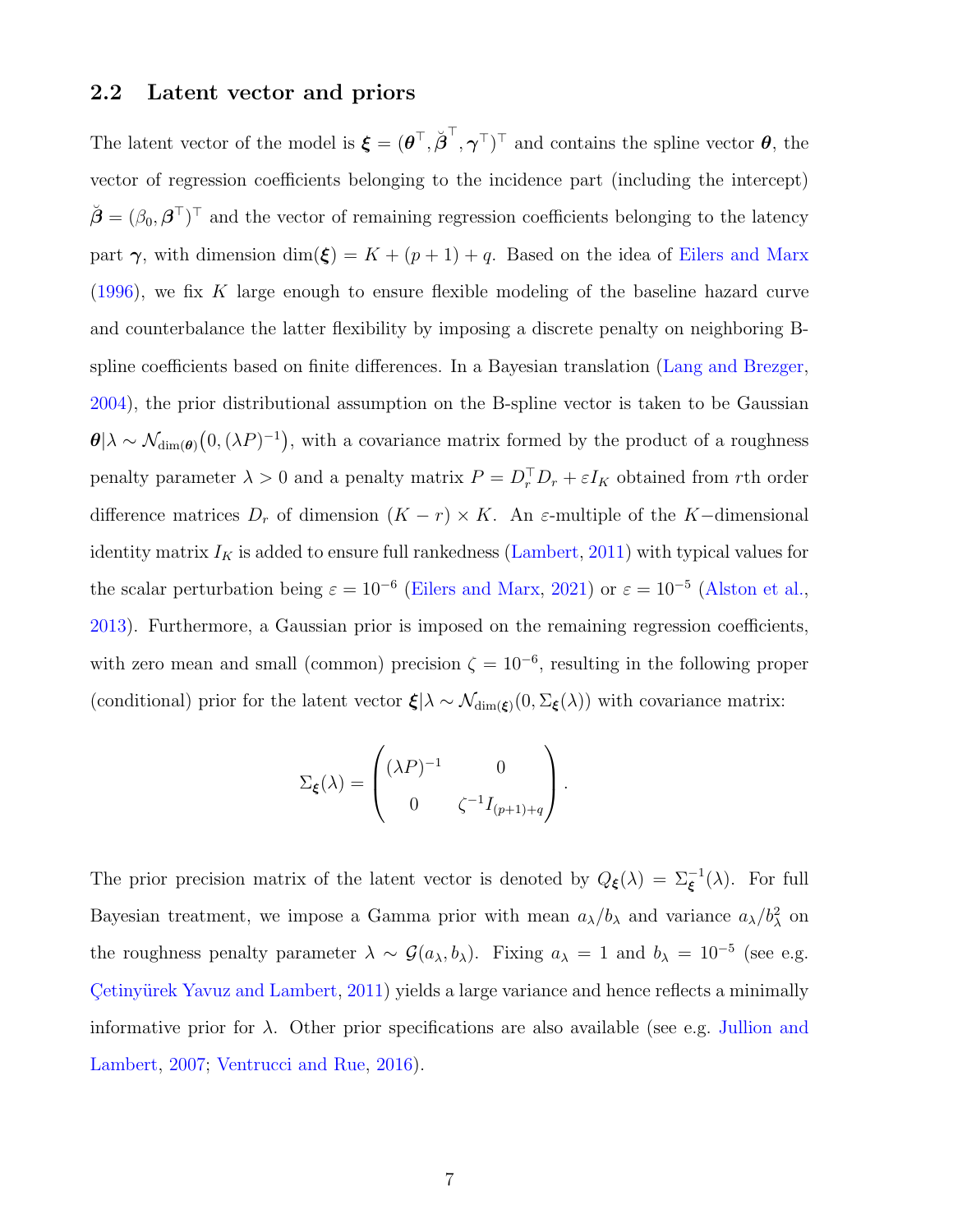### 2.3 Laplace approximations

In a mixture cure model, the full likelihood is given by (see e.g. [Sy and Taylor,](#page-34-7) [2000\)](#page-34-7):

$$
\mathcal{L}(\boldsymbol{\xi};\mathcal{D}) = \prod_{i=1}^n \left( p(\boldsymbol{x}_i) f_u(t_i|\boldsymbol{z}_i) \right)^{\tau_i} \left( 1 - p(\boldsymbol{x}_i) + p(\boldsymbol{x}_i) S_u(t_i|\boldsymbol{z}_i) \right)^{(1-\tau_i)},
$$

where  $f_u(t_i|\mathbf{z}_i) = -(d/dt)S_u(t_i|\mathbf{z}_i)$ . Using the Cox PH model specification for the survival function of the susceptibles, one recovers:

$$
f_u(t_i|\mathbf{z}_i) = -(d/dt)S_u(t_i|\mathbf{z}_i)
$$
  
\n
$$
= -(d/dt)S_0(t_i)^{\exp(\mathbf{z}_i^\top \boldsymbol{\gamma})}
$$
  
\n
$$
= -\exp(\mathbf{z}_i^\top \boldsymbol{\gamma})S_0(t_i)^{\exp(\mathbf{z}_i^\top \boldsymbol{\gamma})-1}(d/dt)S_0(t_i)
$$
  
\n
$$
= \exp(\mathbf{z}_i^\top \boldsymbol{\gamma})S_0(t_i)^{\exp(\mathbf{z}_i^\top \boldsymbol{\gamma})-1}f_0(t_i)
$$
  
\n
$$
= \exp(\mathbf{z}_i^\top \boldsymbol{\gamma})S_0(t_i)^{\exp(\mathbf{z}_i^\top \boldsymbol{\gamma})-1}S_0(t_i)h_0(t_i)
$$
  
\n
$$
= \exp(\mathbf{z}_i^\top \boldsymbol{\gamma})h_0(t_i)S_0(t_i)^{\exp(\mathbf{z}_i^\top \boldsymbol{\gamma})}.
$$

It follows that the log-likelihood is:

$$
\ell(\boldsymbol{\xi}; \mathcal{D}) : = \log \mathcal{L}(\boldsymbol{\xi}; \mathcal{D})
$$
  
= 
$$
\sum_{i=1}^{n} \tau_i \Big( \log p(\boldsymbol{x}_i) + \boldsymbol{z}_i^{\top} \boldsymbol{\gamma} + \log h_0(t_i) + \exp(\boldsymbol{z}_i^{\top} \boldsymbol{\gamma}) \log S_0(t_i) \Big)
$$
  
+ 
$$
(1 - \tau_i) \log \Big( 1 - p(\boldsymbol{x}_i) + p(\boldsymbol{x}_i) S_0(t_i)^{\exp(\boldsymbol{z}_i^{\top} \boldsymbol{\gamma})} \Big).
$$

Using the B-spline approximations for the baseline quantities, we get:

$$
\ell(\boldsymbol{\xi};\mathcal{D}) \approx \sum_{i=1}^n \tau_i \Bigg( \log p(\boldsymbol{x}_i) + \boldsymbol{z}_i^{\top} \boldsymbol{\gamma} + \boldsymbol{\theta}^{\top} b(t_i) - \exp(\boldsymbol{z}_i^{\top} \boldsymbol{\gamma}) \sum_{j=1}^{j(t_i)} \exp (\boldsymbol{\theta}^{\top} b(s_j)) \Delta \Bigg) + (1 - \tau_i) \log \bigg( 1 - p(\boldsymbol{x}_i) + p(\boldsymbol{x}_i) \exp \big( - \exp(\boldsymbol{z}_i^{\top} \boldsymbol{\gamma}) \sum_{j=1}^{j(t_i)} \exp (\boldsymbol{\theta}^{\top} b(s_j)) \Delta \big) \Bigg).
$$

Let us denote by  $g_i(\xi)$  the contribution of the *i*th unit to the log-likelihood: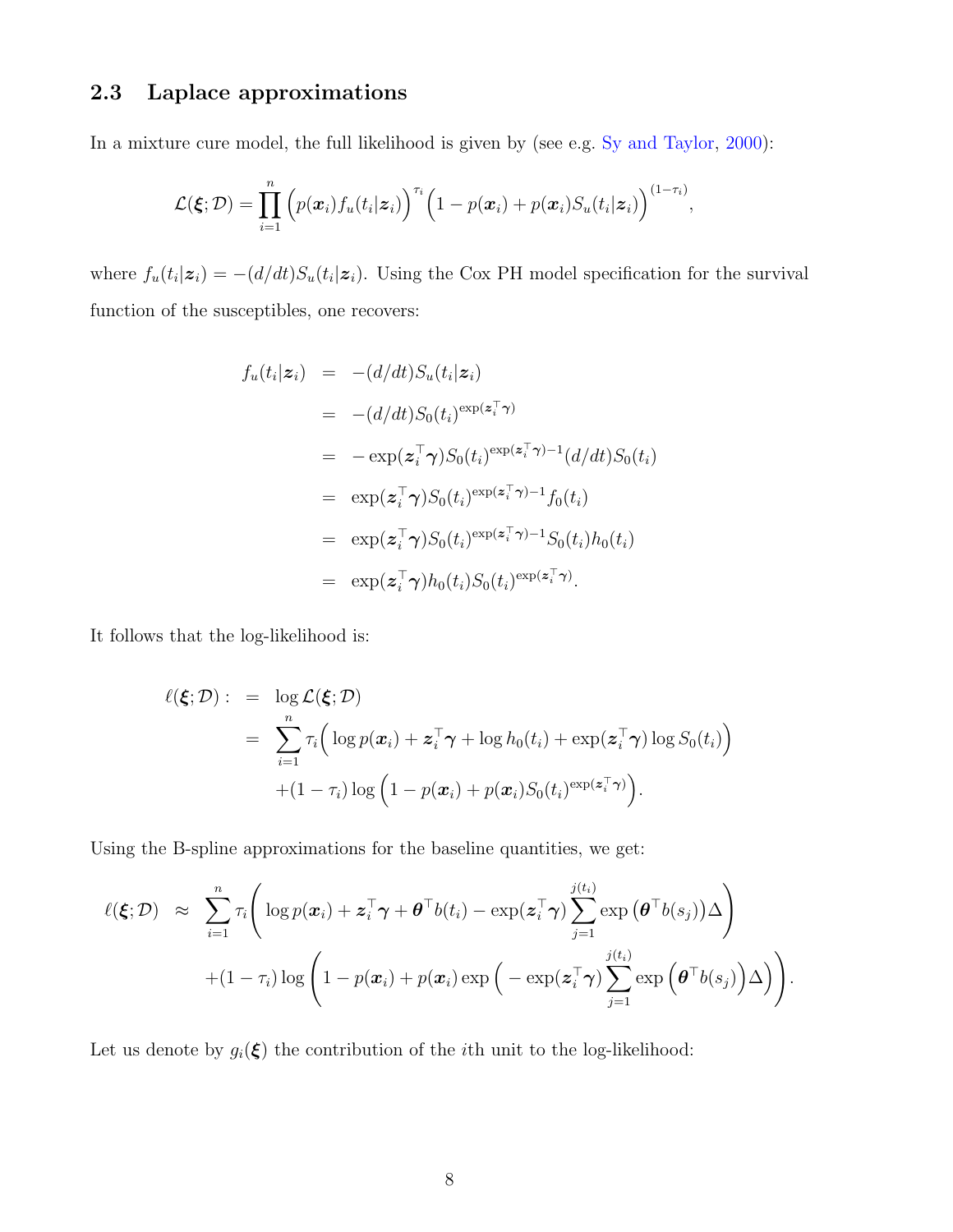$$
g_i(\boldsymbol{\xi}) = \tau_i \Bigg( \log p(\boldsymbol{x}_i) + \boldsymbol{z}_i^{\top} \boldsymbol{\gamma} + \boldsymbol{\theta}^{\top} b(t_i) - \exp(\boldsymbol{z}_i^{\top} \boldsymbol{\gamma}) \sum_{j=1}^{j(t_i)} \exp (\boldsymbol{\theta}^{\top} b(s_j)) \Delta \Bigg) + (1 - \tau_i) \log \bigg( 1 - p(\boldsymbol{x}_i) + p(\boldsymbol{x}_i) \exp \big( - \exp(\boldsymbol{z}_i^{\top} \boldsymbol{\gamma}) \sum_{j=1}^{j(t_i)} \exp (\boldsymbol{\theta}^{\top} b(s_j)) \Delta \big) \Bigg),
$$

so that the log-likelihood can be compactly written as  $\ell(\xi; \mathcal{D}) \approx \sum_{i=1}^n g_i(\xi)$ . Using Bayes' theorem, the conditional posterior of the latent vector is (up to a proportionality constant):

$$
p(\boldsymbol{\xi}|\lambda, \mathcal{D}) \propto \mathcal{L}(\boldsymbol{\xi}; \mathcal{D}) p(\boldsymbol{\xi}|\lambda)
$$
  
 
$$
\propto \exp\left(\ell(\boldsymbol{\xi}; \mathcal{D}) - 0.5 \boldsymbol{\xi}^{\top} Q_{\boldsymbol{\xi}}(\lambda) \boldsymbol{\xi}\right)
$$
  
 
$$
\propto \exp\left(\sum_{i=1}^{n} g_i(\boldsymbol{\xi}) - 0.5 \boldsymbol{\xi}^{\top} Q_{\boldsymbol{\xi}}(\lambda) \boldsymbol{\xi}\right).
$$
 (2)

A second-order Taylor expansion of the log-likelihood yields a quadratic form in the latent vector  $\xi$  and hence can be used to obtain a Laplace approximation to [\(2\)](#page-5-0) as shown in [Appendix A.](#page-24-0) In what follows, we denote by  $\widetilde{p}_G(\xi|\lambda, \mathcal{D}) = \mathcal{N}_{\dim(\xi)}(\xi^*(\lambda), \Sigma^*_{\xi}(\lambda))$  the Laplace approximation to  $p(\boldsymbol{\xi}|\lambda, \mathcal{D})$  for a given value of  $\lambda$ .

### 2.4 Approximate posterior of the penalty parameter

The conditional posterior in [\(2\)](#page-5-0) is a function of the penalty parameter  $\lambda$ . In a frequentist setting, an "optimal" value for  $\lambda$  is generally obtained by means of the Akaike information criterion (AIC) or (generalized) cross-validation. From a Bayesian perspective,  $\lambda$  is random and its associated posterior distribution is of crucial importance for optimal smoothing. Mathematically, the posterior of  $\lambda$  is given by:

<span id="page-8-0"></span>
$$
p(\lambda|\mathcal{D}) \propto \frac{\mathcal{L}(\boldsymbol{\xi}; \mathcal{D}) p(\boldsymbol{\xi}|\lambda) p(\lambda)}{p(\boldsymbol{\xi}|\lambda, \mathcal{D})}.
$$
\n(3)

Using the Laplace approximation to  $p(\xi|\lambda, \mathcal{D})$  and replacing the latent vector by its modal value  $\boldsymbol{\xi}^*(\lambda)$  from the Laplace approximation, the marginal posterior in [\(3\)](#page-8-0) is approximated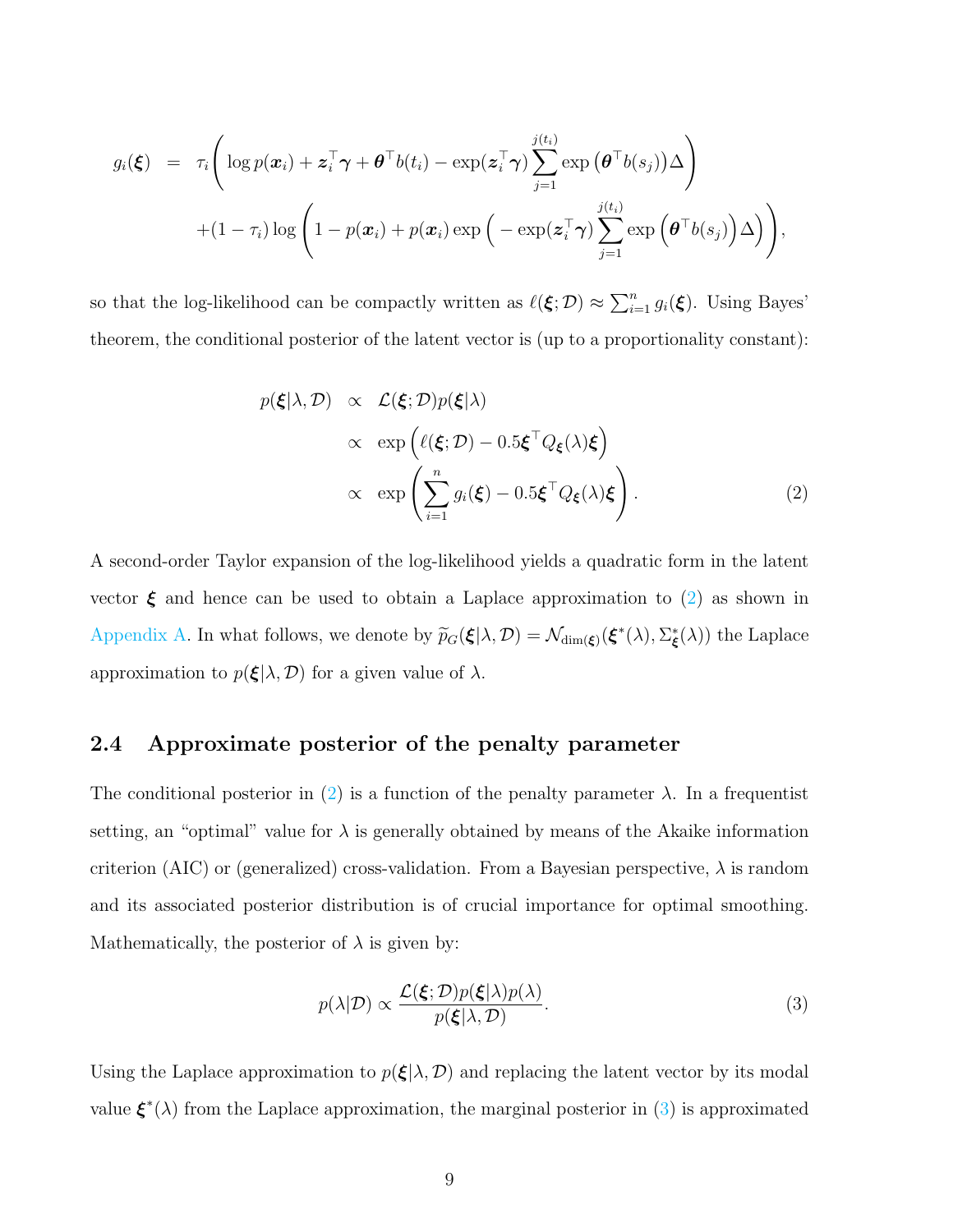in the spirit of [Tierney and Kadane](#page-35-5) [\(1986\)](#page-35-5):

<span id="page-9-0"></span>
$$
\widetilde{p}(\lambda|\mathcal{D}) \propto \frac{\exp(\ell(\xi;\mathcal{D}))p(\xi|\lambda)p(\lambda)}{\widetilde{p}_G(\xi|\lambda,\mathcal{D})}\Big|_{\xi=\xi^*(\lambda)}\n\propto \sqrt{\det(Q_{\xi}(\lambda))\det(\Sigma_{\xi}^*(\lambda))}\exp\left(\sum_{i=1}^n g_i(\xi^*(\lambda))-0.5\xi^{*T}(\lambda)Q_{\xi}(\lambda)\xi^*(\lambda)\right)\lambda^{a_{\lambda}-1}\exp(-b_{\lambda}\lambda).
$$

For numerical reasons it is more appropriate to work with the log transformed penalty parameter  $v = \log(\lambda)$  as the latter is unbounded. Using the transformation method for random variables, one obtains the following approximated (log) posterior for v:

$$
\log \widetilde{p}(v|\mathcal{D}) = \sum_{i=1}^{n} g_i(\xi^*(v)) - 0.5\xi^{*T}(v)Q_{\xi}(v)\xi^*(v) + 0.5(\log \det(Q_{\xi}(v)) + \log \det(\Sigma_{\xi}^*(v)))
$$
  
+ $a_{\lambda}v - b_{\lambda}\exp(v),$  (4)

where  $\dot{=}$  denotes equality up to an additive constant. Approximation [\(4\)](#page-9-0) provides a good starting point for various strategies to explore the posterior penalty space. A possibility is to use grid-based approaches [\(Rue et al.,](#page-34-5) [2009;](#page-34-5) [Gressani and Lambert,](#page-33-3) [2018\)](#page-33-3) or MCMC algorithms [\(Yoon and Wilson,](#page-35-6) [2011;](#page-35-6) [Gressani and Lambert,](#page-33-8) [2021\)](#page-33-8) as often encountered in models with a multidimensional penalty space. In latent Gaussian models, the posterior penalty typically satisfies suitable regularity conditions such as unimodality (Gómez-Rubio [and Rue,](#page-32-9) [2018\)](#page-32-9) and not a "too-large" deviation from Gaussianity. This suggests to use a simple and yet efficient type of bracketing algorithm to compute the (approximate) posterior mode  $v^*$  of log  $\tilde{p}(v|\mathcal{D})$ . Starting with an arbitrarily "large" value, say  $v_0 = 15$ , the algorithm moves in the left direction with a fixed step size  $\delta$ , i.e. at the mth iteration  $v_m = v_{m-1} - \delta$ . Movement in the left direction continues until reaching  $v_{\tilde{m}}$ , the point at which the target function starts to point downhill  $\tilde{p}(v_{\tilde{m}}|\mathcal{D}) < \tilde{p}(v_{\tilde{m}} + \delta|\mathcal{D})$ . The approximated modal value is then  $v^* = v_{\tilde{m}} + \delta/2$ . [Figure 1](#page-10-0) illustrates the normalized approximate posterior to  $p(v|\mathcal{D})$ from a simulated example along with the modal value (dashed line) obtained with a step size  $\delta = 0.01$ .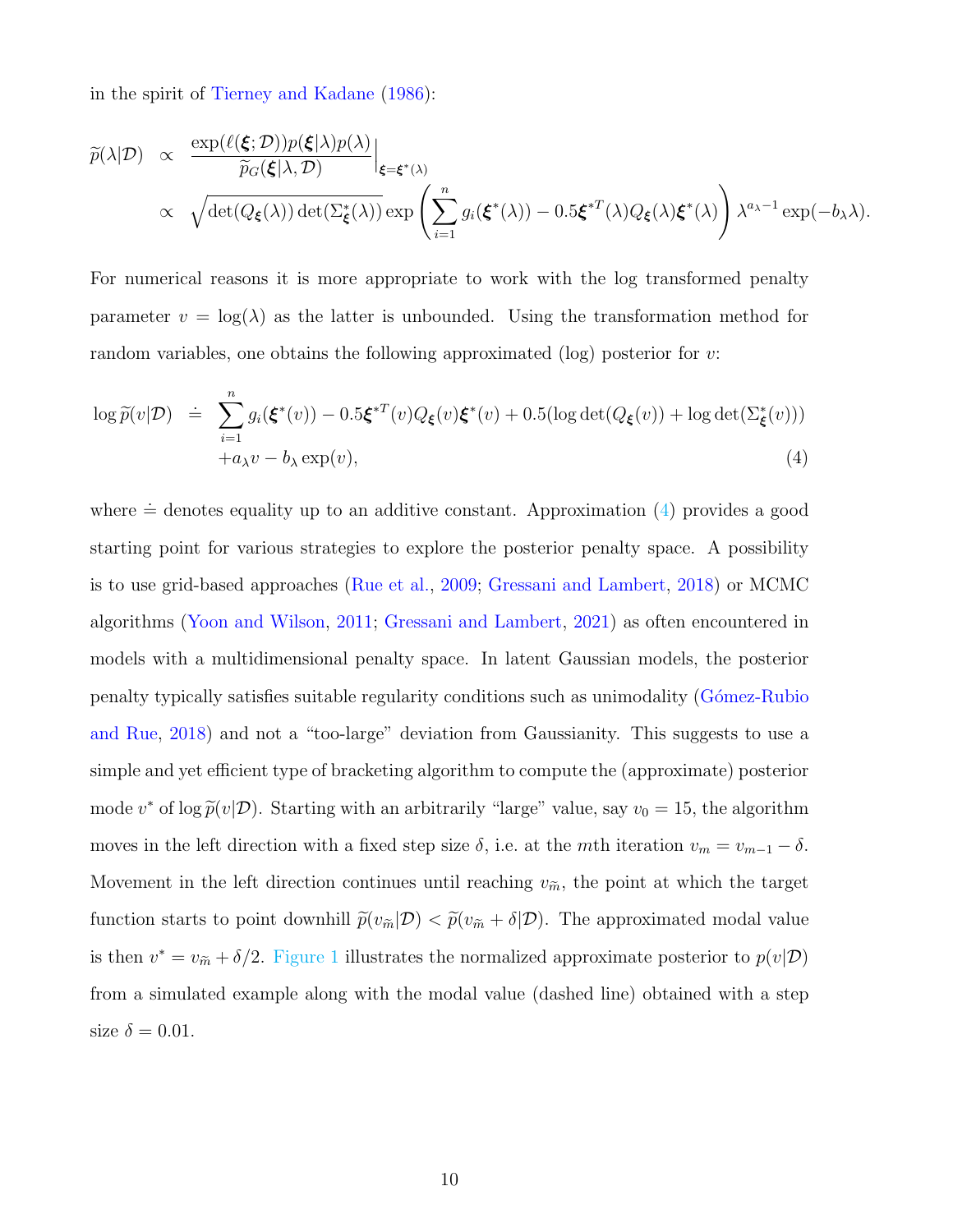#### 2.5 Approximate credible intervals

The Laplace approximation to the conditional posterior of the latent vector evaluated at the (approximated) modal posterior value  $v^*$  (cf. Section 2.4) is denoted by  $\widetilde{p}_G(\xi|v^*, \mathcal{D}) =$  $\mathcal{N}_{\text{dim}(\xi)}(\xi^*(v^*), \Sigma^*_{\xi}(v^*))$  and a point estimate for  $\xi$  is taken to be the mean/mode  $\xi^*(v^*)$ with associated variance-covariance matrix  $\Sigma_{\xi}^{*}(v^{*})$ . To ensure that the estimated baseline survival function  $\widehat{S}_0(\cdot)$  "lands" smoothly on the horizontal asymptote at 0 near the end of the follow-up, we constrain the last B-spline coefficient by fixing  $\theta_K = 1$ . A major advantage of LPSMC is that credible intervals for (differentiable functions of) latent variables can be straightforwardly obtained starting from  $\widetilde{p}_G(\boldsymbol{\xi}|v^*, \mathcal{D})$ .

<span id="page-10-0"></span>

Figure 1: Approximated (normalized) posterior of the log penalty v. The dashed line is the modal value  $v^*$  obtained with the bracketing algorithm using a step size  $\delta = 0.01$ .

#### Credible interval for latent variables

A  $(1 - \alpha) \times 100\%$  (approximate) credible interval for a latent variable  $\xi_h \in \boldsymbol{\xi}$  follows easily from the fact that the Laplace approximated posterior to  $\xi_h$  is  $\tilde{p}_G(\xi_h|v^*, \mathcal{D}) = \mathcal{N}_1(\xi_h^*, \sigma_{\xi_h}^{2*}),$ where  $\xi_h^*$  is the hth entry of the vector  $\xi^*(v^*)$  and  $\sigma_{\xi_h}^{2*}$  is the hth entry on the main diagonal of  $\Sigma_{\xi}^{*}(v^{*})$ . It follows that a quantile-based  $(1 - \alpha) \times 100\%$  credible interval for  $\xi_{h}$  is:

<span id="page-10-1"></span>
$$
CI_{\xi_h} = \xi_h^* \pm z_{\alpha/2} \sqrt{\sigma_{\xi_h}^{2*}},
$$

where  $z_{\alpha/2}$  is the  $\alpha/2$ -upper quantile of a standard normal variate.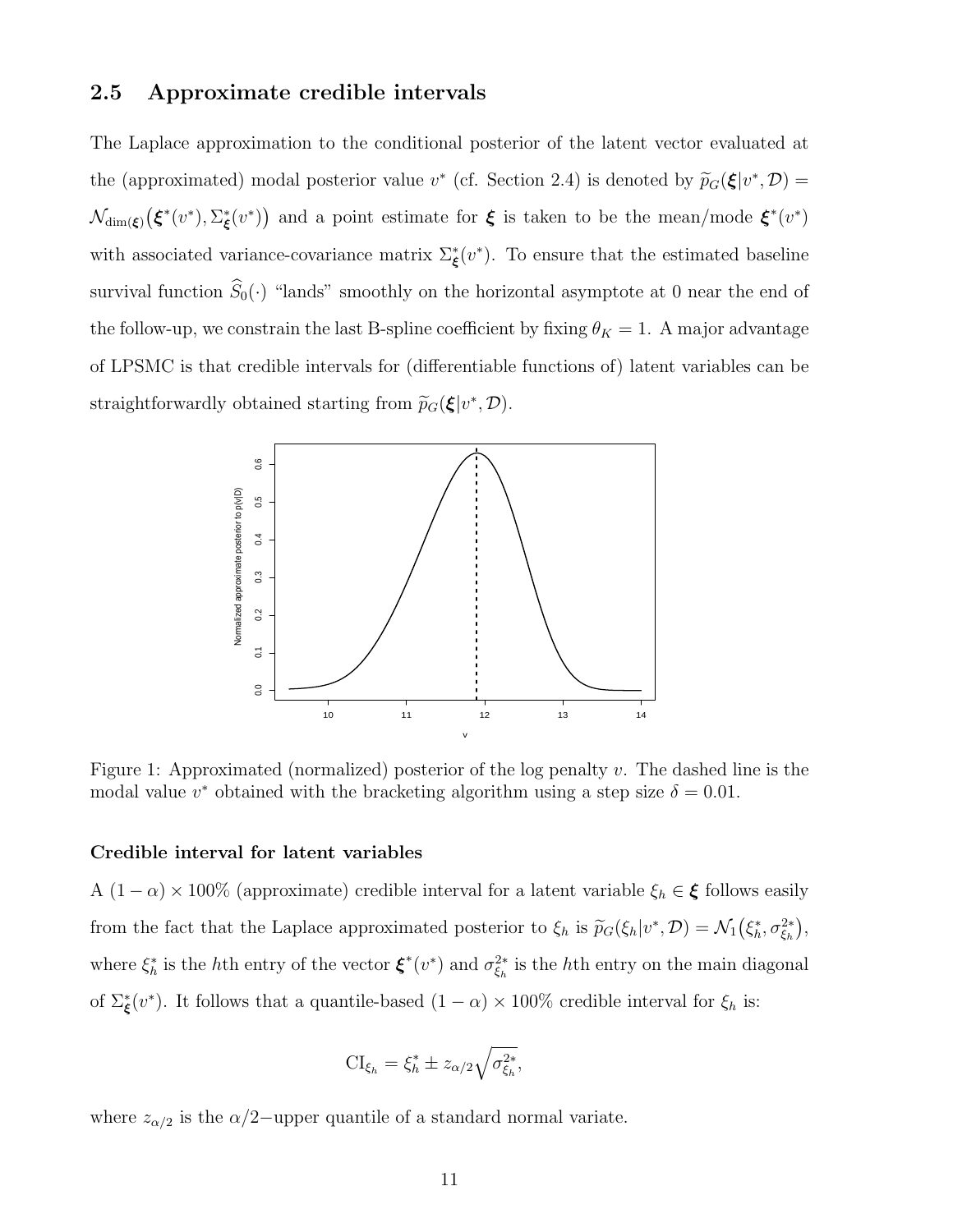#### Credible interval for the incidence  $p(x)$  and cure rate  $1 - p(x)$

The incidence of the mixture cure model is a function of the latent vector  $\check{\beta}$  and hence an appropriate approach to derive credible intervals for  $p(x)$  is through using a "delta" method. In particular, let us consider the following differentiable function of the probability to be uncured  $g(\breve{\boldsymbol{\beta}}|\boldsymbol{x}) = \log\big(-\log p(\boldsymbol{x})\big) = \log\big(\log(1 + \exp(-\beta_0 - \boldsymbol{x}^\top\boldsymbol{\beta}))\big)$ , where  $\boldsymbol{x}$  is a known profile of the covariate vector. The Laplace approximated posterior to vector  $\check{\beta}$  is known to be  $\widetilde{p}_G(\breve{\beta}|v^*, \mathcal{D}) = \mathcal{N}_{\dim(\breve{\beta})}(\breve{\beta}^*, \Sigma_{\breve{\beta}}^*)$  with mean vector  $\breve{\beta}^* = \breve{\beta}^*(v^*)$  and covariance matrix  $\Sigma_{\check{\beta}}^* = \Sigma_{\check{\beta}}^*(v^*)$ . The delta method operates via a first-order Taylor expansion of  $g(\check{\beta}|\mathbf{x})$ around  $\breve{\beta}^*$ :

$$
g(\breve{\boldsymbol{\beta}}|\mathbf{x}) \approx g(\breve{\boldsymbol{\beta}}^*|\mathbf{x}) + (\breve{\boldsymbol{\beta}} - \breve{\boldsymbol{\beta}}^*)^\top \nabla g(\breve{\boldsymbol{\beta}}|\mathbf{x})\big|_{\breve{\boldsymbol{\beta}} = \breve{\boldsymbol{\beta}}^*},\tag{5}
$$

with gradient:

<span id="page-11-0"></span>
$$
\nabla g(\breve{\boldsymbol{\beta}}|\boldsymbol{x}) = \left(\frac{\partial g(\breve{\boldsymbol{\beta}}|\boldsymbol{x})}{\partial \beta_0}, \dots, \frac{\partial g(\breve{\boldsymbol{\beta}}|\boldsymbol{x})}{\partial \beta_p}\right)^{\top} \n= \frac{-(1-p(\boldsymbol{x}))}{\log(1+\exp(-\beta_0-\boldsymbol{x}^{\top}\boldsymbol{\beta}))} (1,\boldsymbol{x}^{\top})^{\top}.
$$

Note that  $g(\check{\beta}|\boldsymbol{x})$  in [\(5\)](#page-10-1) is still Gaussian as it is a linear combination of a random vector  $\check{\beta}$ that is a posteriori (approximately) Gaussian due to the Laplace approximation with mean  $\mathbb{E}(g(\check{\boldsymbol{\beta}}|\boldsymbol{x})) \approx g(\check{\boldsymbol{\beta}}^*|\boldsymbol{x})$  and covariance matrix  $\mathbb{V}(g(\check{\boldsymbol{\beta}}|\boldsymbol{x})) \approx \nabla^{\top} g(\check{\boldsymbol{\beta}}|\boldsymbol{x})|_{\check{\boldsymbol{\beta}} = \check{\boldsymbol{\beta}}^*} \Sigma_{\check{\boldsymbol{\beta}}}^* \nabla g(\check{\boldsymbol{\beta}}|\boldsymbol{x})|_{\check{\boldsymbol{\beta}} = \check{\boldsymbol{\beta}}^*}.$ This suggests to write the approximated posterior of  $q(\hat{\boldsymbol{\beta}}|\boldsymbol{x})$  as:

$$
\left(g(\breve{\boldsymbol{\beta}}|\boldsymbol{x})|\mathcal{D}\right) \sim \mathcal{N}_1\left(g(\breve{\boldsymbol{\beta}}^*|\boldsymbol{x}), \nabla^\top g(\breve{\boldsymbol{\beta}}|\boldsymbol{x})|_{\breve{\boldsymbol{\beta}} = \breve{\boldsymbol{\beta}}^*} \Sigma_{\breve{\boldsymbol{\beta}}}^* \nabla g(\breve{\boldsymbol{\beta}}|\boldsymbol{x})|_{\breve{\boldsymbol{\beta}} = \breve{\boldsymbol{\beta}}^*}\right)
$$

and so an approximate quantile-based  $(1 - \alpha) \times 100\%$  credible interval for  $g(\check{\beta}|\mathbf{x})$  is:

$$
CI_{g(\breve{\boldsymbol{\beta}}|\mathbf{x})} = g(\breve{\boldsymbol{\beta}}^*|\mathbf{x}) \pm z_{\alpha/2} \sqrt{\nabla^{\top} g(\breve{\boldsymbol{\beta}}|\mathbf{x})|_{\breve{\boldsymbol{\beta}}=\breve{\boldsymbol{\beta}}^*} \Sigma_{\breve{\boldsymbol{\beta}}}^* \nabla g(\breve{\boldsymbol{\beta}}|\mathbf{x})|_{\breve{\boldsymbol{\beta}}=\breve{\boldsymbol{\beta}}^*}}.
$$
(6)

Multiplying the values in the interval [\(6\)](#page-11-0) by  $\exp(-\exp(\cdot))$  gives us the desired credible interval for the incidence  $p(x)$ . If a credible interval for the cure rate  $1 - p(x)$  is required, simply use the transformation  $g(\breve{\boldsymbol{\beta}}|\boldsymbol{x}) = \log(-\log(1-p(\boldsymbol{x}))) = \log(\log(1+\exp(\beta_0+\boldsymbol{x}^\top\boldsymbol{\beta})))$ with gradient  $\nabla g(\breve{\boldsymbol{\beta}}|\boldsymbol{x}) = (p(\boldsymbol{x})/\log(1+\exp(\beta_0+\boldsymbol{x}^\top\boldsymbol{\beta})))\Big)(1,\boldsymbol{x}^\top)^\top.$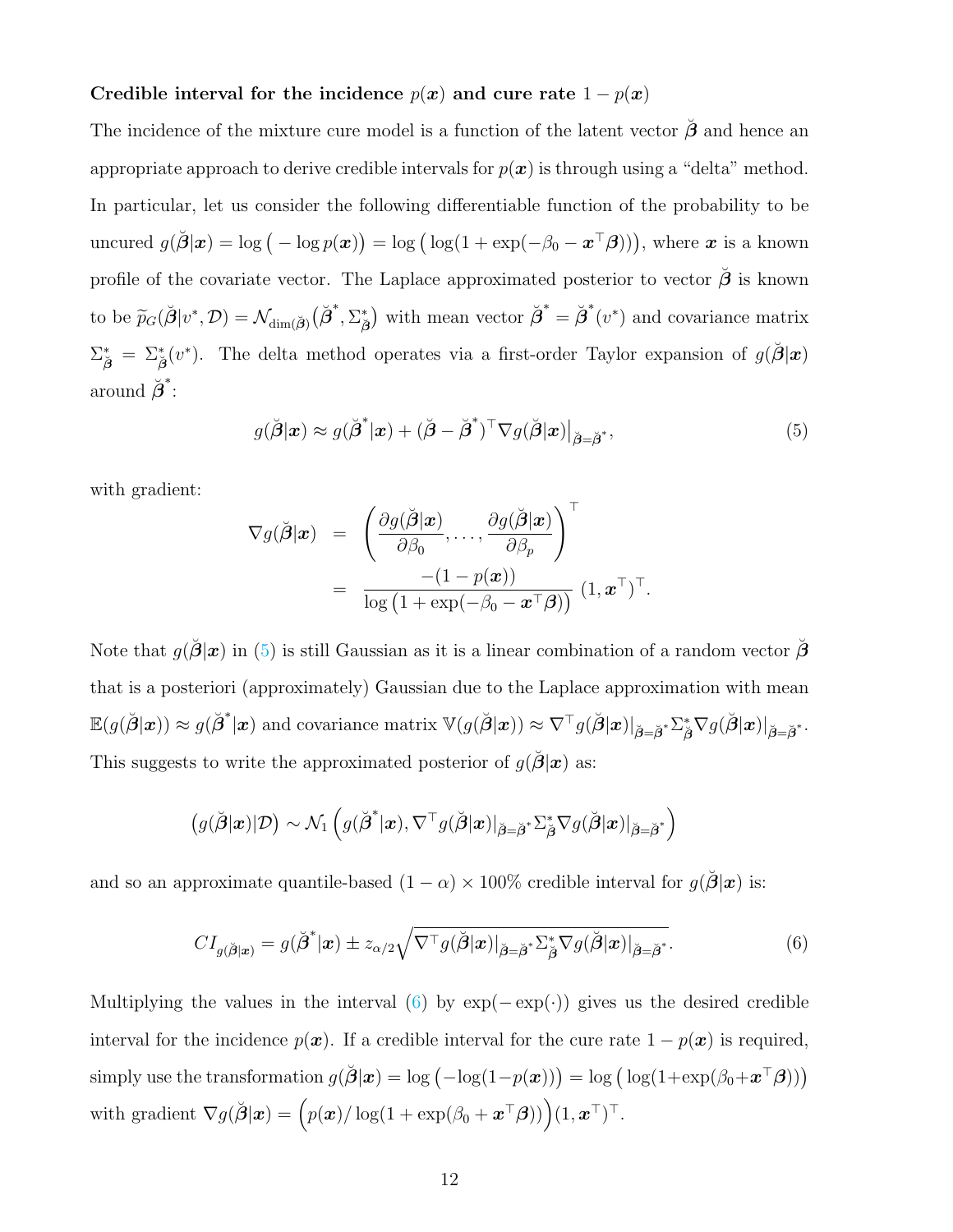#### Credible interval for  $S_0(\cdot)$  and  $S_u(\cdot|z)$

Let us denote by  $t_q$  the qth quantile of the distribution of the survival time T at baseline by  $t_q = \inf\{t|S_0(t) \leq 1 - q\}$ . The "delta" method can also be used to compute an approximate credible interval for  $S_0(\cdot)$  at  $t_q$  by using a  $\log(-\log(\cdot))$  transformation  $g(\boldsymbol{\theta}|t_q) = \log(-\log(S_0(t_q))) = \log\left(\sum_{j=1}^{j(t_q)} \exp(\boldsymbol{\theta}^\top b(s_j))\Delta\right)$ . Starting from the Laplace approximated posterior  $\tilde{p}_G(\theta^* | v^*, \mathcal{D}) = \mathcal{N}_{\dim(\theta)}(\theta^*, \Sigma_{\theta}^*),$  one can show that the resulting credible interval for  $g(\boldsymbol{\theta}|t_q)$  is:

<span id="page-12-0"></span>
$$
CI_{g(\theta|t_q)} = g(\theta^*|t_q) \pm z_{\alpha/2} \sqrt{\nabla^{\top} g(\theta|t_q)|_{\theta=\theta^*} \Sigma_{\theta}^* \nabla g(\theta|t_q)|_{\theta=\theta^*}},
$$
\n(7)

where  $\nabla g(\theta | t_q)|_{\theta=\theta^*}$  is the gradient of  $g(\theta | t_q)$  with respect to  $\theta$  evaluated at  $\theta^*$  and can be found in [Gressani and Lambert](#page-33-3) [\(2018\)](#page-33-3) Appendix C. Applying the inverse transformation  $\exp(-\exp(\cdot))$  to [\(7\)](#page-12-0) yields the desired  $(1 - \alpha) \times 100\%$  credible interval for  $S_0(\cdot)$  at  $t_q$ .

The same approach is used to construct credible intervals for the survival function of the uncured  $S_u(t|\mathbf{z}) = S_0(t)^{\exp(\mathbf{z}^\top \boldsymbol{\gamma})}$  at  $t_q = \inf\{t | S_u(t|\mathbf{z}) \leq 1-q\}$  for a given covariate profile  $\mathbf{z}$ . Applying the log( $-\log(\cdot)$ ) transform yields  $g(\boldsymbol{\theta},\boldsymbol{\gamma}|t_q,\boldsymbol{z})=\boldsymbol{z}^\top\boldsymbol{\gamma}+\log\big(\sum_{j=1}^{j(t_q)}\exp(\boldsymbol{\theta}^\top b(s_j))\Delta\big)$ with gradient:

<span id="page-12-1"></span>
$$
\nabla g(\boldsymbol{\theta}, \boldsymbol{\gamma} | t_q, \boldsymbol{z}) = \begin{pmatrix} \frac{\partial g(\boldsymbol{\theta}, \boldsymbol{\gamma} | t_q, \boldsymbol{z})}{\partial \theta_1}, \dots, \frac{\partial g(\boldsymbol{\theta}, \boldsymbol{\gamma} | t_q, \boldsymbol{z})}{\partial \theta_K}, \frac{\partial g(\boldsymbol{\theta}, \boldsymbol{\gamma} | t_q, \boldsymbol{z})}{\partial \gamma_1}, \dots, \frac{\partial g(\boldsymbol{\theta}, \boldsymbol{\gamma} | t_q, \boldsymbol{z})}{\partial \gamma_q} \end{pmatrix}^{\top}
$$
\n
$$
= \begin{pmatrix} \left( \sum_{j=1}^{j(t_q)} \exp(\boldsymbol{\theta}^{\top} b(s_j)) \Delta \right)^{-1} \sum_{j=1}^{j(t_q)} \exp(\boldsymbol{\theta}^{\top} b(s_j)) b_1(s_j) \Delta \\ \vdots \\ \left( \sum_{j=1}^{j(t_q)} \exp(\boldsymbol{\theta}^{\top} b(s_j)) \Delta \right)^{-1} \sum_{j=1}^{j(t_q)} \exp(\boldsymbol{\theta}^{\top} b(s_j)) b_K(s_j) \Delta \\ z_1 \\ \vdots \\ z_q \end{pmatrix}.
$$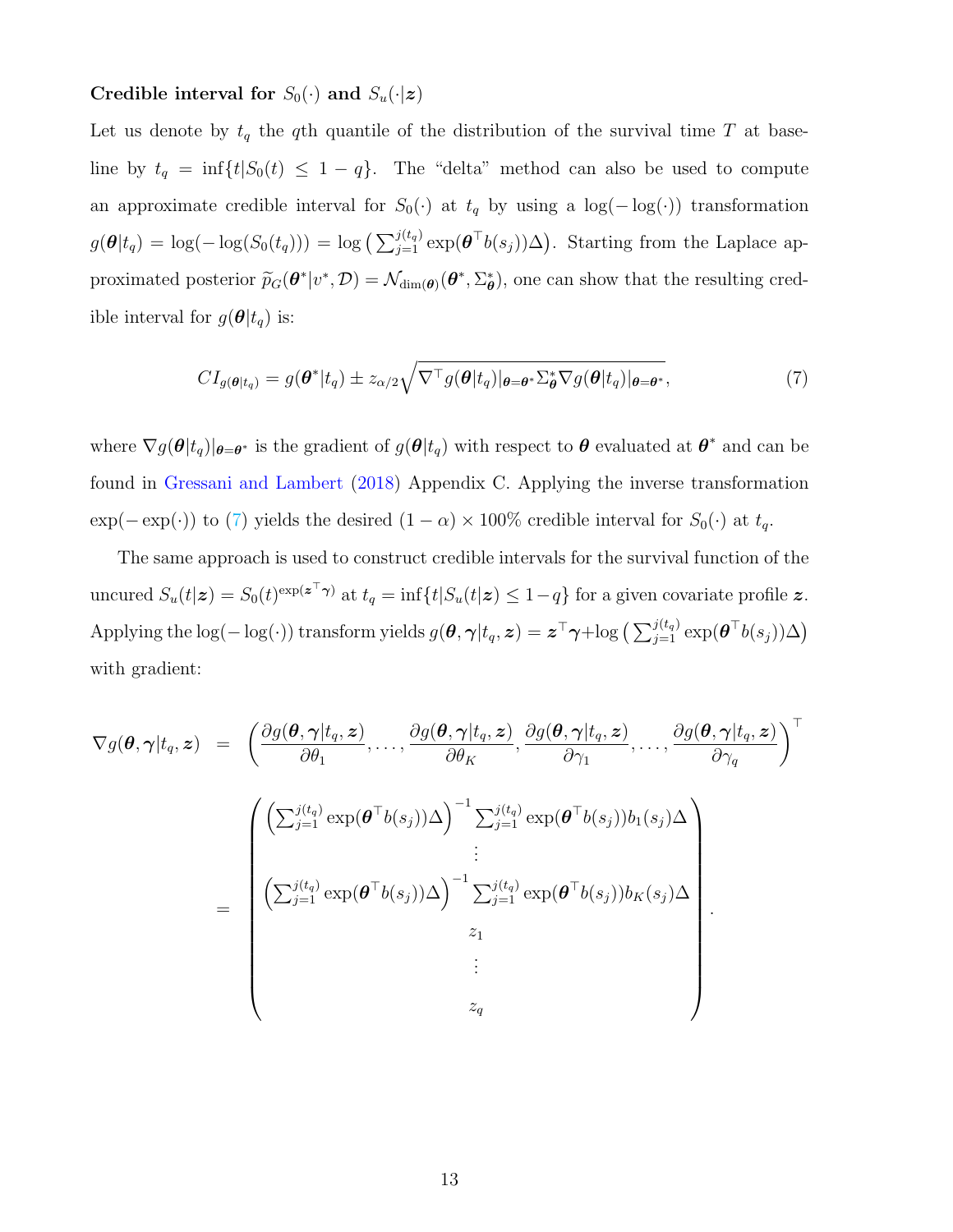The resulting credible interval for  $g(\theta, \gamma | t_q, z)$  is:

$$
CI_{g(\boldsymbol{\theta}, \boldsymbol{\gamma}|t_q, \boldsymbol{z})} = g(\boldsymbol{\theta}^*, \boldsymbol{\gamma}^*|t_q, \boldsymbol{z}) \pm z_{\alpha/2} \sqrt{\nabla^{\top} g(\boldsymbol{\theta}, \boldsymbol{\gamma}|t_q, \boldsymbol{z}) |\boldsymbol{\theta} = \boldsymbol{\theta}^*, \boldsymbol{\gamma} = \boldsymbol{\gamma}^* \Sigma_{\boldsymbol{\theta}, \boldsymbol{\gamma}}^* \nabla g(\boldsymbol{\theta}, \boldsymbol{\gamma}|t_q, \boldsymbol{z}) |\boldsymbol{\theta} = \boldsymbol{\theta}^*, \boldsymbol{\gamma} = \boldsymbol{\gamma}^*,
$$
 (8)

where  $\Sigma_{\theta,\gamma}^*$  is the covariance matrix of the vector  $(\theta^\top, \gamma^\top)^\top$  obtained from the Laplace approximation. Finally, an  $\exp(-\exp(\cdot))$  transform on [\(8\)](#page-12-1) gives a  $(1 - \alpha) \times 100\%$  credible interval for  $S_u(t|\mathbf{z})$  at  $t_q$  for a given covariate vector  $\mathbf{z}$ .

### 3 Simulation study

To measure the statistical performance of the LPSMC methodology in a mixture cure model setting, we consider a numerical study where survival data is generated according to different cure and censoring rates. Generation of survival data for the ith subject is as follows. The incidence part is generated from a logistic regression function with two covariates  $p(\mathbf{X}_i) = 1/(1 + \exp(-\beta_0 - \beta_1 X_{i1} - \beta_2 X_{i2}))$ , where  $X_{i1}$  is a standard normal variate and  $X_{i2} \sim \text{Bern}(0.5)$  is a Bernoulli random variable. The cure status is generated as a Bernoulli random variable with failure probability  $p(\mathbf{X}_i)$ , i.e.  $B_i \sim \text{Bern}(p(\mathbf{X}_i))$ . Survival times  $T_i$  for the uncured subjects  $(B_i = 1)$  are obtained from a Weibull Cox proportional hazards model and are truncated at  $\tau_0 = 8$ . The latency is given by  $S_u(t_i|\boldsymbol{Z}_i) =$  $\exp(-\nu t_i^{\rho} \exp(\gamma_1 Z_{i1} + \gamma_2 Z_{i2}))$ , with scale parameter  $\nu = 0.25$  and shape  $\rho = 1.45$ . The covariate vector  $\mathbf{Z}_i = (Z_{i1}, Z_{i2})^\top$  is independent of  $\mathbf{X}_i$ . We assume that  $Z_{i1}$  follows a standard Gaussian distribution and  $Z_{i2} \sim \text{Bern}(0.4)$ . For the cured subject  $(B_i = 0)$ , the theoretically infinite survival times are replaced by a large value, say  $T_i = 20,000$ . The censoring time  $C_i$  is independent of the vector  $(\boldsymbol{X}_i^{\top}, \boldsymbol{Z}_i^{\top})$  $_i^{\top}, T_i)^{\top}$  and is generated from an exponential distribution with density function  $f(c_i) = \mu_c \exp(-\mu_c c_i)$  truncated at  $\tau_1 = 11$ . We consider samples of sizes  $n = 300$  and  $n = 600$  and simulate survival data with two scenarios for the coefficients  $\beta$ ,  $\gamma$  and  $\mu_c$ , yielding different censoring and cure rates. In both scenarios (almost) all the observations in the plateau of the [Kaplan and Meier](#page-33-9) [\(1958\)](#page-33-9) estimator are cured, such that the simulated data are representative of the practical real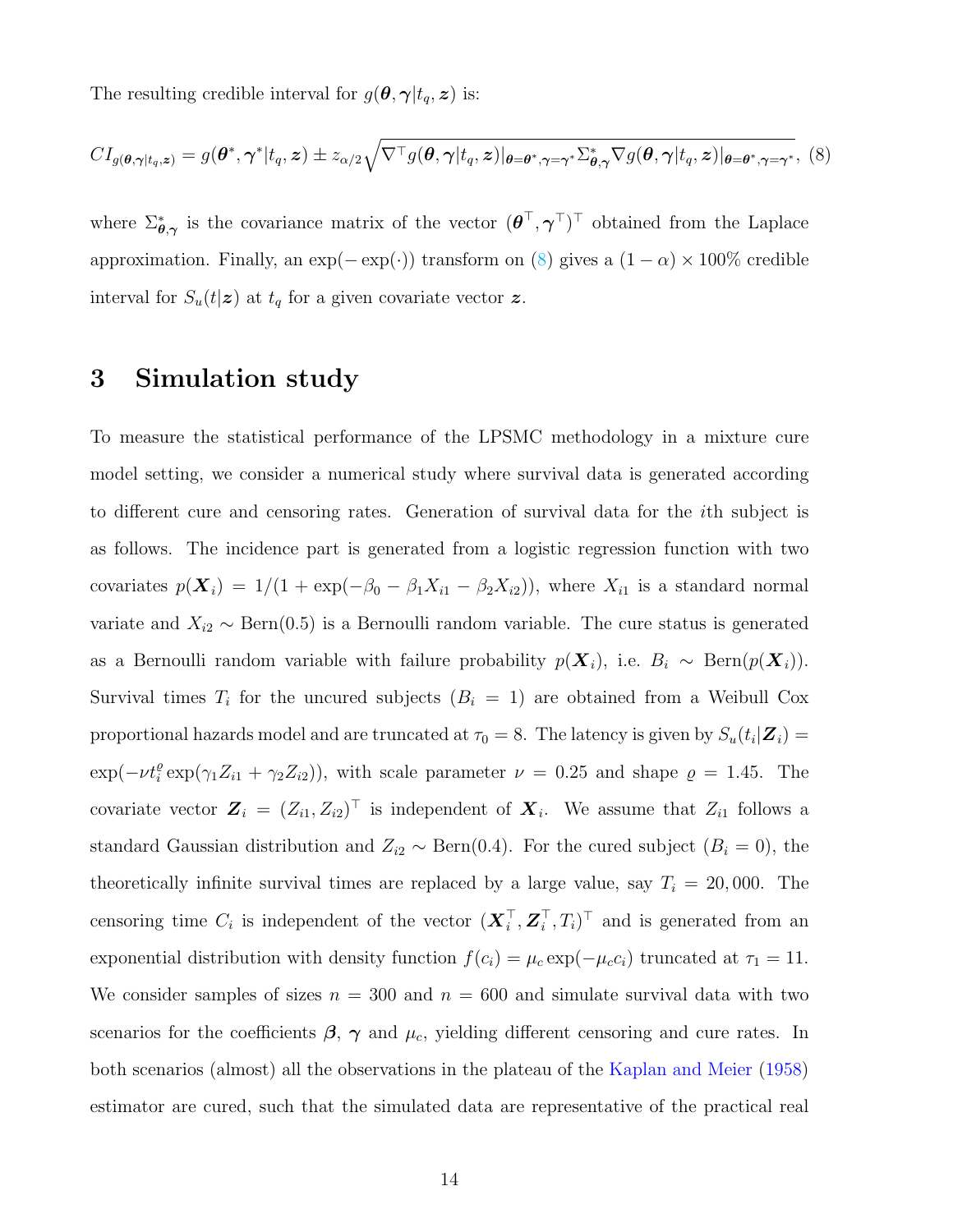case scenarios for which mixture cure models are used. [Table 1](#page-14-0) provides a summary of the two considered scenarios.

We specify 15 cubic B-splines in the interval  $[0, t_u]$  with upper bound fixed at  $t_u = 11$ and a third order penalty to counterbalance model flexibility. In the bracketing algorithm, we use a step size  $\delta = 0.2$  to compute the (approximate) modal posterior log penalty value  $v^*$ . For each scenario, we simulate  $S = 500$  replications and compute the bias, empirical standard error (ESE), root mean square error (RMSE) and coverage probabilities for 90% and 95% credible intervals.

<span id="page-14-0"></span>

|  |  |  |  | Scenario $\beta_0$ $\beta_1$ $\beta_2$ $\gamma_1$ $\gamma_2$ Cure $\mu_c$ Censoring Plateau |  |
|--|--|--|--|---------------------------------------------------------------------------------------------|--|
|  |  |  |  | $0.70$ -1.15 $0.95$ -0.10 $0.25$ 28.8% $0.16$ 48.5% $9.6\%$                                 |  |
|  |  |  |  | $1.25$ $-0.75$ $0.45$ $-0.10$ $0.20$ $21.0\%$ $0.05$ $29.3\%$ $14.4\%$                      |  |

Table 1: Parameters for the incidence, latency and censoring rate yielding different cure and censoring levels. The last column indicates the percentage of observations in the plateau.

Results are summarized in [Table 2.](#page-16-0) The bias is negligible and the ESE and RMSE decrease with larger sample size, as expected. In addition, the estimated coverage probabilities are close to their respective nominal value in all scenarios. The LPSMC methodology is extremely fast as it takes  $\sim 0.7$  seconds to fit a model with an algorithm coded in **R** with an Intel Xeon E-2186M processor at 2.90GHz. [Figure 2](#page-15-0) shows the estimated baseline survival curves (gray), the target (solid) and the pointwise median of the 500 curves (dashed) for the different scenarios.

Another performance measure for the incidence of the model is obtained by computing the Average Squared Error (ASE) of  $\widehat{p}(\boldsymbol{x})$  defined as  $ASE(\widehat{p}) = M^{-1} \sum_{m=1}^{M} (\widehat{p}(\boldsymbol{x}) - p(\boldsymbol{x}))^2$ . The latter quantity is computed on triplets of covariate values  $\boldsymbol{x}_m = (1, x_{m1}, x_{m2})^\top$  for  $m = 1, \ldots, M$ , where the set of couples  $\{(x_{m1}, x_{m2})\}_{m=1}^M$  equals the Cartesian product between an equidistant grid in  $[-1.50, 1.50]$  with step size 0.001 (for variable  $x_1$ ) and the set  $\{0, 1\}$  (for  $x_2$ ). Boxplots for the ASE in the different scenarios are displayed in [Figure 3.](#page-15-1) Coverage probability of the 90% and 95% (approximate) credible interval for the incidence  $p(\boldsymbol{x})$  (and cure rate  $1 - p(\boldsymbol{x})$ ) at the mean covariate profile  $\bar{\boldsymbol{x}} = (1, 0, 0.5)^{\top}$  as computed from [\(6\)](#page-11-0) have also been measured and are close to their nominal value in all scenarios.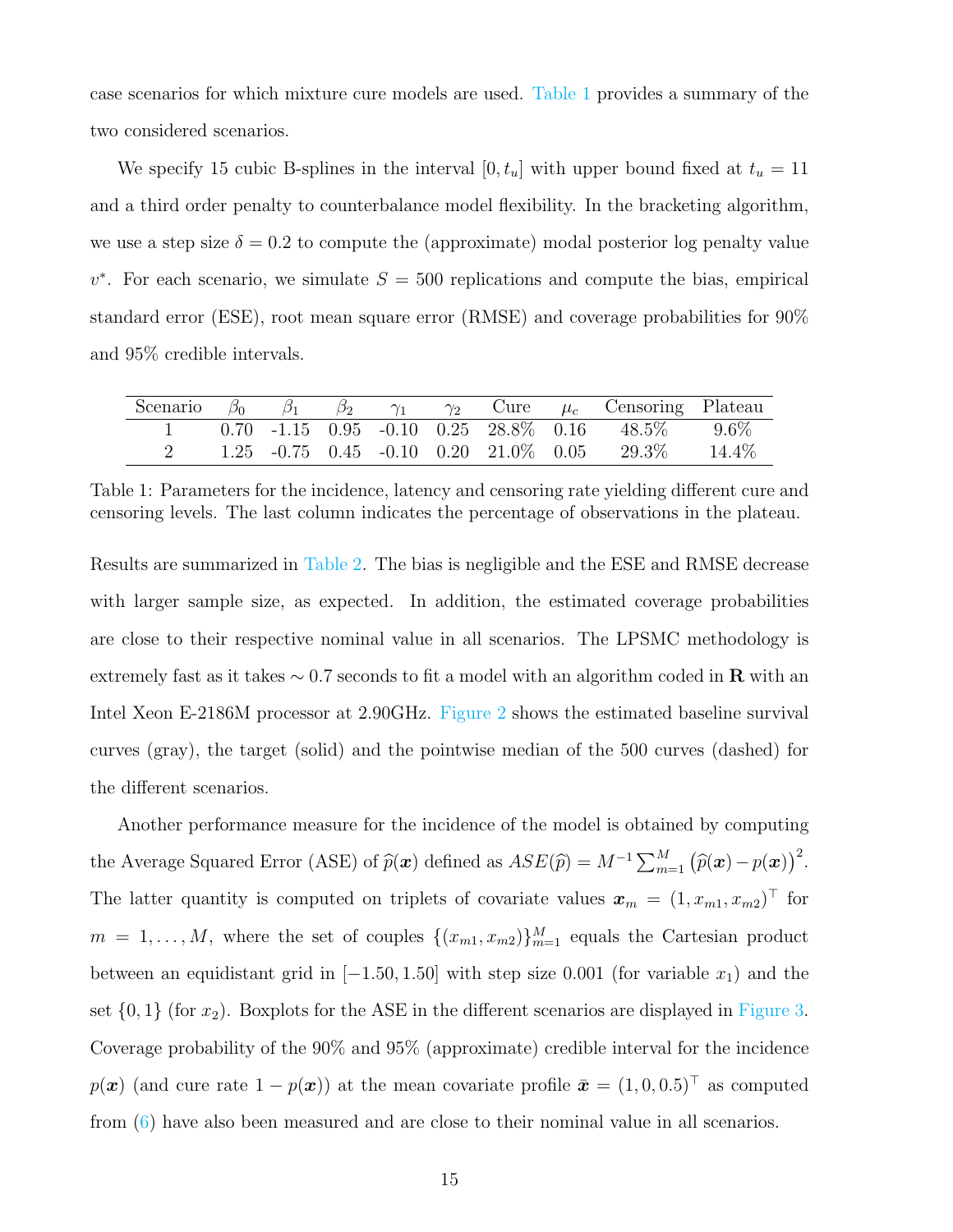<span id="page-15-0"></span>

<span id="page-15-1"></span>Figure 2: Estimated baseline survival curves (gray) for  $S = 500$  replications under different scenarios. The black curve is the target baseline and the dashed curve the pointwise median of the 500 gray curves.



Figure 3: Boxplots of the ASE for the incidence in different scenarios.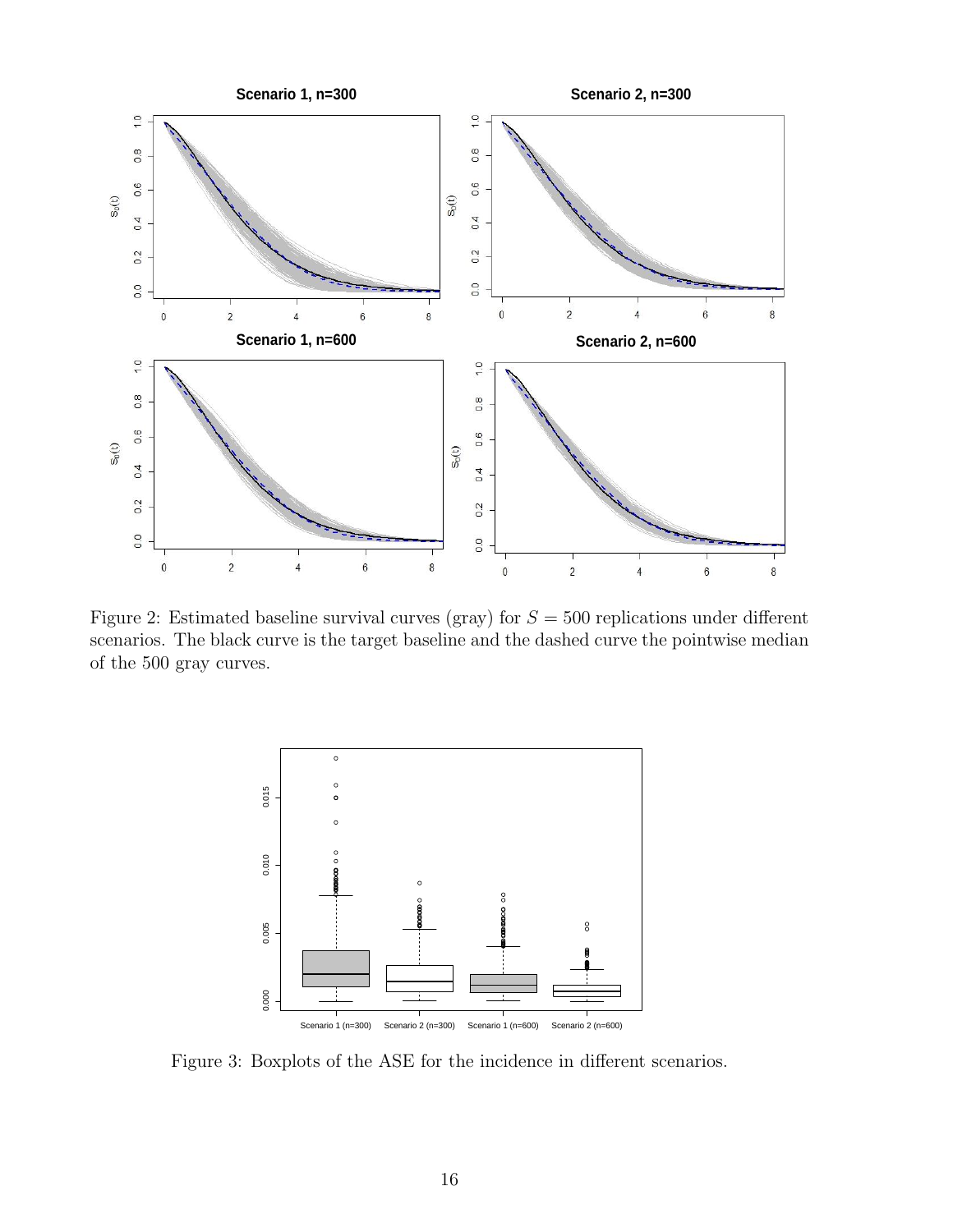<span id="page-16-0"></span>

| Scenario    | Parameters           | Mean     | <b>Bias</b> | <b>ESE</b> | <b>RMSE</b> | $CP_{90\%}$ | $CP_{95\%}$ |
|-------------|----------------------|----------|-------------|------------|-------------|-------------|-------------|
|             | $\beta_0 = 0.70$     | 0.720    | 0.020       | 0.249      | 0.249       | 91.0        | 97.0        |
|             | $\beta_1 = -1.15$    | $-1.180$ | $-0.030$    | 0.240      | 0.242       | 91.6        | 95.0        |
| Scenario 1  | 0.95<br>$\beta_2 =$  | 0.953    | 0.003       | 0.390      | 0.390       | 90.6        | 94.2        |
| $(n = 300)$ | $\gamma_1 = -0.10$   | $-0.101$ | $-0.001$    | 0.092      | 0.092       | 89.8        | 94.4        |
|             | 0.25<br>$\gamma_2 =$ | 0.247    | $-0.003$    | 0.185      | 0.184       | 89.0        | 96.2        |
|             | 1.25<br>$\beta_0 =$  | 1.277    | 0.027       | 0.228      | 0.229       | 91.4        | 95.8        |
|             | $\beta_1 = -0.75$    | $-0.763$ | $-0.013$    | 0.182      | 0.182       | 91.0        | 95.4        |
| Scenario 2  | 0.45<br>$\beta_2 =$  | 0.429    | $-0.021$    | 0.329      | 0.329       | 89.0        | 95.0        |
| $(n = 300)$ | $\gamma_1 = -0.10$   | $-0.103$ | $-0.003$    | 0.074      | 0.074       | 89.2        | 94.4        |
|             | 0.20<br>$\gamma_2 =$ | 0.197    | $-0.003$    | 0.151      | 0.150       | 87.4        | 95.0        |
|             | 0.70<br>$\beta_0 =$  | 0.699    | $-0.001$    | 0.184      | 0.184       | 90.0        | 95.6        |
|             | $\beta_1 = -1.15$    | $-1.150$ | 0.000       | 0.166      | 0.166       | 90.4        | 95.2        |
| Scenario 1  | $\beta_2 = 0.95$     | 0.948    | $-0.002$    | 0.268      | 0.267       | 90.8        | 95.0        |
| $(n = 600)$ | $\gamma_1 = -0.10$   | $-0.102$ | $-0.002$    | 0.064      | 0.064       | 89.6        | 95.0        |
|             | 0.25<br>$\gamma_2 =$ | 0.256    | 0.006       | 0.127      | 0.127       | 90.8        | 96.0        |
|             | 1.25<br>$\beta_0 =$  | 1.241    | $-0.009$    | 0.160      | 0.160       | 91.2        | 95.8        |
|             | $\beta_1 = -0.75$    | $-0.744$ | 0.006       | 0.129      | 0.129       | 90.0        | 95.4        |
| Scenario 2  | 0.45<br>$\beta_2 =$  | 0.457    | 0.007       | 0.222      | 0.222       | 91.4        | 95.8        |
| $(n = 600)$ | $\gamma_1 = -0.10$   | $-0.100$ | 0.000       | 0.054      | 0.054       | 88.6        | 95.6        |
|             | 0.20<br>$\gamma_2 =$ | 0.200    | 0.000       | 0.105      | 0.105       | 90.6        | 95.2        |

Table 2: Numerical results for  $S = 500$  replications of sample size  $n = 300$  and  $n = 600$ under two different cure-censoring scenarios.

In [Table 3,](#page-16-1) the performance of approximate credible intervals for the baseline survival and survival of the uncured for a mean covariate profile  $\bar{z} = (0, 0.4)^T$  at selected quantiles of T is shown. Results are for  $S = 500$  replications of sample size  $n = 300$  with  $K = 30$ B-splines.

<span id="page-16-1"></span>

|                      | Nominal | Scenario       | $t_{0.20}$ | $t_{0.30}$ | $t_{0.40}$ |      | $t_{0.50}$ $t_{0.60}$ | $t_{0.70}$ | $t_{0.80}$ | $t_{0.90}$ | $t_{0.95}$ |
|----------------------|---------|----------------|------------|------------|------------|------|-----------------------|------------|------------|------------|------------|
|                      | 90      |                | 83.2       | 92.4       | 91.4       | 90.6 | 89.8                  | 89.8       | 90.6       | 86.0       | 79.6       |
| Baseline             | 95      |                | 91.0       | 95.6       | 95.0       | 94.2 | 93.6                  | 93.8       | 94.4       | 93.2       | 88.2       |
| $S_0(\cdot)$         | 90      | $\overline{2}$ | 76.0       | 91.2       | 93.0       | 93.4 | 90.6                  | 91.0       | 91.2       | -84.4      | 80.0       |
|                      | 95      | $\overline{2}$ | 84.0       | 95.6       | 96.6       | 96.6 | 95.8                  | 95.8       | 95.0       | 90.6       | -86.6      |
|                      | 90      |                | 81.6       | 93.6       | 93.2       | 89.8 | 89.0                  | 88.8       | 89.0       | 90.4       | 83.4       |
| Uncured              | 95      |                | 92.2       | 96.4       | 97.0       | 95.2 | 94.2                  | 94.6       | 94.0       | 95.4       | 90.0       |
| $S_u(\cdot \bar{z})$ | 90      | $\overline{2}$ | 774        | 91.8       | 94.2       | 93.4 | 92.0                  | 90.6       | 89.8       | 86.0       | 79.4       |
|                      | 95      | 2              | 85.8       | 95.8       | 97.6       | 97.0 | 95.8                  | 95.4       | 94.4       | 92.6       | 86.0       |

Table 3: Estimated coverage probability of 90% and 95% credible intervals for  $S_0(\cdot)$  and  $S_u(\cdot|\bar{\mathbf{z}}= (0,0.4)^{\top})$  with  $S = 500$  replications of sample size  $n = 300$  and  $K = 30$  B-splines.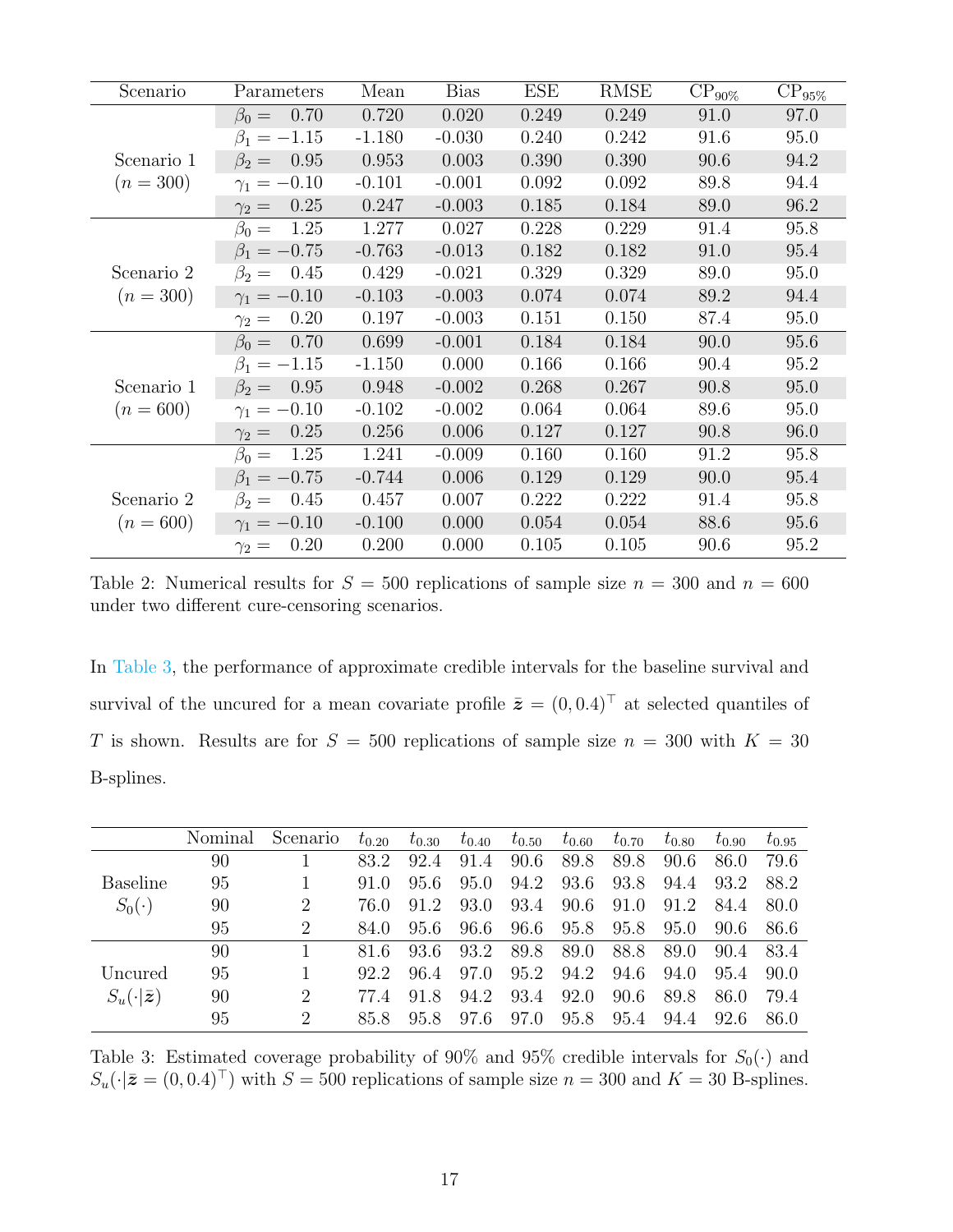### 4 Real data applications

#### 4.1 ECOG e1684 clinical trial

We start by applying the LPSMC methodology to a well-known dataset in the cure literature and compare the estimates with the ones obtained using the benchmark smcure package [\(Cai et al.,](#page-31-7) [2012\)](#page-31-7). The data comes from the Eastern Cooperative Oncology Group (ECOG) phase III two-arm clinical trial with  $n = 284$  observations after removing missing data. The aim of the study was to assess whether Interferon alpha-2b (IFN) had a significant effect on relapse-free survival. There were 144 patients receiving the treatment and the remaining patients (140) belonged to the control group. The response of interest is relapsefree survival time measured in years. The following covariates enter both the incidence and latency part of the model. TRT is the binary variable indicating whether a patient received the IFN treatment  $(TRT = 1)$  or not  $(TRT = 0)$ . Variable SEX indicates if a patient is female  $(SEX = 1)$  or male  $(SEX = 0)$ . In total the study involves 113 women and 171 men. Finally, AGE is a continuous covariate (centered to the mean) indicating the age of patients. [Figure 4,](#page-17-0) shows the Kaplan-Meier estimated survival curve for the e1684 dataset. A plateau is clearly visible indicating the potential presence of a cure fraction, so that a mixture cure model is appropriate to fit this type of data.

<span id="page-17-0"></span>

Figure 4: Kaplan-Meier estimated survival for the e1684 ECOG dataset. A cross indicates a censored observation.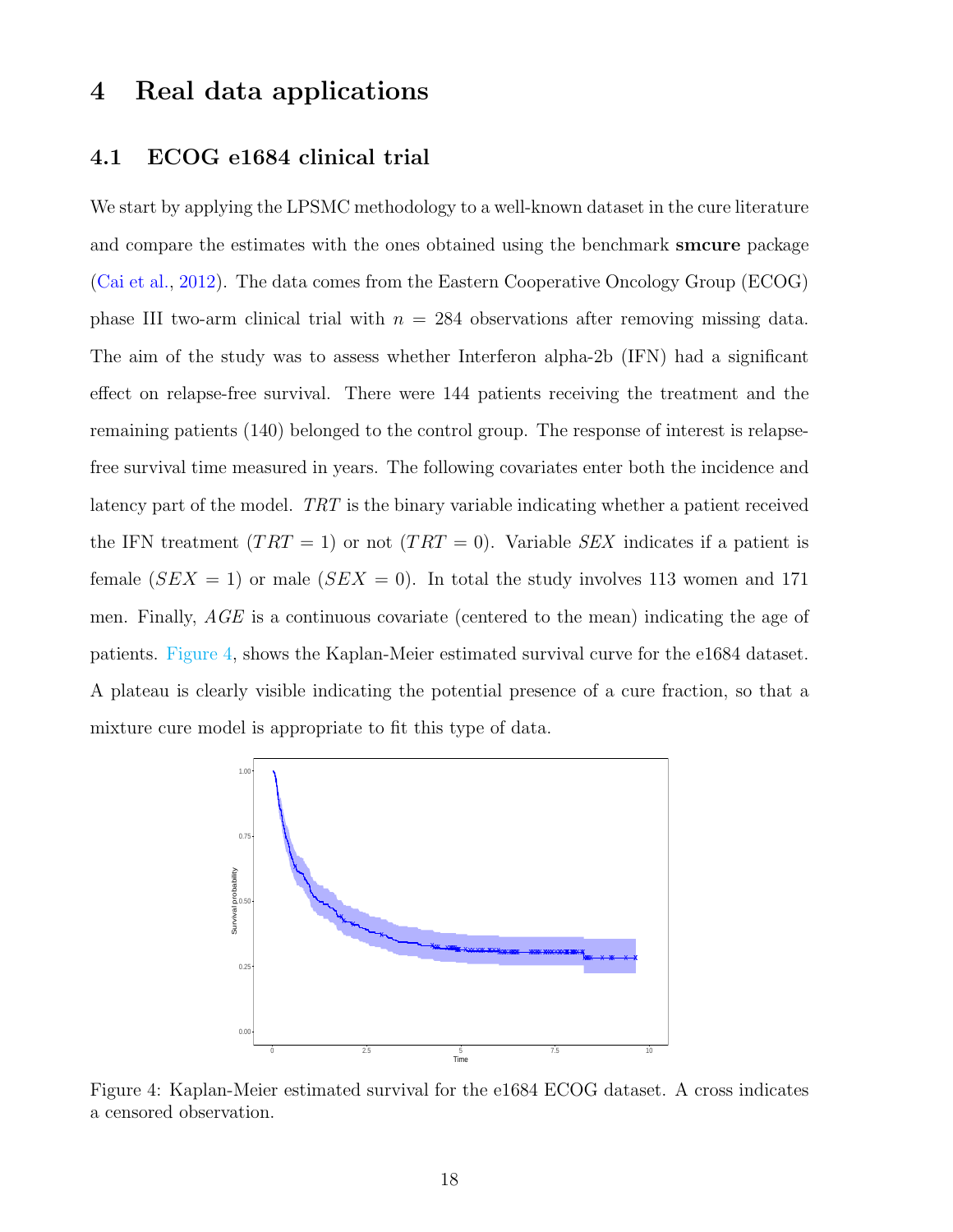[Table 4](#page-18-0) summarizes the estimation results for the e1684 dataset with LPSMC and smcure. The estimated coefficients in the two parts of the model (incidence and latency) are of similar magnitude for both approaches. However, the computational times to fit the mixture cure model drastically differ depending on the method.

<span id="page-18-0"></span>

| Model        | Parameter                     | Estimate | Sd    | CI $90\%$                    |
|--------------|-------------------------------|----------|-------|------------------------------|
| <b>LPSMC</b> | $\beta_0$ (Intercept)         | 1.235    | 0.255 | $\left[0.817; 1.654\right]$  |
| (Incidence)  | (SEX)                         | $-0.064$ | 0.291 | $[-0.542; 0.415]$            |
|              | $(\mathrm{TRT})$<br>$\beta_2$ | $-0.572$ | 0.289 | $[-1.046; -0.097]$           |
|              | (AGE)<br>$\beta_3$            | 0.016    | 0.011 | $[-0.003; 0.035]$            |
| smcure       | (Intercept)                   | 1.365    | 0.329 | $\left[0.823;\ 1.906\right]$ |
| (Incidence)  | (SEX)<br>$\beta_1$            | $-0.087$ | 0.333 | $[-0.634; 0.461]$            |
|              | $\beta_2$ (TRT)               | $-0.588$ | 0.343 | $[-1.152; -0.025]$           |
|              | (AGE)<br>$\beta_3$            | 0.020    | 0.016 | $[-0.006; 0.047]$            |
| <b>LPSMC</b> | (SEX)<br>$\gamma_1$           | 0.096    | 0.177 | $[-0.195; 0.388]$            |
| (Latency)    | $\gamma_2$ (TRT)              | $-0.131$ | 0.179 | $[-0.425; 0.163]$            |
|              | $\gamma_2$ (AGE)              | $-0.007$ | 0.006 | $[-0.017; 0.003]$            |
| smcure       | (SEX)<br>$\gamma_1$           | 0.099    | 0.175 | $[-0.189; 0.388]$            |
| (Latency)    | (TRT)<br>$\gamma_{2}$         | $-0.154$ | 0.177 | $[-0.444; 0.137]$            |
|              | 'AGE)<br>$\gamma_3$           | $-0.008$ | 0.007 | $[-0.019;$<br>0.004          |

Table 4: Estimation results for the e1684 dataset with LPSMC and smcure. The first column indicates the model part, the second and third columns the parameter and its estimate. The fourth column is the (posterior) standard deviation of the estimate and the last column the 90% confidence/credible interval.

It takes approximately 128 seconds to fit the model with smcure, while LPSMC takes only 1.6 seconds. This speedup factor of  $\approx 80$  is mainly due to the bootstrap samples that smcure uses to compute estimates of the variance of estimated parameters. The LPSMC approach is completely sampling-free and intrinsically accounts for fast computation of credible intervals for the latent variables. Results for both smcure and LPSMC show that treatment (TRT) has a significant and positive impact on the cure probability (incidence), while IFN treatment has no significative impact in the latency part. In other words, taking AGE and SEX into account, receiving the IFN treatment decreases the probability to be susceptible but will not postpone relapse among the uncured. Similar findings are reported in Corbière and Joly  $(2007)$  and [Legrand et al.](#page-34-8)  $(2019)$ .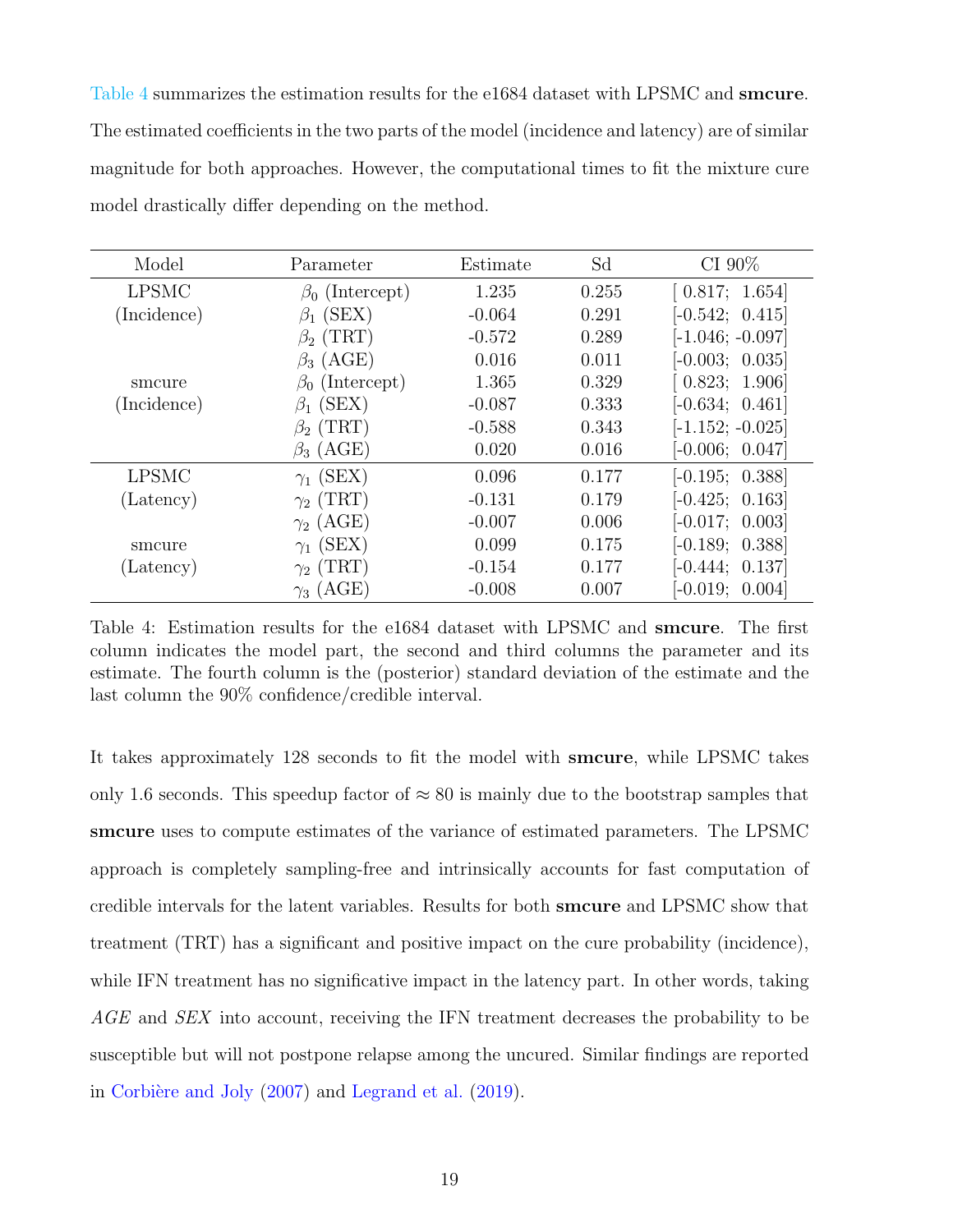#### 4.2 Breast cancer data

The second dataset used to illustrate the LPSMC methodology concerns  $n = 286$  patients with breast cancer studied in [Wang et al.](#page-35-7) [\(2005\)](#page-35-7). Survival time (in days) is defined as the distant-metastasis-free survival (DMFS), i.e. time to occurrence of distant metastases or death (whatever happens first) and the event of interest is distant-metastasis. The data is obtained from the breastCancerVDX package [\(Schroeder et al.,](#page-34-9) [2020\)](#page-34-9) on Bioconductor (<https://bioconductor.org/>). We consider two covariates entering simultaneously in the incidence and latency part, namely the age of patients, ranging between 26 and 83 years with a median of 52 years and the categorical variable Estrogen Receptor  $(ER)$  (with  $ER = 0$ : if  $\leq 10$  fmol per mg protein [77 patients] and  $ER = 1$  otherwise [209 patients]). We use  $K = 20$  cubic B-splines in  $[0, t_u]$ , with  $t_u = 5201$  days, the largest follow-up time. The Kaplan-Meier estimate of the data given in [Figure 5](#page-19-0) emphasizes the existence of a plateau and motivates the use of a mixture cure model.

<span id="page-19-0"></span>

Figure 5: Kaplan-Meier estimated survival for the breast cancer data. A cross indicates a censored observation.

The estimated latent variables with LPSMC are reported in [Table5.](#page-20-0) We see that AGE and ER have no significant effect on the probability of being uncured (incidence) at significance level 0.05. However, the latter two covariates significantly affect the survival of the uncured.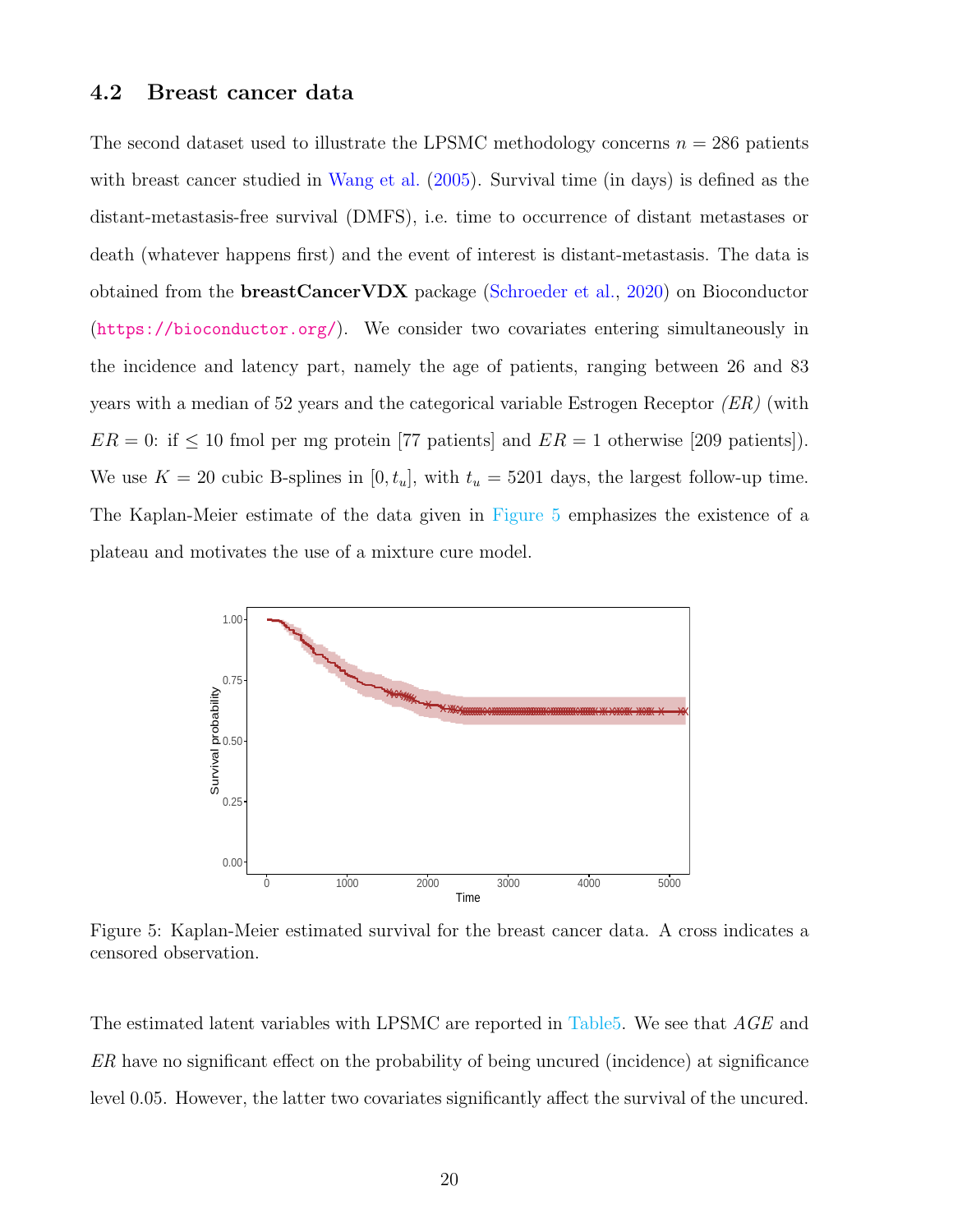<span id="page-20-0"></span>

| Model       | Parameter             | Estimate | Sd    | CI $95\%$          |
|-------------|-----------------------|----------|-------|--------------------|
|             | $\beta_0$ (Intercept) | $-0.015$ | 0.576 | $[-1.143; 1.112]$  |
| (Incidence) | $\beta_1$ (AGE)       | $-0.012$ | 0.010 | $[-0.031; 0.008]$  |
|             | $\beta_2$ (ER)        | 0.181    | 0.281 | $[-0.369; 0.731]$  |
| (Latency)   | $\gamma_1$ (AGE)      | $-0.018$ | 0.008 | $[-0.034; -0.002]$ |
|             | $\gamma_2$ (ER)       | $-1.063$ | 0.243 | $[-1.539; -0.586]$ |

Table 5: Estimation results for the breast cancer data with LPSMC. The first column indicates the model part, the second and third columns the parameter and its posterior (mean) estimate. The fourth column is the posterior standard deviation of the estimate and the last column the 95% credible interval.

For instance, a subject that is susceptible to experience metastasis with  $ER = 1$  has a risk of experiencing the event that is  $1/\exp(-1.063) = 2.90$  times smaller than the risk with  $ER = 0$ . In [Figure 6](#page-20-1) the estimated survival for the susceptible subjects is shown for two age categories (30 years and 50 years) with  $ER = 1$ .

<span id="page-20-1"></span>

Figure 6: Estimated survival of the susceptibles for two age categories and  $ER = 1$ .

#### 4.3 ZNA COVID-19 data

In a third application, we use LPSMC to investigate the impact of age on survival of Covid-19 patients. The data comes from the Ziekenhuis Netwerk Antwerpen (ZNA, Belgium), a network of hospitals in the province of Antwerp. The considered dataset has  $n = 3258$ patients entering hospitals between March 2020 and April 2021. The follow-up time is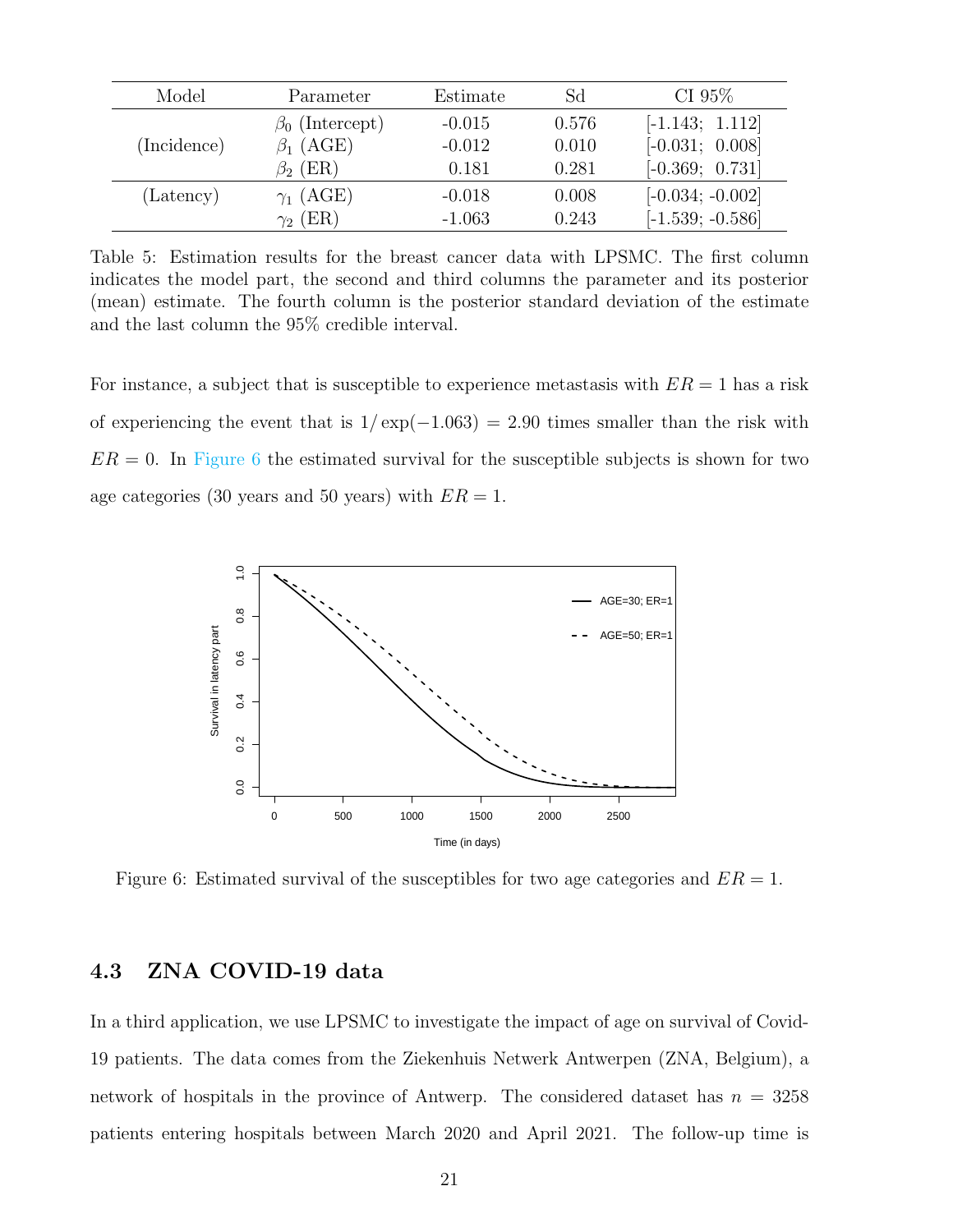defined as the total number of days spent in hospital and receiving COVID-19 care. The outcome of interest is in-hospital death due to Covid-19 as indicated by a binary variable (1  $=$  Dead; 0 = Alive). Among the 3258 patients, 461 (14.15%) experienced in-hospital death and the remaining 2797 (85.85%) are censored due to causes unrelated to the outcome of interest (uninformative censoring). The Kaplan-Meier curve is given in [Figure 7](#page-21-0) and highlights a wide plateau around 0.52, suggesting the existence of a cure fraction and hence motivating a cure model analysis with LPSMC. The age of patients is taken as a covariate both in the incidence and latency part of the model. The mean age is 66 years and the youngest, respectively oldest patient is 1 and 103 years old. We use  $K = 15$  cubic B-splines between 0 and the largest follow-up time  $(t_u = 98.88)$  along with a third order penalty.

<span id="page-21-0"></span>

Figure 7. Kaplan-Meier estimated survival for the ZNA data. A cross indicates a censored observation.

[Table 6](#page-22-0) summarizes the estimation results for the model parameters with the LPSMC methodology. We see that  $AGE$  has a positive and significant effect in the incidence part of the model. In other words, older patients have a larger probability of being uncured and hence a smaller probability to be cured from COVID-19. The estimated cure proportion for different AGE categories is shown in [Table 7.](#page-22-1) In the latency part, AGE is positive and not significant at the 0.05 level and thus there is no significant effect of AGE on the survival of uncured patients.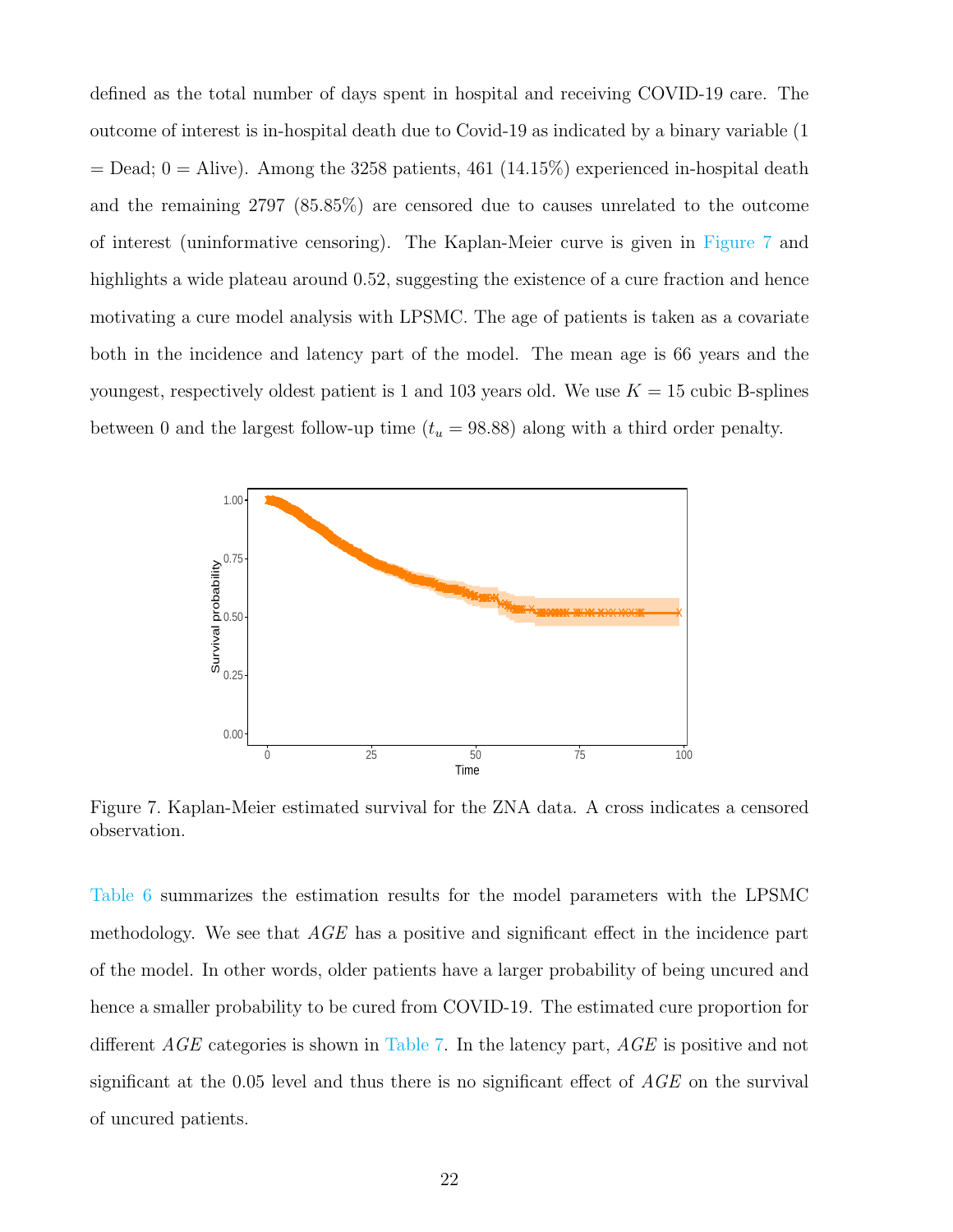<span id="page-22-0"></span>

| Model       | Parameter             | Estimate | Sd    | CI $95\%$                                    |
|-------------|-----------------------|----------|-------|----------------------------------------------|
|             | $\beta_0$ (Intercept) | $-2.625$ | 0.763 | $[-4.120; -1.130]$                           |
| (Incidence) | $\beta_1$ (AGE)       | 0.031    | 0.010 | $\begin{bmatrix} 0.012; 0.051 \end{bmatrix}$ |
| (Latency)   | $\gamma_1$ (AGE)      | 0.010    | 0.007 | $[-0.004; 0.024]$                            |

<span id="page-22-1"></span>Table 6: Estimation results for the ZNA data with LPSMC. The first column indicates the model part, the second and third columns the parameter and its posterior (mean) estimate. The fourth column is the posterior standard deviation of the estimate and the last column the 95% credible interval.

| AGE | $1-\widehat{p}(\boldsymbol{x})$ | CI $95\%$      |
|-----|---------------------------------|----------------|
| 20  | 0.880                           | [0.695; 0.956] |
| 30  | 0.843                           | [0.669; 0.930] |
| 50  | 0.741                           | [0.612; 0.833] |
| 80  | 0.527                           | [0.463; 0.586] |

Table 7: Estimation of the cure proportion for different age categories and associated 95% approximate credible interval.

### 5 Conclusion

Approximate Bayesian inference methods are an interesting alternative to classic MCMC algorithms, especially when the latter require long computation times, as can be the case for models with complex likelihoods. In survival analysis, the mixture cure model is an interesting class of models that allows for the existence of a cure fraction and hence goes beyond classic proportional hazards model for which the feature of long-term survivors is absent. In this article, we propose a new approach for fast Bayesian inference in the standard mixture cure model by combining the strength of Laplace approximations to selected posterior distributions of latent variables and P-splines for flexible modeling of baseline smooth quantities. The attractiveness of the LPSMC approach lies in its completely sampling-free framework, with an analytically available gradient and Hessian of the log-likelihood that makes the approach extremely fast from a computational viewpoint. This computational advantage and the relatively straightforward possibility to derive (approximate) credible intervals for functions of latent variables makes it a promising tool for fast analysis of survival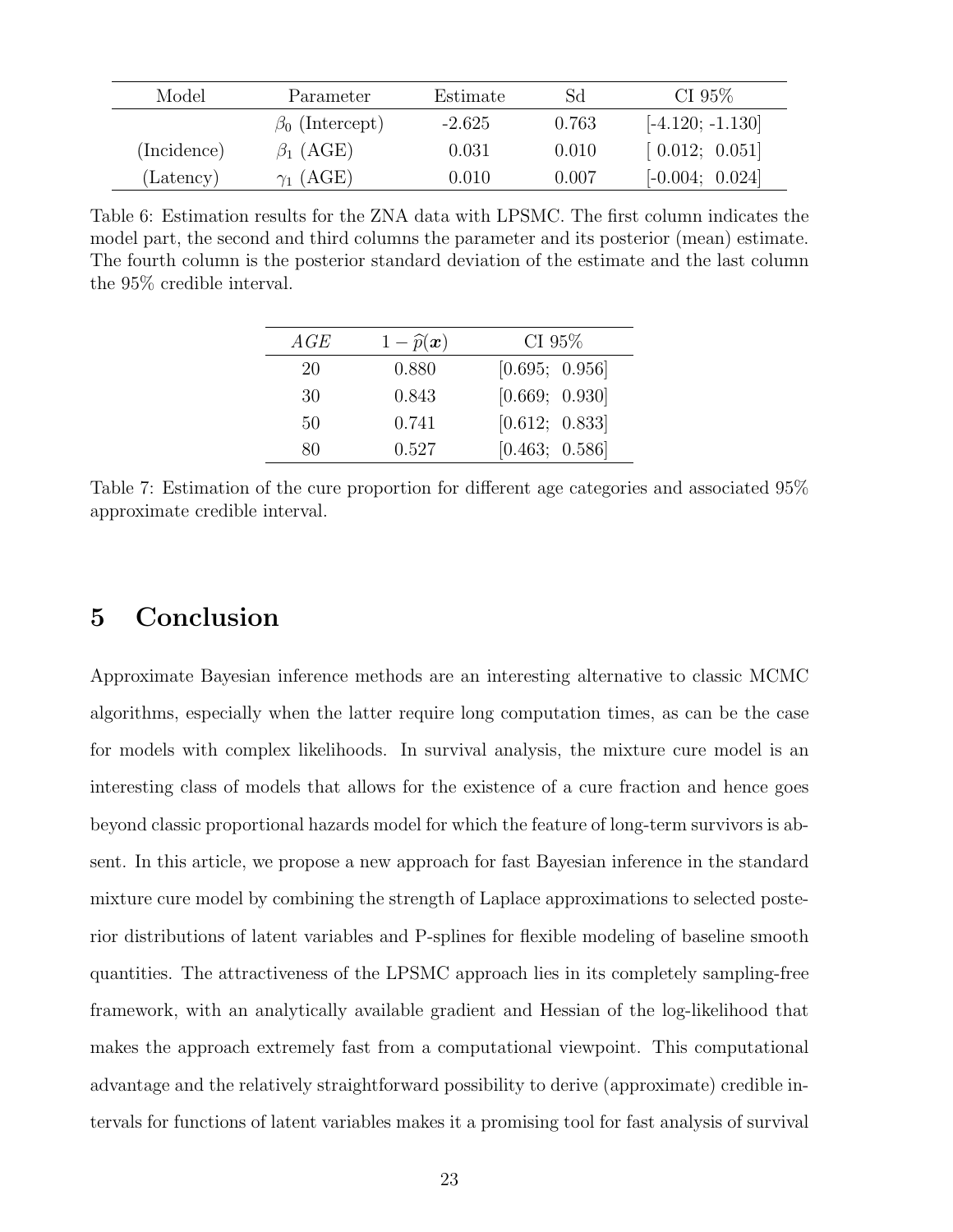data with a cure fraction. A possible interesting extension for future research would be to generalize the LPSMC approach at the level of the incidence with alternative specifications to the standard logistic regression model. For instance, LPSMC could be extended to the single-index/Cox mixture cure model of [Amico et al.](#page-31-8) [\(2019\)](#page-31-8). Finally, Laplacian-P-splines can also be extended in cure models with frailties or in the context of competing risks survival data with a cure fraction.

### Software

R code for the simulation scenarios in Section 3 and the ECOG and breast cancer data applications in Section 4 are publicly available on [https://github.com/oswaldogressani/](https://github.com/oswaldogressani/LPSMC) [LPSMC](https://github.com/oswaldogressani/LPSMC).

### Conflict of interest

The authors declare no conflicts of interest.

### Acknowledgments

This project is funded by the European Union's Research and Innovation Action under the H2020 work programme, EpiPose (grand number 101003688). The authors wish to thank the Ziekenhuis Netwerk Antwerpen for granting access to the Covid-19 hospitalization data.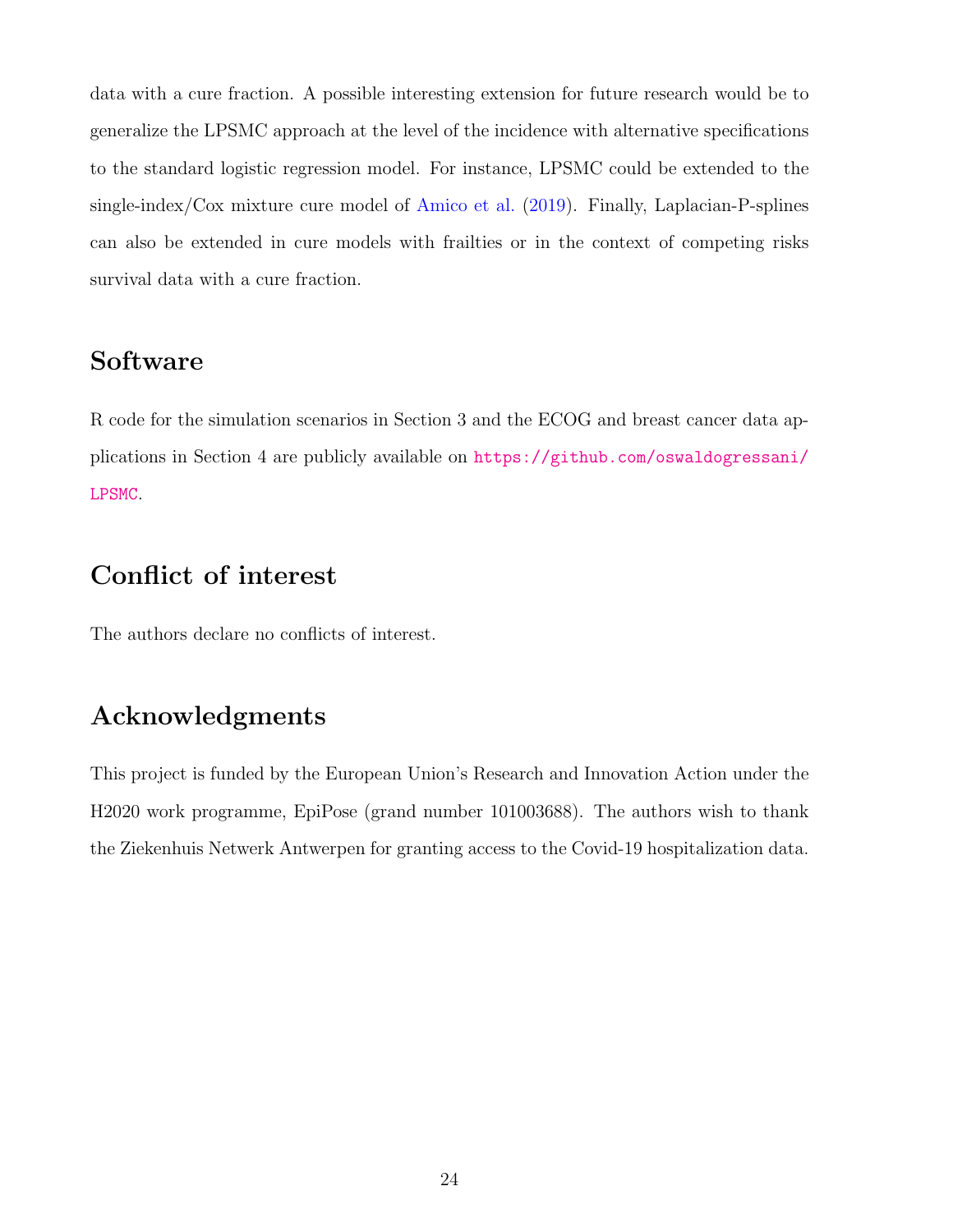## Appendix A

<span id="page-24-0"></span>Recall that the contribution of the ith unit to the log-likelihood is given by:

<span id="page-24-1"></span>
$$
g_i(\boldsymbol{\xi}) = \tau_i \Bigg( \log p(\boldsymbol{x}_i) + \boldsymbol{z}_i^{\top} \boldsymbol{\gamma} + \boldsymbol{\theta}^{\top} b(t_i) - \exp(\boldsymbol{z}_i^{\top} \boldsymbol{\gamma}) \sum_{j=1}^{j(t_i)} \exp (\boldsymbol{\theta}^{\top} b(s_j)) \Delta \Bigg) + (1 - \tau_i) \log \bigg( 1 - p(\boldsymbol{x}_i) + p(\boldsymbol{x}_i) \exp \big( - \exp(\boldsymbol{z}_i^{\top} \boldsymbol{\gamma}) \sum_{j=1}^{j(t_i)} \exp (\boldsymbol{\theta}^{\top} b(s_j)) \Delta \big) \Bigg),
$$

and using the definition of the population survival function, one has:

$$
g_i(\boldsymbol{\xi}) = \tau_i \left( \log p(\boldsymbol{x}_i) + \boldsymbol{z}_i^{\top} \boldsymbol{\gamma} + \boldsymbol{\theta}^{\top} b(t_i) - \exp(\boldsymbol{z}_i^{\top} \boldsymbol{\gamma}) \sum_{j=1}^{j(t_i)} \exp (\boldsymbol{\theta}^{\top} b(s_j)) \Delta \right) + (1 - \tau_i) \log (S_p(t_i | \boldsymbol{x}_i, \boldsymbol{z}_i)),
$$

A second-order Taylor expansion of  $g_i(\boldsymbol{\xi})$  around and arbitrary point  $\boldsymbol{\xi}^{(0)}$  is given by:

$$
g_i(\xi) \approx g_i(\xi^{(0)}) + (\xi - \xi^{(0)})^\top \nabla g_i(\xi)|_{\xi = \xi^{(0)}} + \frac{1}{2} (\xi - \xi^{(0)})^\top \nabla^2 g_i(\xi)|_{\xi = \xi^{(0)}} (\xi - \xi^{(0)})
$$
  

$$
\approx c + \xi^\top \left( \nabla g_i(\xi)|_{\xi = \xi^{(0)}} - \nabla^2 g_i(\xi)|_{\xi = \xi^{(0)}} \xi^{(0)} \right) + \frac{1}{2} \xi^\top \nabla^2 g_i(\xi)|_{\xi = \xi^{(0)}} \xi,
$$
 (9)

where c is a constant that does not depend on  $\xi$ . The gradient  $\nabla g_i(\xi)|_{\xi=\xi^{(0)}}$  and Hessian  $\nabla^2 g_i(\boldsymbol{\xi})|_{\boldsymbol{\xi}=\boldsymbol{\xi}^{(0)}}$  are given by:

$$
\nabla g_i(\boldsymbol{\xi})|_{\boldsymbol{\xi}=\boldsymbol{\xi}^{(0)}} = \begin{bmatrix} \frac{\partial}{\partial \theta_1} g_i(\boldsymbol{\xi}) \\ \vdots \\ \frac{\partial}{\partial \theta_K} g_i(\boldsymbol{\xi}) \\ \frac{\partial}{\partial \beta_0} g_i(\boldsymbol{\xi}) \\ \vdots \\ \frac{\partial}{\partial \beta_p} g_i(\boldsymbol{\xi}) \\ \vdots \\ \frac{\partial}{\partial \gamma_1} g_i(\boldsymbol{\xi}) \\ \vdots \\ \frac{\partial}{\partial \gamma_q} g_i(\boldsymbol{\xi}) \end{bmatrix}_{\boldsymbol{\xi}=\boldsymbol{\xi}^{(0)}} = \begin{bmatrix} \frac{\partial^2}{\partial \theta \partial \theta^{\top}} g_i(\boldsymbol{\xi}) & \frac{\partial^2}{\partial \theta \partial \tilde{\beta}^{\top}} g_i(\boldsymbol{\xi}) & \frac{\partial^2}{\partial \theta \partial \gamma^{\top}} g_i(\boldsymbol{\xi}) \\ \frac{\partial}{\partial \beta \partial \theta^{\top}} g_i(\boldsymbol{\xi}) & \frac{\partial^2}{\partial \theta \partial \theta^{\top}} g_i(\boldsymbol{\xi}) & \frac{\partial^2}{\partial \theta \partial \gamma^{\top}} g_i(\boldsymbol{\xi}) \\ \frac{\partial}{\partial \beta \partial \eta^{\top}} g_i(\boldsymbol{\xi}) & \frac{\partial^2}{\partial \theta \partial \gamma^{\top}} g_i(\boldsymbol{\xi}) \\ \vdots \\ \frac{\partial}{\partial \gamma \partial \theta^{\top}} g_i(\boldsymbol{\xi}) & \frac{\partial^2}{\partial \gamma \partial \tilde{\beta}^{\top}} g_i(\boldsymbol{\xi}) & \frac{\partial^2}{\partial \gamma \partial \gamma^{\top}} g_i(\boldsymbol{\xi}) \\ \frac{\partial}{\partial \gamma \partial \theta^{\top}} g_i(\boldsymbol{\xi}) & \frac{\partial^2}{\partial \gamma \partial \eta^{\top}} g_i(\boldsymbol{\xi}) \\ \frac{\partial}{\partial \gamma \partial \theta^{\top}} g_i(\boldsymbol{\xi}) & \frac{\partial^2}{\partial \gamma \partial \eta^{\top}} g_i(\boldsymbol{\xi}) \\ \frac{\partial}{\partial \gamma \partial \eta^{\top}} g_i(\boldsymbol{\xi}) & \frac{\partial}{\partial \gamma \partial \eta^{\top}} g_i(\boldsymbol{\xi}) \end{bmatrix}_{\boldsymbol{\xi} = \boldsymbol{\xi}^{(0)}}
$$

.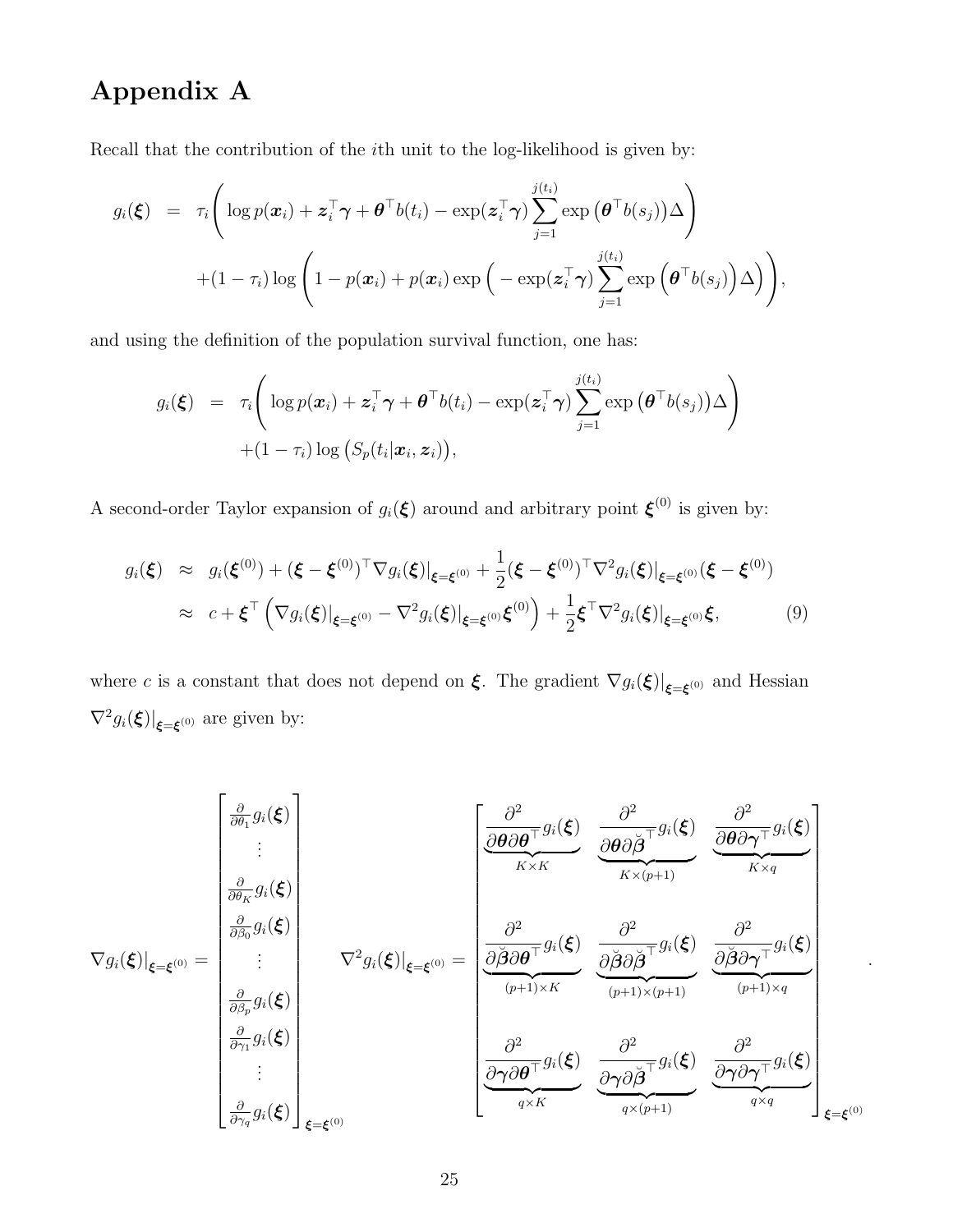To simplify the notation, we define the following quantities:

$$
\omega_{0i} \; := \; \sum_{j=1}^{j(t_i)} h_0(s_j) \Delta,
$$
\n
$$
\omega_{0i}^k \; := \; \sum_{j=1}^{j(t_i)} h_0(s_j) b_k(s_j) \Delta,
$$
\n
$$
\omega_{0i}^{kl} \; := \; \sum_{j=1}^{j(t_i)} h_0(s_j) b_k(s_j) b_l(s_j) \Delta.
$$

### Gradient

We first derive the gradient and start with the partial derivatives with respect to the spline coefficients:

$$
\frac{\partial}{\partial \theta_k} g_i(\boldsymbol{\xi}) = \tau_i \left( b_k(t_i) - \exp(\boldsymbol{z}_i^{\top} \boldsymbol{\gamma}) \sum_{j=1}^{j(t_i)} h_0(s_j) b_k(s_j) \Delta \right) + \frac{(1 - \tau_i)}{S_p(t_i | \boldsymbol{x}_i, \boldsymbol{z}_i)} \frac{\partial}{\partial \theta_k} S_p(t_i | \boldsymbol{x}_i, \boldsymbol{z}_i)
$$

Note that:

$$
\frac{\partial}{\partial \theta_k} S_p(t_i | \boldsymbol{x}_i, \boldsymbol{z}_i) = -p(\boldsymbol{x}_i) \exp \left( \boldsymbol{z}_i^{\top} \boldsymbol{\gamma} - \exp(\boldsymbol{z}_i^{\top} \boldsymbol{\gamma}) \omega_{0i} \right) \omega_{0i}^k.
$$

It follows that:

$$
\frac{\partial}{\partial \theta_k} g_i(\boldsymbol{\xi}) = \tau_i \left( b_k(t_i) - \exp(\boldsymbol{z}_i^{\top} \boldsymbol{\gamma}) \omega_{0i}^k \right) - \frac{(1-\tau_i)}{S_p(t_i|\boldsymbol{x}_i, \boldsymbol{z}_i)} p(\boldsymbol{x}_i) \exp(\boldsymbol{z}_i^{\top} \boldsymbol{\gamma} - \exp(\boldsymbol{z}_i^{\top} \boldsymbol{\gamma}) \omega_{0i}) \omega_{0i}^k, \ k = 1, \ldots, K.
$$

To obtain the derivatives with respect to the  $\beta$  coefficients, let us first compute:

$$
\frac{\partial}{\partial \beta_m} p(\boldsymbol{x}_i) = \frac{\partial}{\partial \beta_m} \frac{\exp(\beta_0 + \boldsymbol{x}_i^{\top} \boldsymbol{\beta})}{1 + \exp(\beta_0 + \boldsymbol{x}_i^{\top} \boldsymbol{\beta})} \n= \frac{\partial}{\partial \beta_m} \frac{1}{1 + \exp(-\beta_0 - \boldsymbol{x}_i^{\top} \boldsymbol{\beta})} \n= x_{im} (1 + \exp(-\beta_0 - \boldsymbol{x}_i^{\top} \boldsymbol{\beta}))^{-2} \exp(-\beta_0 - \boldsymbol{x}_i^{\top} \boldsymbol{\beta}) \n= \frac{x_{im} \exp(-\beta_0 - \boldsymbol{x}_i^{\top} \boldsymbol{\beta})}{\left(\frac{1 + \exp(\beta_0 + \boldsymbol{x}_i^{\top} \boldsymbol{\beta})}{\exp(\beta_0 + \boldsymbol{x}_i^{\top} \boldsymbol{\beta})}\right)^2} \n= x_{im} \frac{\exp(\beta_0 + \boldsymbol{x}_i^{\top} \boldsymbol{\beta})}{1 + \exp(\beta_0 + \boldsymbol{x}_i^{\top} \boldsymbol{\beta})} \frac{1}{1 + \exp(\beta_0 + \boldsymbol{x}_i^{\top} \boldsymbol{\beta})} \n= x_{im} p(\boldsymbol{x}_i) (1 - p(\boldsymbol{x}_i)).
$$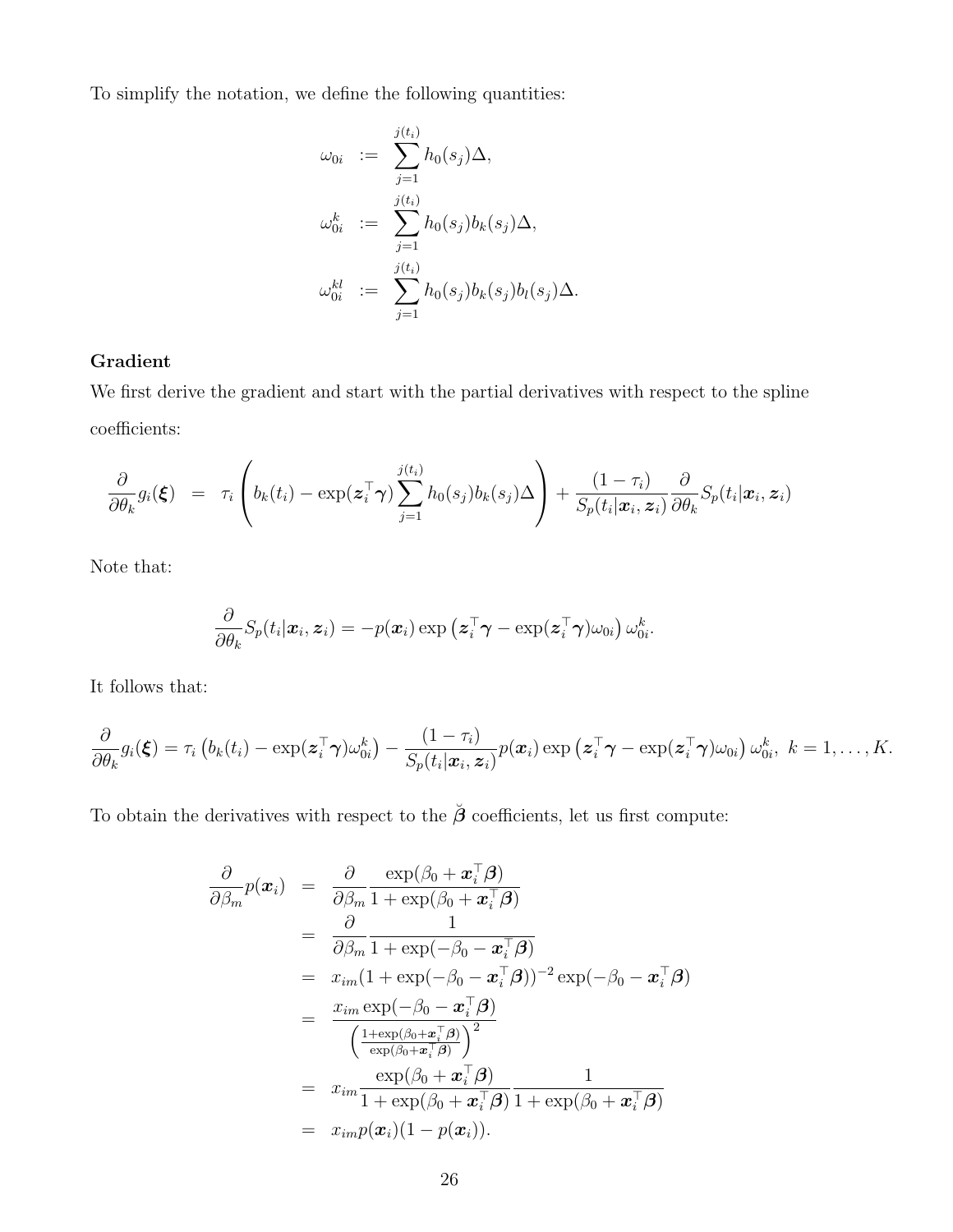It follows that:

$$
\frac{\partial}{\partial \beta_m} g_i(\boldsymbol{\xi}) = \tau_i x_{im} (1 - p(\boldsymbol{x}_i)) + \frac{(1 - \tau_i)}{S_p(t_i | \boldsymbol{x}_i, \boldsymbol{z}_i)} x_{im} p(\boldsymbol{x}_i) (1 - p(\boldsymbol{x}_i)) (\exp(-\exp(\boldsymbol{z}_i^\top \boldsymbol{\gamma}) \omega_{0i}) - 1)
$$
  
for  $m = 0, ..., p$  with  $x_{i0} = 1$ .

Derivatives with respect to the  $\gamma$  coefficients are:

$$
\frac{\partial}{\partial \gamma_s} g_i(\boldsymbol{\xi}) = \tau_i z_{is} \left(1 - \exp(\boldsymbol{z}_i^\top \boldsymbol{\gamma}) \omega_{0i}\right) - \frac{(1-\tau_i)}{S_p(t_i|\boldsymbol{x}_i, \boldsymbol{z}_i)} p(\boldsymbol{x}_i) \exp(\boldsymbol{z}_i^\top \boldsymbol{\gamma} - \exp(\boldsymbol{z}_i^\top \boldsymbol{\gamma}) \omega_{0i}) \omega_{0i} z_{is}, \ s = 1, \ldots, q.
$$

### Hessian

To compute the Hessian, we only require the main diagonal and the upper triangular parts (Blocks 12, 13 and 23 below). The lower triangular part is obtained by symmetry.

*Block11* : 
$$
\frac{\partial^2}{\partial \theta_k \partial \theta_l} g_i(\boldsymbol{\xi}) \quad k = 1, \ldots, K \quad l = 1, \ldots, K.
$$

\n*Block12* : 
$$
\frac{\partial^2}{\partial \theta_k \partial \beta_m} g_i(\boldsymbol{\xi}) \quad k = 1, \ldots, K \quad m = 0, \ldots, p.
$$

\n*Block13* : 
$$
\frac{\partial^2}{\partial \theta_k \partial \gamma_s} g_i(\boldsymbol{\xi}) \quad k = 1, \ldots, K \quad s = 1, \ldots, q.
$$

\n*Block22* : 
$$
\frac{\partial^2}{\partial \beta_m \partial \beta_l} g_i(\boldsymbol{\xi}) \quad l = 0, \ldots, p \quad m = 0, \ldots, p.
$$

\n*Block23* : 
$$
\frac{\partial^2}{\partial \beta_m \partial \gamma_s} g_i(\boldsymbol{\xi}) \quad m = 0, \ldots, p \quad s = 1, \ldots, q.
$$

\n*Block33* : 
$$
\frac{\partial^2}{\partial \gamma_s \partial \gamma_v} g_i(\boldsymbol{\xi}) \quad s = 1, \ldots, q \quad v = 1, \ldots, q.
$$

#### Block11

Let us first define the function:

$$
f_i(\boldsymbol{\xi}):=\exp(\boldsymbol{z}_i^\top\boldsymbol{\gamma}-\exp(\boldsymbol{z}_i^\top\boldsymbol{\gamma})\omega_{0i})\omega_{0i}^k
$$

It follows that:

$$
\frac{\partial^2}{\partial \theta_k \partial \theta_l} g_i(\boldsymbol{\xi}) = -\tau_i \exp(\boldsymbol{z}_i^\top \boldsymbol{\gamma}) \omega_{0i}^{kl} - (1 - \tau_i) p(\boldsymbol{x}_i) \left[ \frac{\partial f_i(\boldsymbol{\xi})}{\partial \theta_l} S_p(t_i | \boldsymbol{x}_i, \boldsymbol{z}_i) - f_i(\boldsymbol{\xi}) \frac{\partial S_p(t_i | \boldsymbol{x}_i, \boldsymbol{z}_i)}{\partial \theta_l} \right] S_p^{-2}(t_i | \boldsymbol{x}_i, \boldsymbol{z}_i)
$$
\n
$$
k, l = 1, \dots, K,
$$
\n(10)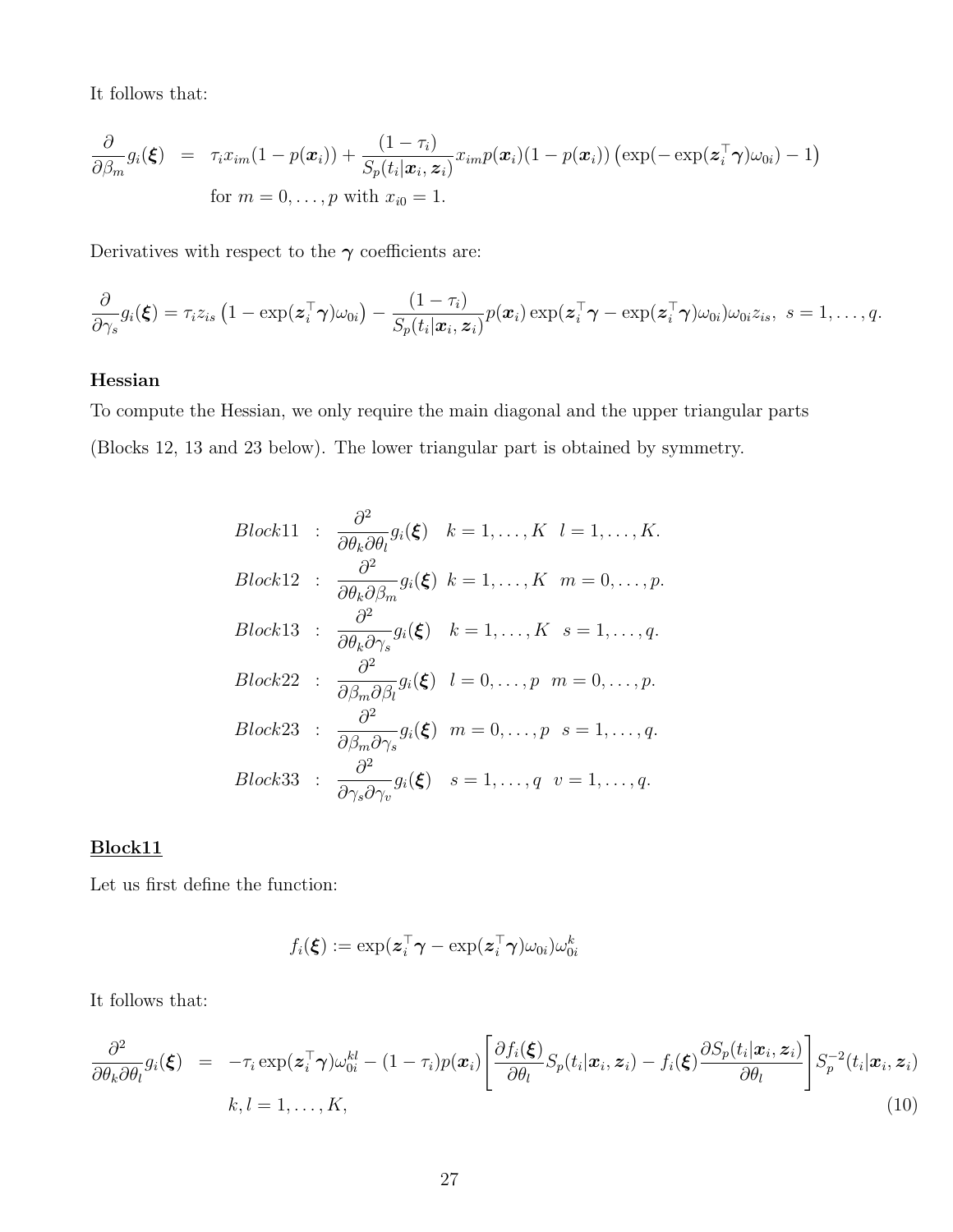where

<span id="page-27-0"></span>
$$
\begin{array}{rcl} \frac{\partial f_i(\boldsymbol{\xi})}{\partial \theta_l} & = & -\exp(\boldsymbol{z}_i^\top \boldsymbol{\gamma} - \exp(\boldsymbol{z}_i^\top \boldsymbol{\gamma}) \omega_{0i}) \exp(\boldsymbol{z}_i^\top \boldsymbol{\gamma}) \omega_{0i}^l \omega_{0i}^k + \exp(\boldsymbol{z}_i^\top \boldsymbol{\gamma} - \exp(\boldsymbol{z}_i^\top \boldsymbol{\gamma}) \omega_{0i}) \omega_{0i}^{kl} \\ \\ & = & \exp(\boldsymbol{z}_i^\top \boldsymbol{\gamma} - \exp(\boldsymbol{z}_i^\top \boldsymbol{\gamma}) \omega_{0i}) \omega_{0i}^{kl} - f_i(\boldsymbol{\xi}) \exp(\boldsymbol{z}_i^\top \boldsymbol{\gamma}) \omega_{0i}^l. \end{array}
$$

and

$$
\frac{\partial}{\partial \theta_l} S_p(t_i|\boldsymbol{x}_i,\boldsymbol{z}_i) = -p(\boldsymbol{x}_i) \exp\left(\boldsymbol{z}_i^\top\boldsymbol{\gamma} - \exp(\boldsymbol{z}_i^\top\boldsymbol{\gamma})\omega_{0i}\right) \omega_{0i}^l.
$$

### Block12

$$
\frac{\partial^2}{\partial \theta_k \partial \beta_m} g_i(\boldsymbol{\xi}) = -(1-\tau_i) f_i(\boldsymbol{\xi}) \left[ \frac{\partial p(\boldsymbol{x}_i)}{\partial \beta_m} S_p(t_i | \boldsymbol{x}_i, \boldsymbol{z}_i) - p(\boldsymbol{x}_i) \frac{\partial S_p(t_i | \boldsymbol{x}_i, \boldsymbol{z}_i)}{\partial \beta_m} \right] S_p^{-2}(t_i | \boldsymbol{x}_i, \boldsymbol{z}_i)
$$
\n
$$
k = 1, \dots, K, \ m = 0, \dots, p,
$$

with

$$
\frac{\partial S_p(t_i|\boldsymbol{x}_i,\boldsymbol{z}_i)}{\partial \beta_m} = x_{im} p(\boldsymbol{x}_i) (1-p(\boldsymbol{x}_i)) \left( \exp(-\exp(\boldsymbol{z}_i^\top \boldsymbol{\gamma}) \omega_{0i}) - 1 \right)
$$

### Block13

$$
\frac{\partial^2}{\partial \theta_k \partial \gamma_s} g_i(\boldsymbol{\xi}) = -\tau_i \exp(\boldsymbol{z}_i^\top \boldsymbol{\gamma}) z_{is} \omega_{0i}^k - (1 - \tau_i) p(\boldsymbol{x}_i) \left[ \frac{\partial f_i(\boldsymbol{\xi})}{\partial \gamma_s} S_p(t_i | \boldsymbol{x}_i, \boldsymbol{z}_i) - f_i(\boldsymbol{\xi}) \frac{\partial S_p(t_i | \boldsymbol{x}_i, \boldsymbol{z}_i)}{\partial \gamma_s} \right] S_p^{-2}(t_i | \boldsymbol{x}_i, \boldsymbol{z}_i)
$$
\n
$$
k = 1, \dots, K, \ s = 1, \dots, q,
$$

with

$$
\frac{\partial S_p(t_i|\boldsymbol{x}_i,\boldsymbol{z}_i)}{\partial \gamma_s} = -p(\boldsymbol{x}_i) \exp(\boldsymbol{z}_i^\top \boldsymbol{\gamma} - \exp(\boldsymbol{z}_i^\top \boldsymbol{\gamma}) \omega_{0i}) z_{is} \omega_{0i}.
$$
\n
$$
\frac{\partial f_i(\boldsymbol{\xi})}{\partial \gamma_s} = f_i(\boldsymbol{\xi}) (z_{is} - \exp(\boldsymbol{z}_i^\top \boldsymbol{\gamma}) z_{is} \omega_{0i}).
$$

### Block22

Define the following function:

$$
\widetilde{f}_i(\boldsymbol{\xi}) = p(\boldsymbol{x}_i)(1-p(\boldsymbol{x}_i))\left(\exp(-\exp(\boldsymbol{z}_i^\top\boldsymbol{\gamma})\omega_{0i}) - 1\right).
$$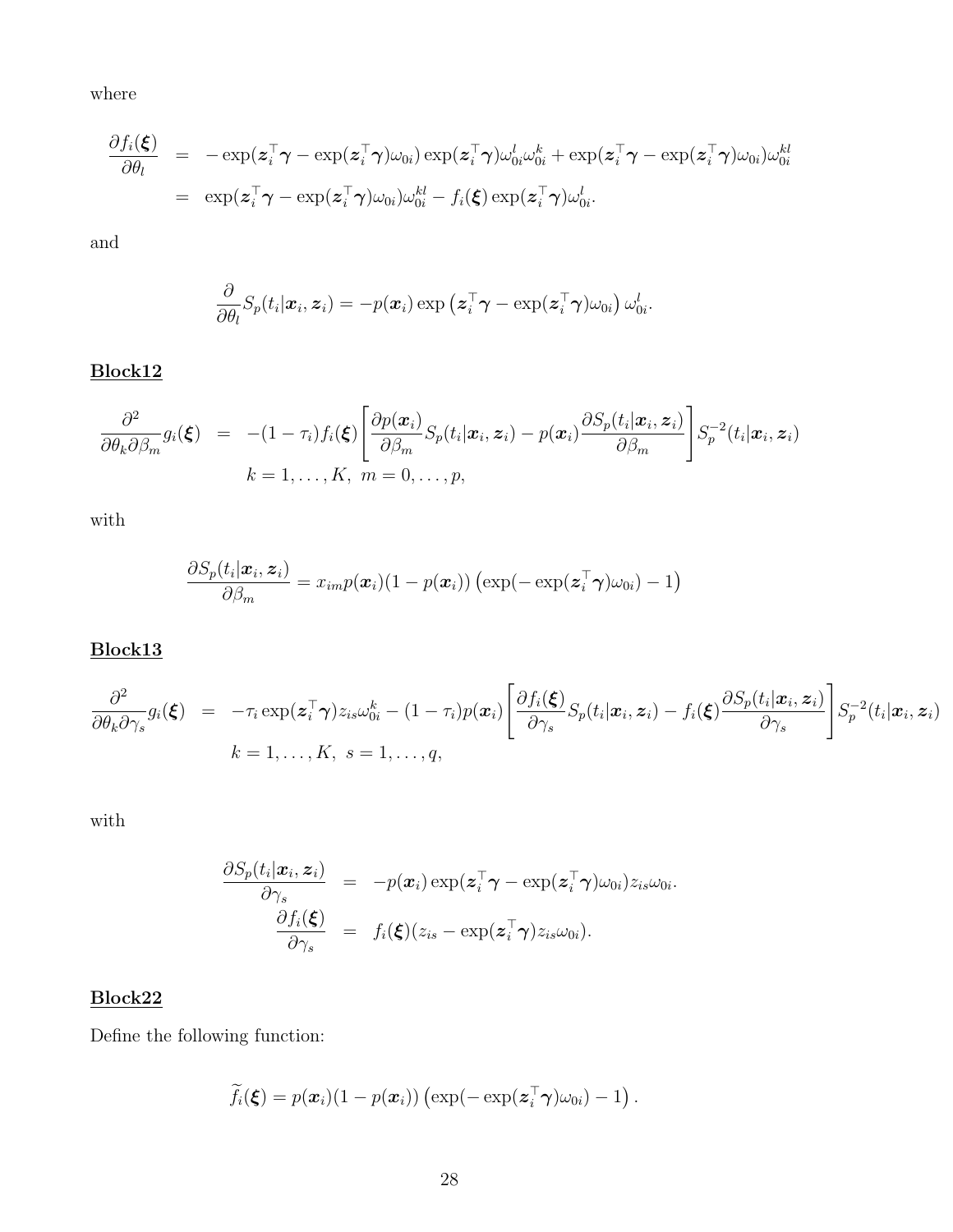The second-order derivatives are:

$$
\frac{\partial^2}{\partial \beta_m \partial \beta_l} g_i(\boldsymbol{\xi}) = -\tau_i x_{im} x_{il} p(\boldsymbol{x}_i) (1 - p(\boldsymbol{x}_i)) \n+ (1 - \tau_i) x_{im} \left[ \frac{\partial \widetilde{f}_i(\boldsymbol{\xi})}{\partial \beta_l} S_p(t_i | \boldsymbol{x}_i, \boldsymbol{z}_i) - \widetilde{f}_i(\boldsymbol{\xi}) \frac{\partial S_p(t_i | \boldsymbol{x}_i, \boldsymbol{z}_i)}{\partial \beta_l} \right] S_p^{-2}(t_i | \boldsymbol{x}_i, \boldsymbol{z}_i) \nm, l = 0, ..., p,
$$

with

$$
\frac{\partial \tilde{f}_i(\boldsymbol{\xi})}{\partial \beta_l} = x_{il} p(\boldsymbol{x}_i) (1 - p(\boldsymbol{x}_i)) (1 - 2p(\boldsymbol{x}_i)) (\exp(-\exp(\boldsymbol{z}_i^\top \boldsymbol{\gamma}) \omega_{0i}) - 1).
$$
\n
$$
\frac{\partial S_p(t_i | \boldsymbol{x}_i, \boldsymbol{z}_i)}{\partial \beta_l} = x_{il} \tilde{f}_i(\boldsymbol{\xi}).
$$

### Block23

Define the following function:

$$
\breve{f}_i(\boldsymbol{\xi}) = \exp(-\exp(\boldsymbol{z}_i^\top \boldsymbol{\gamma})\omega_{0i}) - 1
$$

The second-order partial derivative is:

$$
\frac{\partial^2}{\partial \beta_m \partial \gamma_s} g_i(\boldsymbol{\xi}) = (1 - \tau_i) x_{im} p(\boldsymbol{x}_i) (1 - p(\boldsymbol{x}_i)) \left[ \frac{\partial \breve{f}_i(\boldsymbol{\xi})}{\partial \gamma_s} S_p(t_i | \boldsymbol{x}_i, \boldsymbol{z}_i) - \breve{f}_i(\boldsymbol{\xi}) \frac{\partial S_p(t_i | \boldsymbol{x}_i, \boldsymbol{z}_i)}{\partial \gamma_s} \right] S_p^{-2}(t_i | \boldsymbol{x}_i, \boldsymbol{z}_i)
$$
\n
$$
m = 0 \dots, p, \ s = 1, \dots, q,
$$

with

$$
\frac{\partial \breve{f}_i(\boldsymbol{\xi})}{\partial \gamma_s} = -\exp(\boldsymbol{z}_i^\top \boldsymbol{\gamma} - \exp(\boldsymbol{z}_i^\top \boldsymbol{\gamma}) \omega_{0i}) z_{is} \omega_{0i}.
$$

### Block33

Define the following function:

$$
\ddot{f}_i(\boldsymbol{\xi}) = \exp(\boldsymbol{z}_i^\top \boldsymbol{\gamma} - \exp(\boldsymbol{z}_i^\top \boldsymbol{\gamma}) \omega_{0i})
$$

The second-order partial derivative is: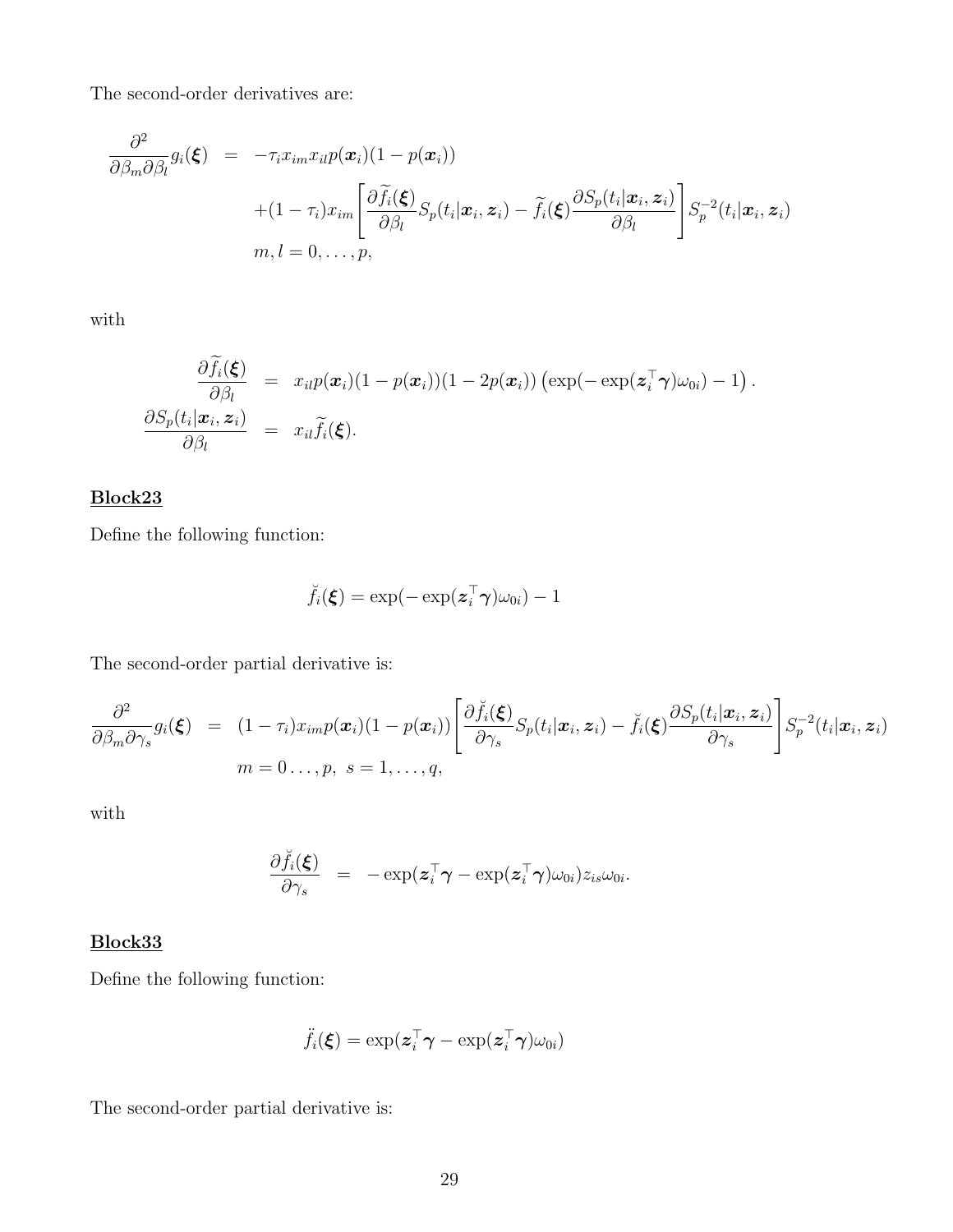$$
\frac{\partial^2}{\partial \gamma_s \partial \gamma_v} g_i(\boldsymbol{\xi}) = -\tau_i z_{is} z_{iv} \exp(\boldsymbol{z}_i^\top \boldsymbol{\gamma}) \omega_{0i} \n- (1 - \tau_i) p(\boldsymbol{x}_i) \omega_{0i} z_{is} \left[ \frac{\partial \ddot{f}_i(\boldsymbol{\xi})}{\partial \gamma_v} S_p(t_i | \boldsymbol{x}_i, \boldsymbol{z}_i) - \ddot{f}_i(\boldsymbol{\xi}) \frac{\partial S_p(t_i | \boldsymbol{x}_i, \boldsymbol{z}_i)}{\partial \gamma_v} \right] S_p^{-2}(t_i | \boldsymbol{x}_i, \boldsymbol{z}_i) \ns, v = 1, ..., q,
$$

with

$$
\frac{\partial \ddot{f}_i(\boldsymbol{\xi})}{\partial \gamma_v} = \ddot{f}_i(\boldsymbol{\xi}) z_{iv} (1 - \exp(\boldsymbol{z}_i^\top \boldsymbol{\gamma}) \omega_{0i}).
$$

#### Laplace approximation

Define the short notation  $\sum_{i=1}^n \nabla g_i(\boldsymbol{\xi})|_{\boldsymbol{\xi}=\boldsymbol{\xi}^{(0)}} := \nabla g_{\boldsymbol{\xi}^{(0)}}$  and  $\sum_{i=1}^n \nabla^2 g_i(\boldsymbol{\xi})|_{\boldsymbol{\xi}=\boldsymbol{\xi}^{(0)}} := \nabla^2 g_{\boldsymbol{\xi}^{(0)}}$ and use [\(9\)](#page-24-1) to write the second-order Taylor expansion of the log-likelihood (omitting constant  $c$ ) as:

$$
\ell(\boldsymbol{\xi}; \mathcal{D}) \approx \sum_{i=1}^{n} g_i(\boldsymbol{\xi})
$$
  
 
$$
\approx \boldsymbol{\xi}^{\top} \left( \nabla g_{\boldsymbol{\xi}^{(0)}} - \nabla^2 g_{\boldsymbol{\xi}^{(0)}} \boldsymbol{\xi}^{(0)} \right) + \frac{1}{2} \boldsymbol{\xi}^{\top} \nabla^2 g_{\boldsymbol{\xi}^{(0)}} \boldsymbol{\xi}.
$$
 (11)

Plugging the approximated log-likelihood [\(11\)](#page-27-0) into the conditional posterior of the latent vector [\(2\)](#page-5-0) yields:

<span id="page-29-0"></span>
$$
\widetilde{p}_G(\boldsymbol{\xi}|\lambda,\mathcal{D}) \propto \exp\left(-\frac{1}{2}\boldsymbol{\xi}^\top \big(Q_{\boldsymbol{\xi}}(\lambda) - \nabla^2 g_{\boldsymbol{\xi}^{(0)}}\big)\boldsymbol{\xi} + \boldsymbol{\xi}^\top \left(\nabla g_{\boldsymbol{\xi}^{(0)}} - \nabla^2 g_{\boldsymbol{\xi}^{(0)}}\boldsymbol{\xi}^{(0)}\right)\right). \tag{12}
$$

The logarithm of  $(12)$  is thus:

<span id="page-29-1"></span>
$$
\log \widetilde{p}_G(\boldsymbol{\xi}|\lambda,\mathcal{D}) \dot{=} -\frac{1}{2} \boldsymbol{\xi}^\top \big(Q_{\boldsymbol{\xi}}(\lambda) - \nabla^2 g_{\boldsymbol{\xi}^{(0)}}\big) \boldsymbol{\xi} + \boldsymbol{\xi}^\top \left(\nabla g_{\boldsymbol{\xi}^{(0)}} - \nabla^2 g_{\boldsymbol{\xi}^{(0)}} \boldsymbol{\xi}^{(0)}\right),\tag{13}
$$

Taking the gradient of [\(13\)](#page-29-1) and equating to the zero vector yields:

$$
\boldsymbol{\xi}^{(1)}(\lambda) = \left(Q_{\boldsymbol{\xi}}(\lambda) - \nabla^2 g_{\boldsymbol{\xi}^{(0)}}\right)^{-1} \left(\nabla g_{\boldsymbol{\xi}^{(0)}} - \nabla^2 g_{\boldsymbol{\xi}^{(0)}} \boldsymbol{\xi}^{(0)}\right).
$$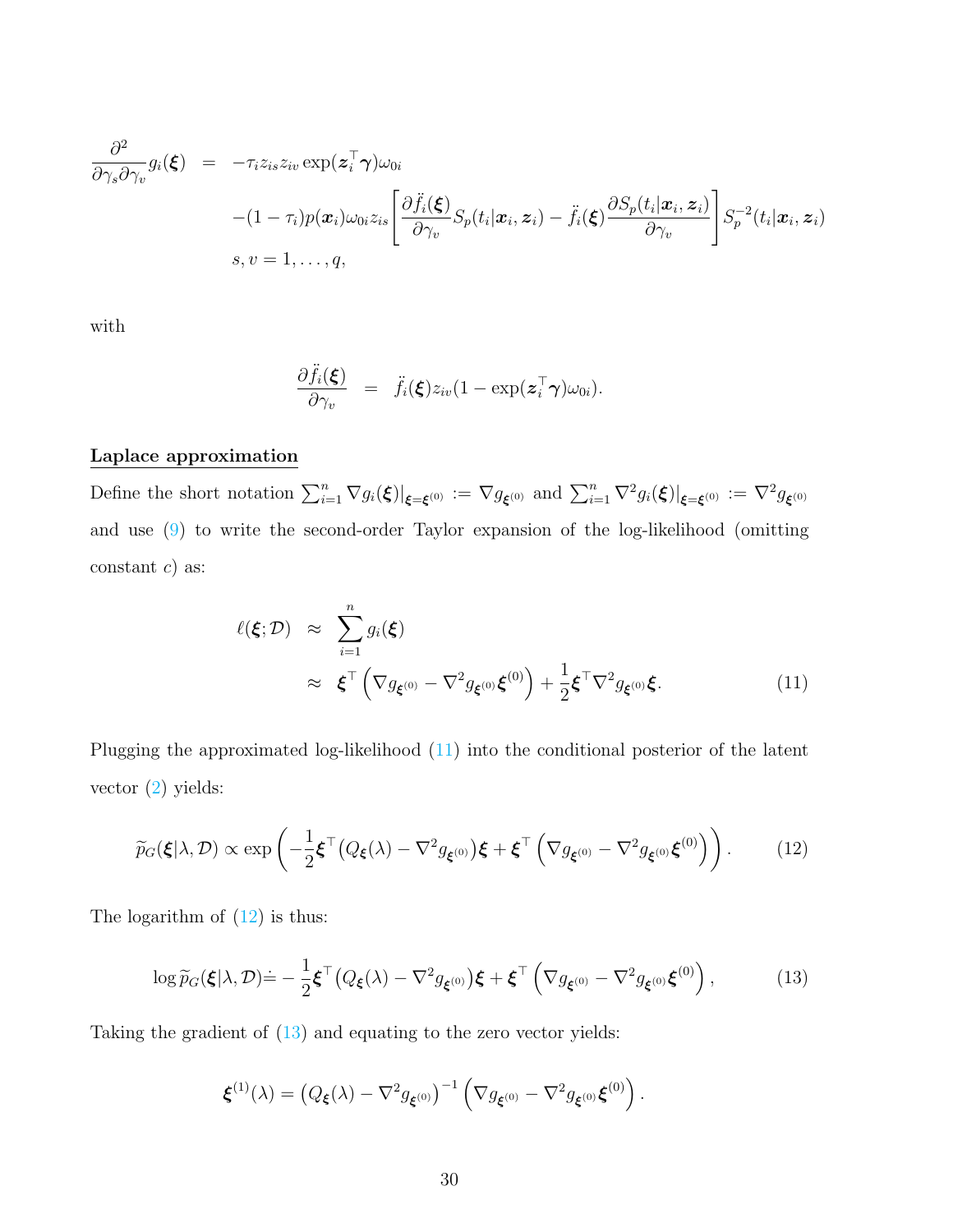The inverse of the negative Hessian of [\(13\)](#page-29-1) yields:

$$
\Sigma_{\xi}^{(1)}(\lambda) = (Q_{\xi}(\lambda) - \nabla^2 g_{\xi^{(0)}})^{-1}.
$$

Finally, the Laplace approximation to the conditional posterior latent vector is written as:

$$
\widetilde{p}_G(\boldsymbol{\xi}|\lambda,\mathcal{D})=\mathcal{N}_{\dim(\boldsymbol{\xi})}\big(\boldsymbol{\xi}^{(1)}(\lambda),\Sigma_{\boldsymbol{\xi}}^{(1)}(\lambda)\big).
$$

One can iterate this in a Newton-Raphson type algorithm to obtain a Laplace approximation to the conditional latent vector  $\widetilde{p}_G(\xi|\lambda, \mathcal{D}) = \mathcal{N}_{\dim(\xi)}(\xi^*(\lambda), \Sigma^*_{\xi}(\lambda))$ , where  $\xi^*(\lambda)$  and  $\Sigma^*_{\xi}(\lambda)$ denotes the mean vector and covariance matrix respectively towards which the Newton-Raphson algorithm has converged for a given value of  $\lambda$ .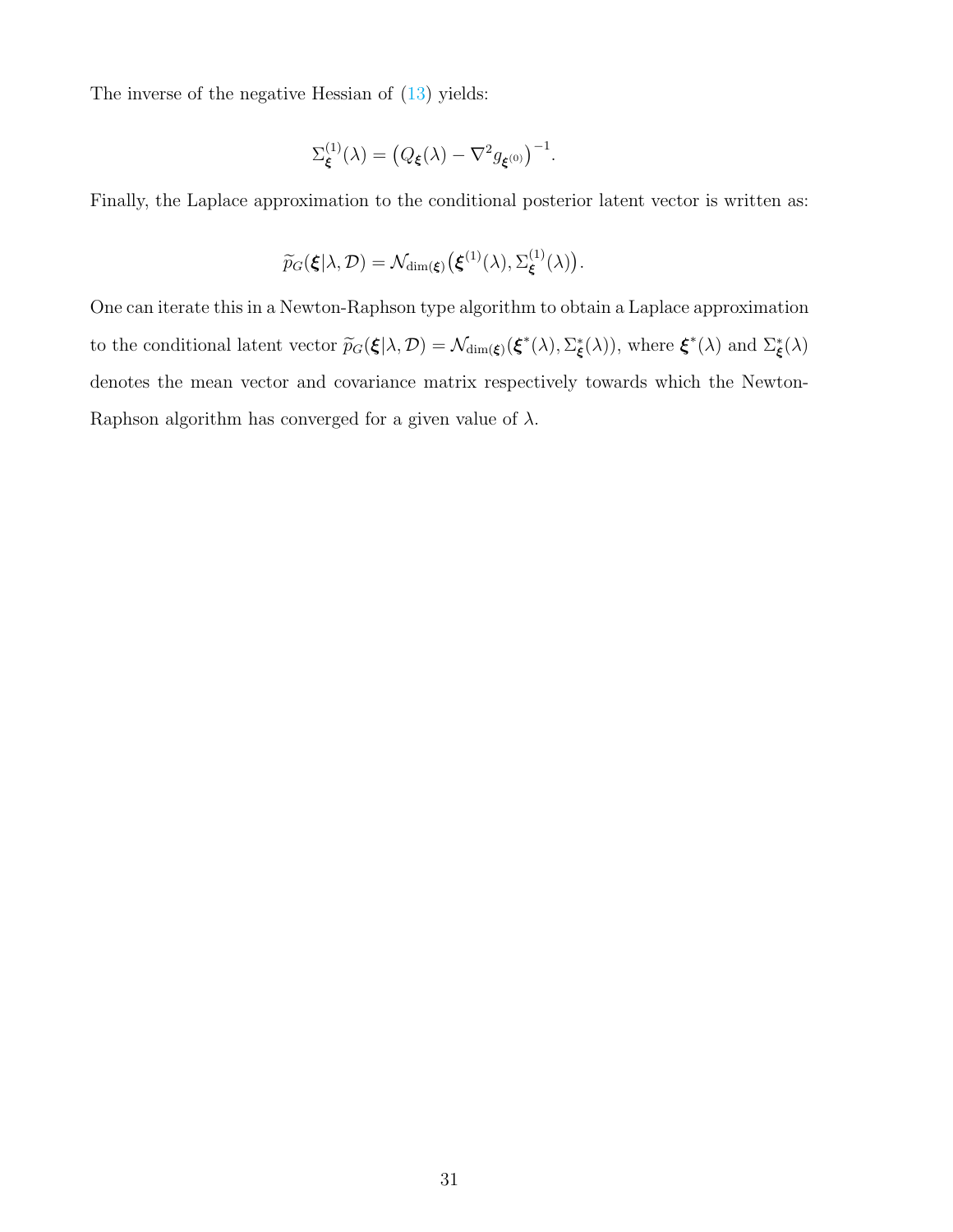### References

- <span id="page-31-5"></span>Alston, C., Mengersen, K. L., Pettitt, A. N., and Wiley, J. (2013). Case Studies in Bayesian Statistical Modelling and Analysis. Wiley.
- <span id="page-31-0"></span>Amico, M. and Van Keilegom, I. (2018). Cure models in survival analysis. Annual Review of Statistics and Its Application, 5:311–342.
- <span id="page-31-8"></span>Amico, M., Van Keilegom, I., and Legrand, C. (2019). The single-index/Cox mixture cure model. Biometrics, 75(2):452–462.
- <span id="page-31-2"></span>Berkson, J. and Gage, R. P. (1952). Survival curve for cancer patients following treatment. Journal of the American Statistical Association, 47(259):501–515.
- <span id="page-31-1"></span>Boag, J. W. (1949). Maximum likelihood estimates of the proportion of patients cured by cancer therapy. Journal of the Royal Statistical Society: Series B (Methodological),  $11(1):15-44.$
- <span id="page-31-4"></span>Bremhorst, V. and Lambert, P. (2016). Flexible estimation in cure survival models using Bayesian P-splines. Computational Statistics & Data Analysis, 93:270–284.
- <span id="page-31-7"></span>Cai, C., Zou, Y., Peng, Y., and Zhang, J. (2012). smcure: An R-package for estimating semiparametric mixture cure models. Computer Methods and Programs in Biomedicine, 108(3):1255–1260.
- <span id="page-31-6"></span>Cetinyürek Yavuz, A. and Lambert, P. (2011). Smooth estimation of survival functions and hazard ratios from interval-censored data using Bayesian penalized B-splines. Statistics in Medicine, 30(1):75–90.
- <span id="page-31-3"></span>Chen, M.-H., Ibrahim, J. G., and Sinha, D. (1999). A new Bayesian model for survival data with a surviving fraction. *Journal of the American Statistical Association*, 94(447):909– 919.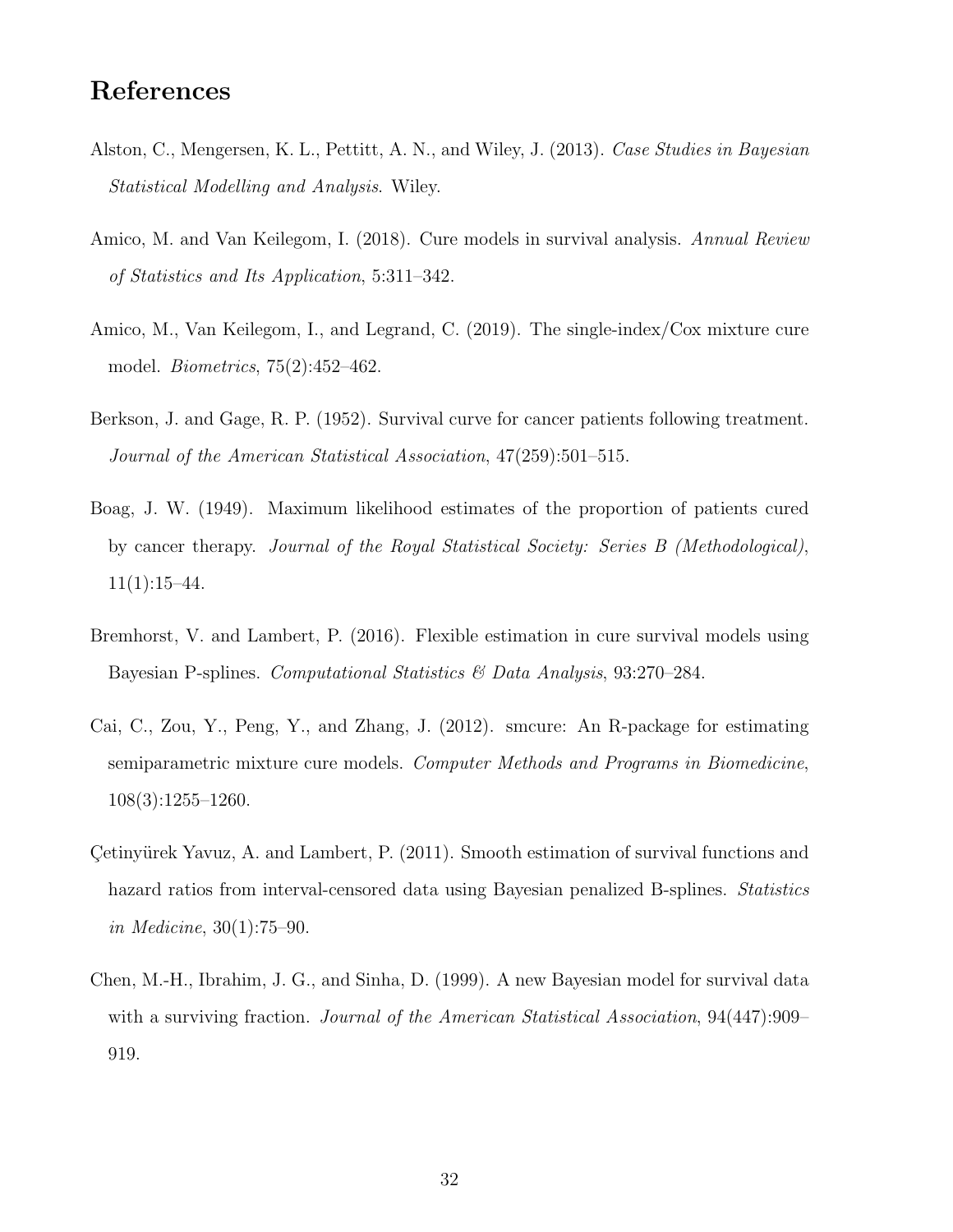- <span id="page-32-5"></span>Chen, W., Hill, B., Greenhouse, J., and Fayos, J. (1985). Bayesian analysis of survival curves for cancer patients following treatment, Bayesian statistics 2: Proceedings of the 2nd valencia international meeting, eds. JM Bernardo et al.
- <span id="page-32-10"></span>Corbière, F. and Joly, P. (2007). A SAS macro for parametric and semiparametric mixture cure models. Computer Methods and Programs in Biomedicine, 85(2):173–180.
- <span id="page-32-4"></span>Cox, D. R. (1972). Regression models and life-tables. Journal of the Royal Statistical Society: Series B (Statistical Methodology), 34(2):187–202.
- <span id="page-32-8"></span>Eilers, P. H. and Marx, B. D. (2021). Practical Smoothing: The Joys of P-splines. Cambridge University Press.
- <span id="page-32-7"></span>Eilers, P. H. C. and Marx, B. D. (1996). Flexible smoothing with B-splines and penalties. Statistical Science, 11(2):89–121.
- <span id="page-32-0"></span>Farewell, V. (1977a). The combined effect of breast cancer risk factors. *Cancer*, 40(2):931– 936.
- <span id="page-32-2"></span>Farewell, V. T. (1977b). A model for a binary variable with time-censored observations. Biometrika, 64(1):43–46.
- <span id="page-32-1"></span>Farewell, V. T. (1982). The use of mixture models for the analysis of survival data with long-term survivors. Biometrics, 38(4):1041–1046.
- <span id="page-32-3"></span>Ghitany, M., Maller, R. A., and Zhou, S. (1994). Exponential mixture models with longterm survivors and covariates. Journal of Multivariate Analysis, 49(2):218–241.
- <span id="page-32-6"></span>Gomez-Rubio, V. (2017). Mixture model fitting using conditional models and modal Gibbs sampling, <https://arxiv.org/abs/1712.09566>.
- <span id="page-32-9"></span>Gómez-Rubio, V. and Rue, H. (2018). Markov chain Monte Carlo with the Integrated Nested Laplace Approximation. Statistics and Computing, 28(5):1033–1051.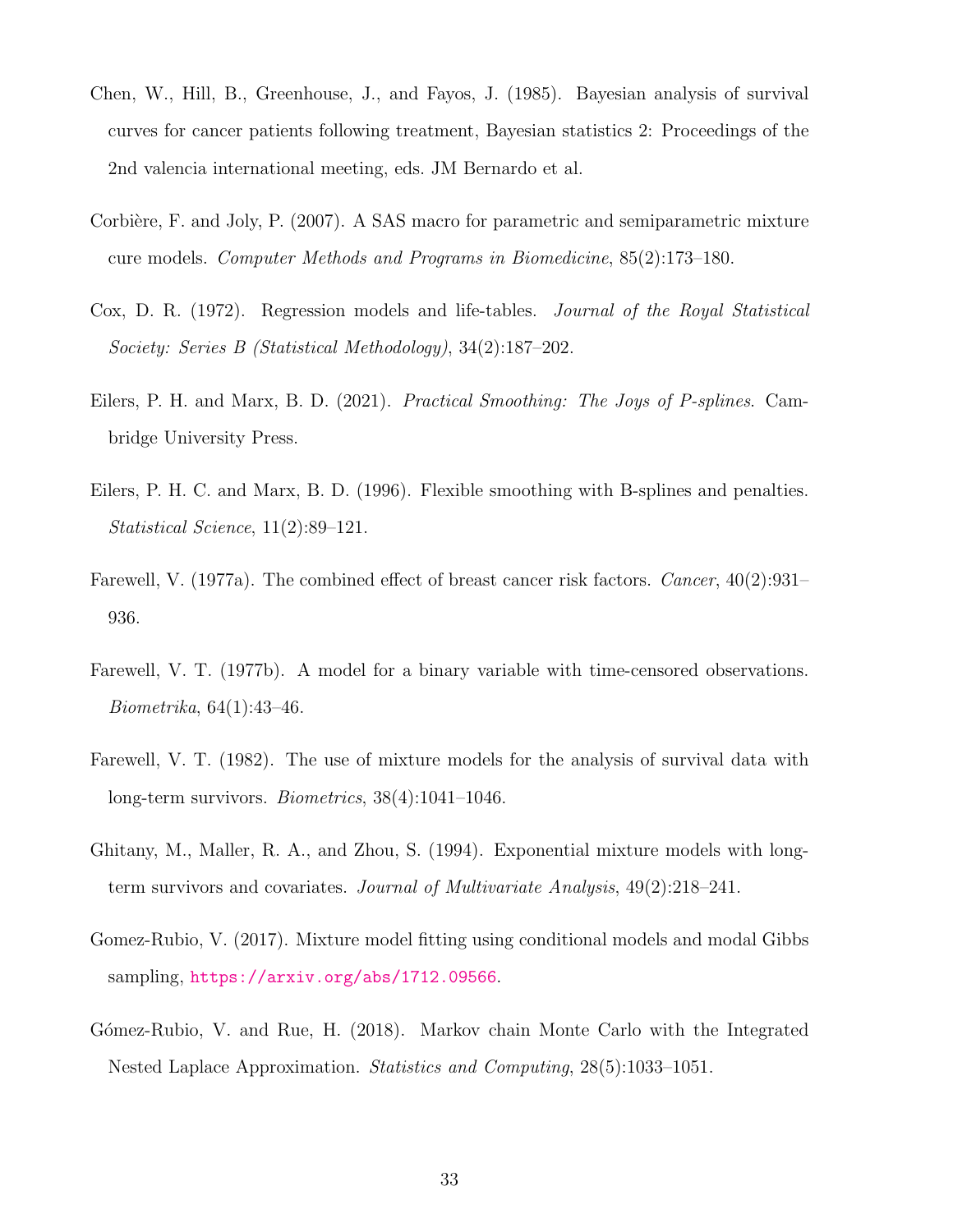- <span id="page-33-2"></span>Greenhouse, J. and Wasserman, L. (1996). A practical robust method for Bayesian model selection: a case study in the analysis of clinical trials (with discussion). Bayesian Robustness, IMS Lecture Notes-Monograph Series, pages 331–342.
- <span id="page-33-3"></span>Gressani, O. and Lambert, P. (2018). Fast Bayesian inference using Laplace approximations in a flexible promotion time cure model based on P-splines. Computational Statistics  $\mathscr B$ Data Analysis, 124:151–167.
- <span id="page-33-8"></span>Gressani, O. and Lambert, P. (2021). Laplace approximations for fast Bayesian inference in generalized additive models based on P-splines. Computational Statistics  $\mathcal{B}$  Data Analysis, 154:107088.
- <span id="page-33-0"></span>Haybittle, J. (1965). A two-parameter model for the survival curve of treated cancer patients. Journal of the American Statistical Association, 60(309):16–26.
- <span id="page-33-7"></span>Jullion, A. and Lambert, P. (2007). Robust specification of the roughness penalty prior distribution in spatially adaptive Bayesian P-splines models. Computational Statistics  $\mathcal{C}$ Data Analysis, 51(5):2542–2558.
- <span id="page-33-9"></span>Kaplan, E. L. and Meier, P. (1958). Nonparametric estimation from incomplete observations. Journal of the American Statistical Association, 53(282):457–481.
- <span id="page-33-1"></span>Kuk, A. Y. and Chen, C.-H. (1992). A mixture model combining logistic regression with proportional hazards regression. Biometrika, 79(3):531–541.
- <span id="page-33-6"></span>Lambert, P. (2011). Smooth semiparametric and nonparametric Bayesian estimation of bivariate densities from bivariate histogram data. Computational Statistics  $\mathcal{B}$  Data Analysis, 55(1):429–445.
- <span id="page-33-5"></span>Lang, S. and Brezger, A. (2004). Bayesian P-splines. *Journal of Computational and Graph*ical Statistics, 13(1):183–212.
- <span id="page-33-4"></span>Lázaro, E., Armero, C., and Gómez-Rubio, V. (2020). Approximate Bayesian inference for mixture cure models. TEST, 29(3):750–767.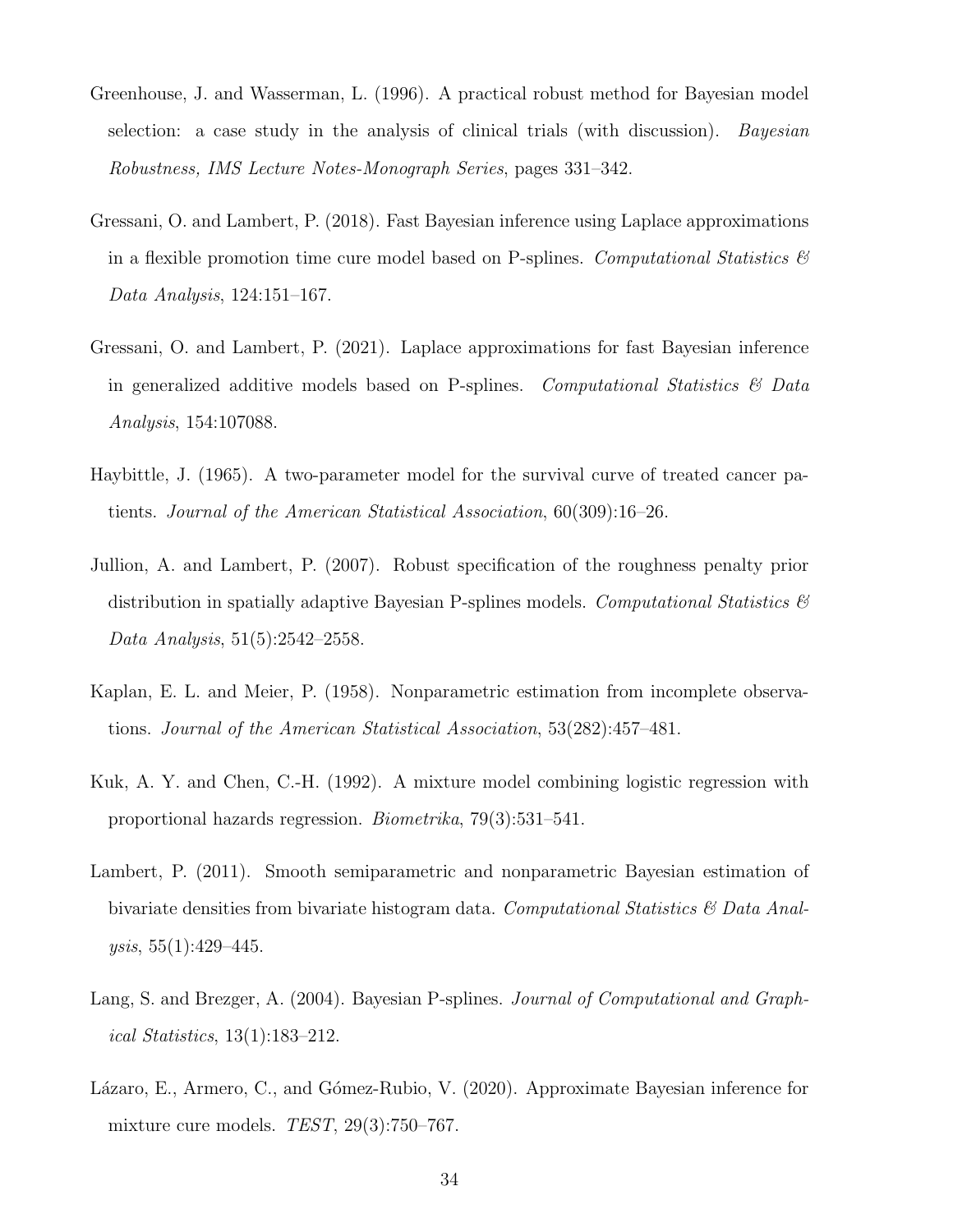- <span id="page-34-8"></span>Legrand, C., Bertrand, A., et al.  $(2019)$ . Cure models in oncology clinical trials. Textb Clin Trials Oncol Stat Perspect, 1:465–492.
- <span id="page-34-4"></span>Martinez, E. Z., Achcar, J. A., Jácome, A. A., and Santos, J. S. (2013). Mixture and nonmixture cure fraction models based on the generalized modified weibull distribution with an application to gastric cancer data. Computer Methods and Programs in Biomedicine, 112(3):343–355.
- <span id="page-34-1"></span>Peng, Y. and Dear, K. B. (2000). A nonparametric mixture model for cure rate estimation. Biometrics, 56(1):237–243.
- <span id="page-34-0"></span>Peng, Y. and Yu, B. (2020). Cure Models: Methods, Applications, and Implementation. Chapman & Hall/CRC. Taylor & Francis Group.
- <span id="page-34-6"></span>Rosenberg, P. S. (1995). Hazard function estimation using B-splines. Biometrics, 51(3):874– 887.
- <span id="page-34-5"></span>Rue, H., Martino, S., and Chopin, N. (2009). Approximate Bayesian inference for latent Gaussian models by using Integrated nested Laplace approximations. Journal of the Royal Statistical Society: Series B (Statistical Methodology), 71(2):319–392.
- <span id="page-34-9"></span>Schroeder, M., Haibe-Kains, B., Culhane, A., Sotiriou, C., Bontempi, G., and Quackenbush, J. (2020). breastCancerVDX: Gene expression datasets published by Wang et al. [2005] and Minn et al. [2007] (VDX). R package version 1.28.0.
- <span id="page-34-2"></span>Stangl, D. K. (1991). Modeling heterogeneity in multi-center clinical trials using Bayesian hierarchical survival models. Doctoral dissertation. Department of Statistics, Carnegie Mellon University.
- <span id="page-34-3"></span>Stangl, D. K. and Greenhouse, J. B. (1998). Assessing placebo response using Bayesian hierarchical survival models. *Lifetime Data Analysis*, 4(1):5–28.
- <span id="page-34-7"></span>Sy, J. P. and Taylor, J. M. (2000). Estimation in a Cox proportional hazards cure model. Biometrics, 56(1):227–236.